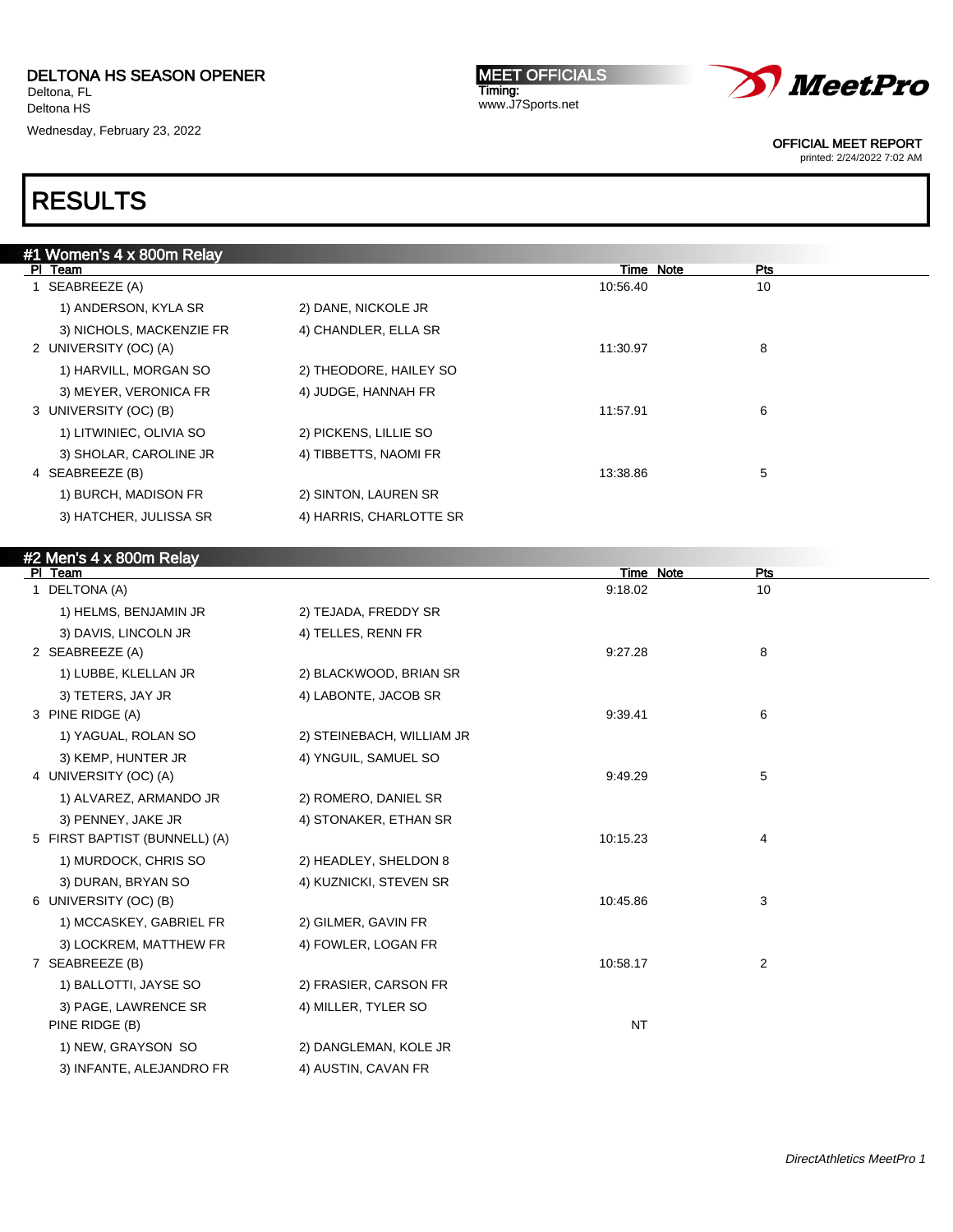Wednesday, February 23, 2022

MEET OFFICIALS Timing: www.J7Sports.net



OFFICIAL MEET REPORT

printed: 2/24/2022 7:02 AM

| #3 Women's 100m Hurdles |                    |            |           |                  |
|-------------------------|--------------------|------------|-----------|------------------|
| PI Name                 | Yr Team            |            | Time Note | H(PI) Pts        |
| 1 LOW, VERONICA         | JR SEABREEZE       | 18.09      | (NW)      | 3(1)<br>10       |
| 2 STAHLMAN, KILEY       | SR UNIVERSITY (OC) | 18.96      | (NW)      | 3(2)<br>8        |
| 3 MARTIN, ALIANA        | SO SEABREEZE       | 20.49      | (NW)      | 3(3)<br>6        |
| 4 FLAVERNEY, JERIANNA   | JR UNIVERSITY (OC) | 20.76      | (NW)      | 3(4)<br>5        |
| 5 HALE, RILEY           | FR SEABREEZE       | 20.83      | (NW)      | 3(5)<br>4        |
| 6 HARRIS, QUIMARIYA     | SR PINE RIDGE      | 21.22      | (NW)      | 1(1)<br>3        |
| 7 BRENAY, NATALIE       | SO PINE RIDGE      | 21.91      | (NW)      | 2(1)<br>2        |
| 8 LOPEZ, ADARA          | SR UNIVERSITY (OC) | 22.54      | (NW)      | 2(2)<br>1        |
| 9 HEGGINS, KALEASE      | SO SEABREEZE       | 22.56      | (NW)      | 1(2)             |
| 10 SUPERNAW, JULIANNA   | FR UNIVERSITY (OC) | 22.96      | (NW)      | 1(3)             |
| 11 DAWSON, TATIANA      | SR DELTONA         | 23.19      | (NW)      | 2(3)             |
| 12 FLORES, CASSANDRA    | SO UNIVERSITY (OC) | 26.81      | (NW)      | 2(4)             |
| HALLIDAY, ELSA          | FR DELTONA         | <b>NT</b>  |           | $\overline{2}$   |
|                         |                    |            |           |                  |
| <b>SECTION RESULTS</b>  |                    |            |           |                  |
| PI Name                 | Yr Team            |            | Time Note |                  |
| Section 1 of 3          |                    | Wind: (NW) |           |                  |
| 1 HARRIS, QUIMARIYA     | SR PINE RIDGE      | 21.22      |           |                  |
| 2 HEGGINS, KALEASE      | SO SEABREEZE       | 22.56      |           |                  |
| 3 SUPERNAW, JULIANNA    | FR UNIVERSITY (OC) | 22.96      |           |                  |
| Section 2 of 3          |                    | Wind: (NW) |           |                  |
| 1 BRENAY, NATALIE       | SO PINE RIDGE      | 21.91      |           |                  |
| 2 LOPEZ, ADARA          | SR UNIVERSITY (OC) | 22.54      |           |                  |
| 3 DAWSON, TATIANA       | <b>SR DELTONA</b>  | 23.19      |           |                  |
| 4 FLORES, CASSANDRA     | SO UNIVERSITY (OC) | 26.81      |           |                  |
| HALLIDAY, ELSA          | FR DELTONA         | NT         |           |                  |
| Section 3 of 3          |                    | Wind: (NW) |           |                  |
| 1 LOW, VERONICA         | JR SEABREEZE       | 18.09      |           |                  |
| 2 STAHLMAN, KILEY       | SR UNIVERSITY (OC) | 18.96      |           |                  |
| 3 MARTIN, ALIANA        | SO SEABREEZE       | 20.49      |           |                  |
| 4 FLAVERNEY, JERIANNA   | JR UNIVERSITY (OC) | 20.76      |           |                  |
| 5 HALE, RILEY           | FR SEABREEZE       | 20.83      |           |                  |
| #4 Men's 110m Hurdles   |                    |            |           |                  |
| PI Name                 | Yr Team            |            | Time Note | $H(PI)$ Pts      |
| 1 MCKNIGHT, FABIAN      | <b>SR DELAND</b>   | 16.66      | (NW)      | 5(1)<br>10       |
| O DACHECO CHDISTIAN     | ID CEADDEE7E       | 19.02      | (NM)      | E(2)<br>$\Omega$ |

| MCKNIGHT, FABIAN     | SR DELAND           | 16.66 | (NW) | $5(1)$ 10 |      |
|----------------------|---------------------|-------|------|-----------|------|
| 2 PACHECO, CHRISTIAN | <b>JR SEABREEZE</b> | 18.03 | (NW) | 5(2)      | - 8  |
| 3 CAMPBELL, ELI      | <b>JR SEABREEZE</b> | 18.15 | (NW) | 5(3) 6    |      |
| 4 ROSAMILIA, PAYTON  | SO UNIVERSITY (OC)  | 18.41 | (NW) | 5(4)      | $-5$ |
| 5 MITCHELL, ANTONIO  | SR SEABREEZE        | 19.72 | (NW) | $3(1)$ 4  |      |
| 6 DURHAM, SHAMAR     | SO SEABREEZE        | 19.82 | (NW) | 3(2) 3    |      |
| 7 KARR, MICAH        | SO SEABREEZE        | 19.97 | (NW) | 5(5)      |      |
| 8 MOSHER, SPENCER    | SR SEABREEZE        | 20.10 | (NW) | 4(1)      |      |
| 9 WATKINS, NOAH      | <b>SR DELTONA</b>   | 21.21 | (NW) | $1(1)$ 2  |      |
| 10 DAVIS, TRISTEN    | SO SEABREEZE        | 21.52 | (NW) | 4(2)      |      |
| 11 NTANKEH, RYAN     | SO UNIVERSITY (OC)  | 21.56 | (NW) | 2(1)      |      |
| 12 DAVIS, ANTOINNE   | <b>JR SEABREEZE</b> | 21.67 | (NW) | 4(3)      |      |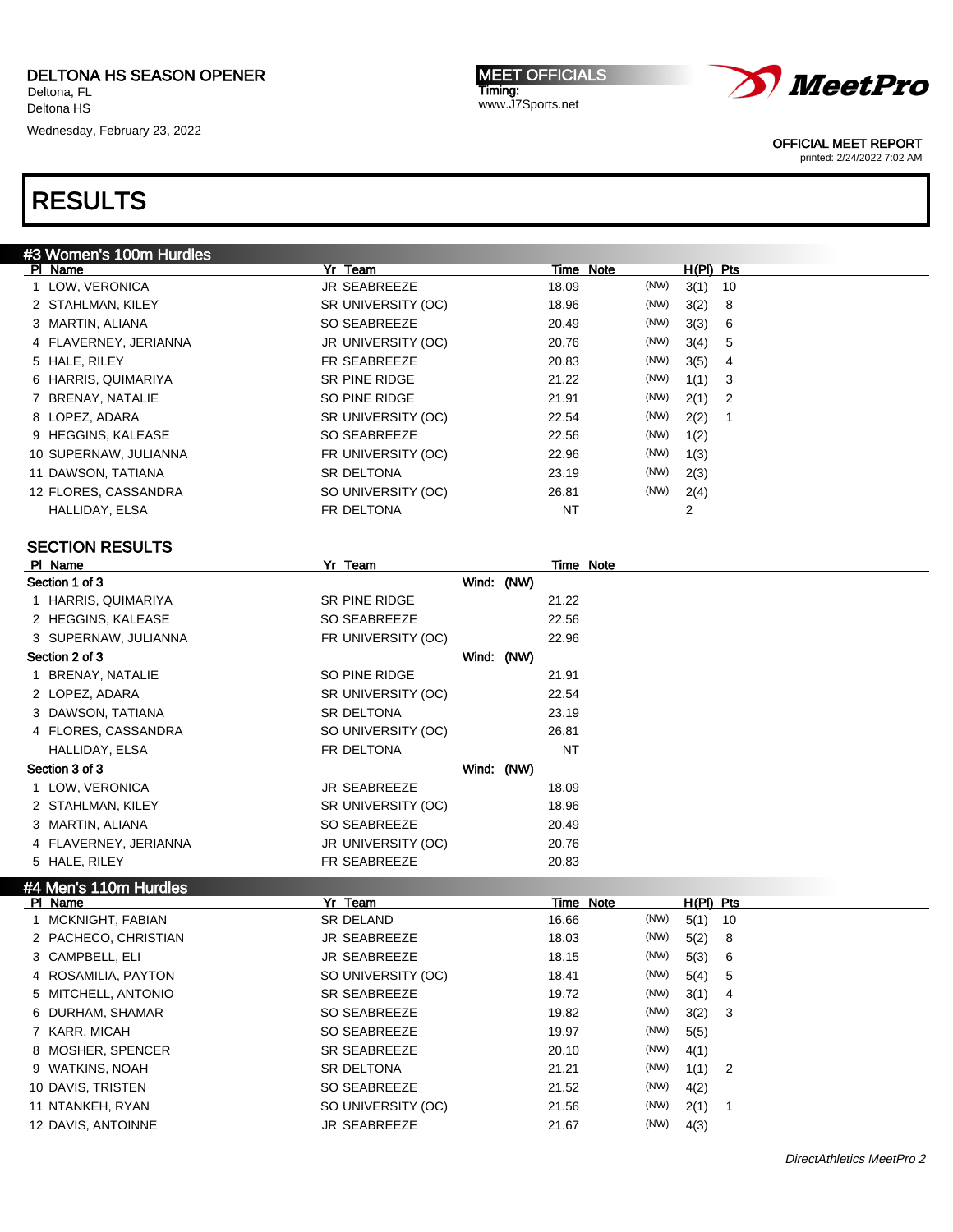Deltona HS

Wednesday, February 23, 2022

MEET OFFICIALS Timing: www.J7Sports.net



OFFICIAL MEET REPORT

printed: 2/24/2022 7:02 AM

| #4 Men's 110m Hurdles (cont'd) |                    |            |           |                  |      |             |    |
|--------------------------------|--------------------|------------|-----------|------------------|------|-------------|----|
| PI Name                        | Yr Team            |            |           | Time Note        |      | $H(PI)$ Pts |    |
| 13 BAKER, ISAIAH               | FR DELTONA         |            | 22.27     |                  | (NW) | 4(4)        |    |
| 14 RODGERS, JACK               | FR UNIVERSITY (OC) |            | 23.20     |                  | (NW) | 2(2)        |    |
| 15 VEGA, MARCELINO             | SO DELTONA         |            | 23.21     |                  | (NW) | 1(2)        |    |
| 16 FERNANDEZ, JIOVAN           | JR UNIVERSITY (OC) |            | 23.52     |                  | (NW) | 4(5)        |    |
| 17 HILL, JAYLEN                | FR DELTONA         |            | 23.53     |                  | (NW) | 3(3)        |    |
| 18 HERRERA, KEVIN              | SO DELTONA         |            | 23.69     |                  | (NW) | 3(4)        |    |
| 19 SOTO PEREZ, ERIC            | SO DELTONA         |            | 24.46     |                  | (NW) | 2(3)        |    |
| <b>WHEELER, JONAS</b>          | FR DELTONA         |            | <b>NT</b> |                  |      | 1           |    |
| HOLLIDAY, JAMISON              | SO DELTONA         |            | <b>NT</b> |                  |      | 3           |    |
|                                |                    |            |           |                  |      |             |    |
| <b>SECTION RESULTS</b>         |                    |            |           |                  |      |             |    |
| PI Name                        | Yr Team            |            |           | <b>Time Note</b> |      |             |    |
| Section 1 of 5                 |                    | Wind: (NW) |           |                  |      |             |    |
| 1 WATKINS, NOAH                | SR DELTONA         |            | 21.21     |                  |      |             |    |
| 2 VEGA, MARCELINO              | SO DELTONA         |            | 23.21     |                  |      |             |    |
| <b>WHEELER, JONAS</b>          | FR DELTONA         |            | NT        |                  |      |             |    |
| Section 2 of 5                 |                    | Wind: (NW) |           |                  |      |             |    |
| 1 NTANKEH, RYAN                | SO UNIVERSITY (OC) |            | 21.56     |                  |      |             |    |
| 2 RODGERS, JACK                | FR UNIVERSITY (OC) |            | 23.20     |                  |      |             |    |
| 3 SOTO PEREZ, ERIC             | SO DELTONA         |            | 24.46     |                  |      |             |    |
| Section 3 of 5                 |                    | Wind: (NW) |           |                  |      |             |    |
| 1 MITCHELL, ANTONIO            | SR SEABREEZE       |            | 19.72     |                  |      |             |    |
| 2 DURHAM, SHAMAR               | SO SEABREEZE       |            | 19.82     |                  |      |             |    |
| 3 HILL, JAYLEN                 | FR DELTONA         |            | 23.53     |                  |      |             |    |
| 4 HERRERA, KEVIN               | SO DELTONA         |            | 23.69     |                  |      |             |    |
| HOLLIDAY, JAMISON              | SO DELTONA         |            | <b>NT</b> |                  |      |             |    |
| Section 4 of 5                 |                    | Wind: (NW) |           |                  |      |             |    |
| 1 MOSHER, SPENCER              | SR SEABREEZE       |            | 20.10     |                  |      |             |    |
| 2 DAVIS, TRISTEN               | SO SEABREEZE       |            | 21.52     |                  |      |             |    |
| 3 DAVIS, ANTOINNE              | JR SEABREEZE       |            | 21.67     |                  |      |             |    |
| 4 BAKER, ISAIAH                | FR DELTONA         |            | 22.27     |                  |      |             |    |
| 5 FERNANDEZ, JIOVAN            | JR UNIVERSITY (OC) |            | 23.52     |                  |      |             |    |
| Section 5 of 5                 |                    | Wind: (NW) |           |                  |      |             |    |
| 1 MCKNIGHT, FABIAN             | SR DELAND          |            | 16.66     |                  |      |             |    |
| 2 PACHECO, CHRISTIAN           | JR SEABREEZE       |            | 18.03     |                  |      |             |    |
| 3 CAMPBELL, ELI                | JR SEABREEZE       |            | 18.15     |                  |      |             |    |
| 4 ROSAMILIA, PAYTON            | SO UNIVERSITY (OC) |            | 18.41     |                  |      |             |    |
| 5 KARR, MICAH                  | SO SEABREEZE       |            | 19.97     |                  |      |             |    |
|                                |                    |            |           |                  |      |             |    |
| #5 Women's 100 Meters          |                    |            |           |                  |      |             |    |
| PI Name                        | Yr Team            |            |           | <b>Time Note</b> |      | H(PI) Pts   |    |
| 1 BARR-MILLER, NYRANIA         | SO UNIVERSITY (OC) |            | 13.15     |                  | (NW) | 7(1)        | 10 |
| 2 CAPUTO, EMMALINE             | SR SEABREEZE       |            | 13.25     |                  | (NW) | 7(2)        | 8  |
| 3 ALLEN, SHAMIA                | SO DELAND          |            | 13.60     |                  | (NW) | 7(3)        | 6  |
| 4 BURGOS ROSADO, SHELSY        | FR UNIVERSITY (OC) |            | 13.77     |                  | (NW) | 7(4)        | 5  |
| 5 CAMPBELL, DEZIRE             | SR PINE RIDGE      |            | 13.84     |                  | (NW) | 5(1)        | 4  |
| 6 GORHAM, SERENITY             | FR PINE RIDGE      |            | 13.85     |                  | (NW) | $4(1)$ 3    |    |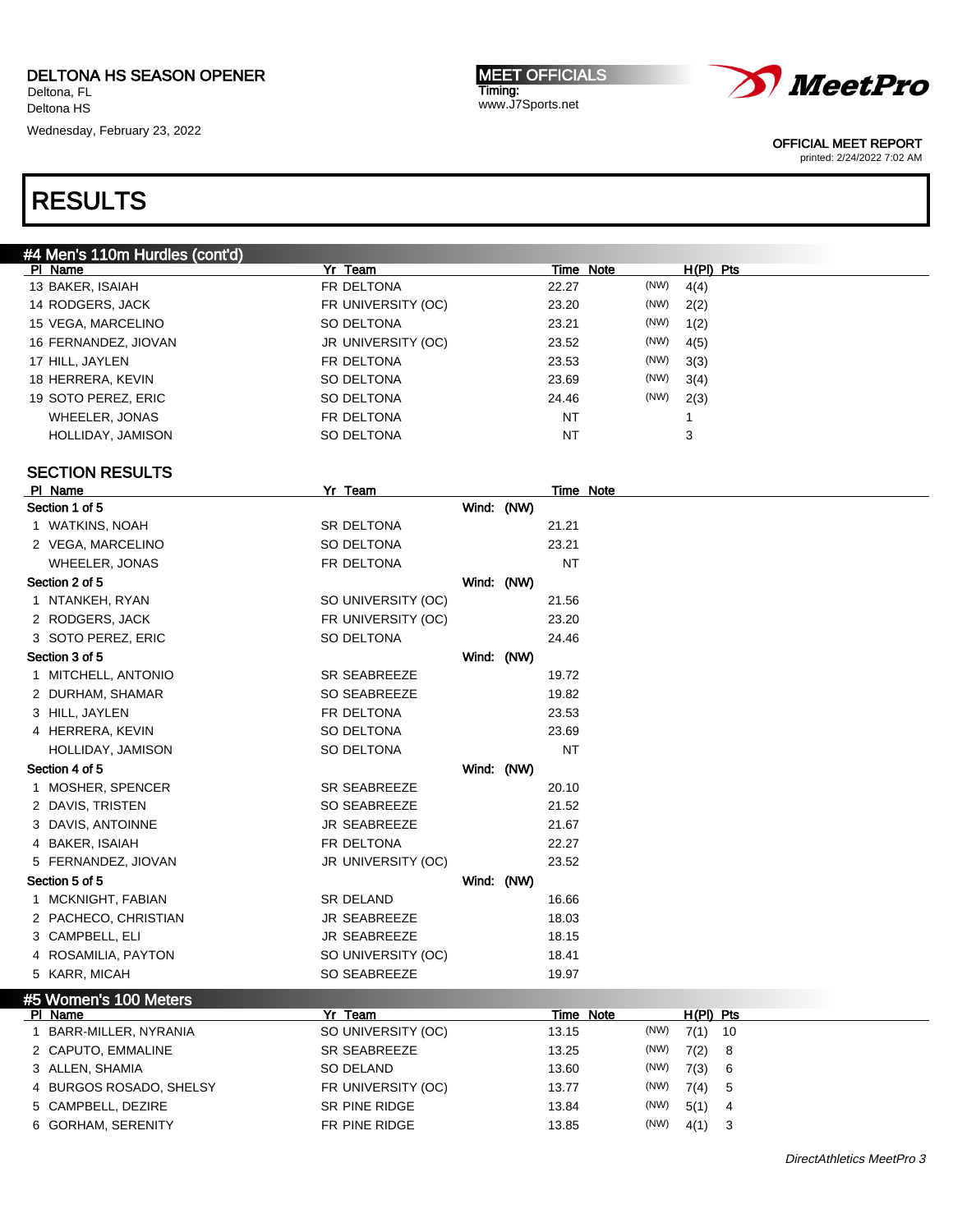Wednesday, February 23, 2022

MEET OFFICIALS Timing: www.J7Sports.net



OFFICIAL MEET REPORT

printed: 2/24/2022 7:02 AM

| #5 Women's 100 Meters (cont'd) |                              |           |      |                  |              |
|--------------------------------|------------------------------|-----------|------|------------------|--------------|
| PI Name                        | Yr Team                      | Time Note |      | <u>H(PI) Pts</u> |              |
| 7 HUNT, CHELSEA                | SO PINE RIDGE                | 13.89     | (NW) | 3(1)             | 2            |
| 8 HEGGINS, KEEVA               | FR SEABREEZE                 | 13.90     | (NW) | 4(2)             | $\mathbf{1}$ |
| 9 NEIRA, SYDNEY                | JR DELAND                    | 14.04     | (NW) | 3(2)             |              |
| 10 THISTLE, ANNABEL            | FR SEABREEZE                 | 14.07     | (NW) | 7(5)             |              |
| 11 BROWN, JENNELL              | FR DELAND                    | 14.10     | (NW) | 7(6)             |              |
| 12 SMITH, ALEA                 | SO UNIVERSITY (OC)           | 14.37     | (NW) | 2(1)             |              |
| 13 JACKSON, DASHMARIE          | SO DELTONA                   | 14.40     | (NW) | 7(7)             |              |
| 14 HANCOCK, AI                 | JR DELAND                    | 14.46     | (NW) | 6(1)             |              |
| 15 HARRIS, QUIMARIYA           | SR PINE RIDGE                | 14.59     | (NW) | 4(3)             |              |
| 16 WOODS, PHOENIX              | SR DELAND                    | 14.63     | (NW) | 6(2)             |              |
| 17 ADCOCK, RAYLYNN             | JR TRINITY CHRISTIA          | 14.66     | (NW) | 3(3)             |              |
| 18 LOWE, ISABELLA              | 7 FIRST BAPTIST (BU          | 14.69     | (NW) | 3(4)             |              |
| 19 DIAZ, NAYLA                 | SR UNIVERSITY (OC)           | 14.81     | (NW) | 6(3)             |              |
| 20 RIVARD, CYDNEY              | FR SEABREEZE                 | 14.99     | (NW) | 6(4)             |              |
| 21 JONES, AVERY                | SO PINE RIDGE                | 15.01     | (NW) | 3(5)             |              |
| 22 NGUYEN, AMY                 | FR DELAND                    | 15.02     | (NW) | 2(2)             |              |
| 23 ARROYO CANALES, SARAHI      | FR UNIVERSITY (OC)           | 15.06     | (NW) | 5(2)             |              |
| 24 LEGER, MIA                  | SO SEABREEZE                 | 15.07     | (NW) | 6(5)             |              |
| 25 COFFY, NAYANA               | FR PINE RIDGE                | 15.23     | (NW) | 5(3)             |              |
| 26 HARRIS, SANDRA-MIRIAM       | JR DELTONA                   | 15.33     | (NW) | 6(6)             |              |
| 27 TODMAN, LAVONA              | FR UNIVERSITY (OC)           | 15.34     | (NW) | 1(1)             |              |
| 27 CHANDNA, MAHEK              | SR DELAND                    | 15.34     | (NW) | 5(4)             |              |
| 29 BRENAY, NATALIE             | SO PINE RIDGE                | 15.41     | (NW) | 6(7)             |              |
| 30 WALTON, LAHNA               | SO UNIVERSITY (OC)           | 15.48     | (NW) | 6(8)             |              |
| 31 WALTERS, KELSEY             | FR PINE RIDGE                | 15.82     | (NW) |                  |              |
|                                |                              |           | (NW) | 1(2)             |              |
| 32 MYRICK, JA'NYA              | SO PINE RIDGE                | 16.07     | (NW) | 3(6)             |              |
| 33 STEWART, MADISON            | FR UNIVERSITY (OC)           | 16.09     |      | 2(3)             |              |
| 34 EBDING, KAITLYN             | 7 FIRST BAPTIST (BU          | 16.14     | (NW) | 4(4)             |              |
| 35 CLEMENTS, LILLY             | JR DELAND                    | 16.20     | (NW) | 5(5)             |              |
| 36 RANGER, VICTORIA            | JR PINE RIDGE                | 16.23     | (NW) | 2(4)             |              |
| 37 MARROW, MALIA               | <b>TRINITY CHRISTIA</b><br>6 | 16.39     | (NW) | 4(5)             |              |
| 38 BORDNER, OLIVIA             | <b>TRINITY CHRISTIA</b><br>8 | 16.48     | (NW) | 5(6)             |              |
| 39 SUTTON, ANDREA              | FR TRINITY CHRISTIA          | 16.54     | (NW) | 4(6)             |              |
| 40 PETIT DO, HALEIGH           | FR DELTONA                   | 16.56     | (NW) | 2(5)             |              |
| 41 PRINCE, ANASTASIA           | SR PINE RIDGE                | 16.86     | (NW) | 2(6)             |              |
| 42 WILLIAMS, ANSHADE           | FR PINE RIDGE                | 16.87     | (NW) | 1(3)             |              |
| 43 OSWALD, ALENA               | FR DELTONA                   | 17.11     | (NW) | 2(7)             |              |
| 44 BOONE, AZAREIA              | FR PINE RIDGE                | 17.41     | (NW) | 5(7)             |              |
| 45 KING, OLIVIA                | FR DELAND                    | 17.59     | (NW) | 3(7)             |              |
| 46 COLEMAN, KELLY              | JR SEABREEZE                 | 17.67     | (NW) | 4(7)             |              |
| 47 STARRETT, ELISE             | 8 FIRST BAPTIST (BU          | 18.39     | (NW) | 2(8)             |              |
| 48 GARCIA OCASIO, ALEJANDRA    | JR UNIVERSITY (OC)           | 19.41     | (NW) | 4(8)             |              |
| TANKARD, VIVIAN                | FR DELAND                    | NT        |      |                  |              |
| VARGAS, JAZMINE                | JR UNIVERSITY (OC)           | <b>NT</b> |      | 1                |              |
| LARA, EVAMARIE                 | SR PINE RIDGE                | NT        |      | 3                |              |
| LONG, MORGAN                   | SO SEABREEZE                 | NT        |      | 3                |              |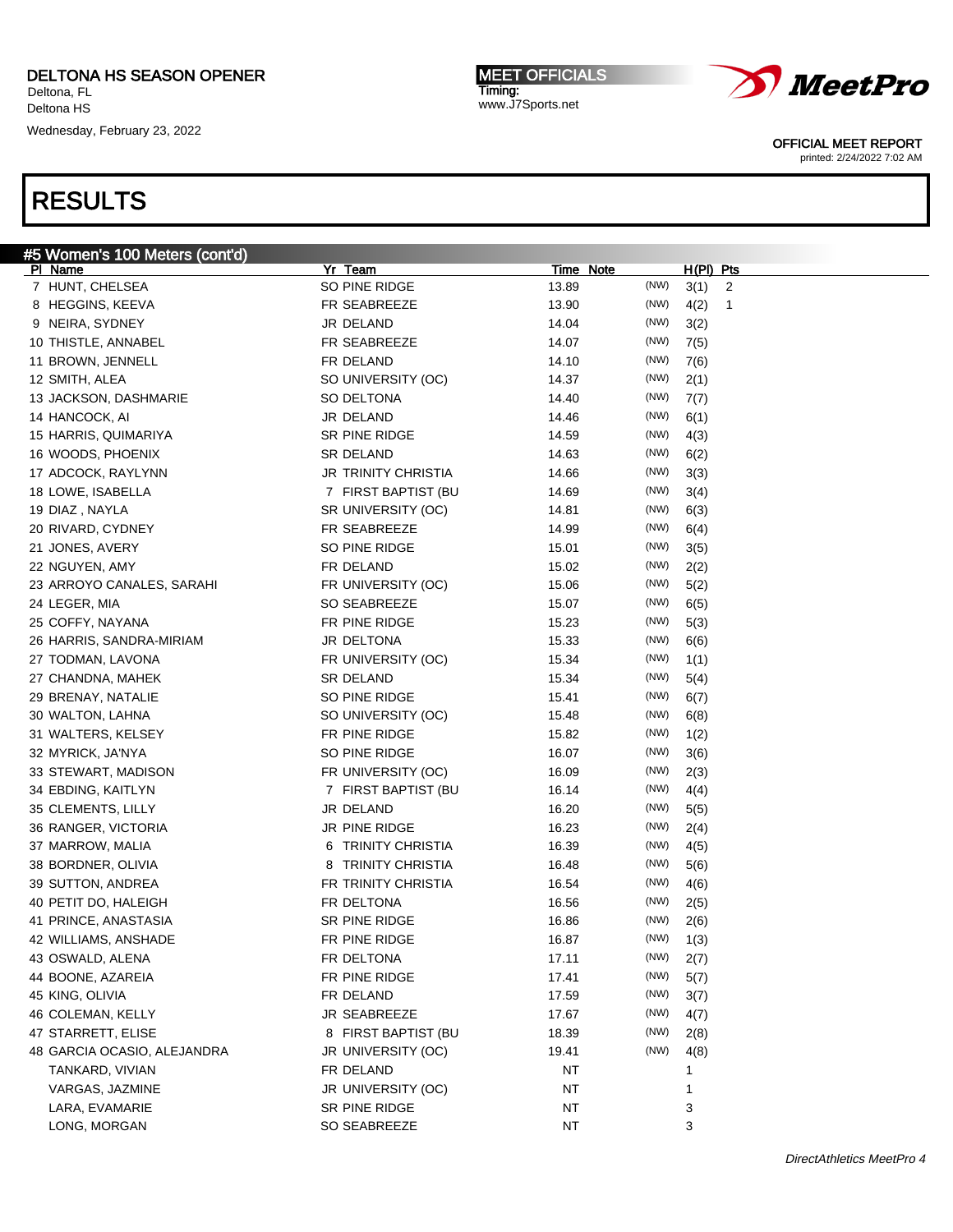Deltona HS

Wednesday, February 23, 2022

MEET OFFICIALS Timing: www.J7Sports.net



OFFICIAL MEET REPORT

printed: 2/24/2022 7:02 AM

| #5 Women's 100 Meters (cont'd) |                            |                  |                |  |
|--------------------------------|----------------------------|------------------|----------------|--|
| PI Name                        | Yr Team                    | Time Note        | $H(PI)$ Pts    |  |
| FILHO, KESHANDRA               | SO UNIVERSITY (OC)         | NT               | 4              |  |
| HUGHLEY, JANIYAH               | SO UNIVERSITY (OC)         | <b>NT</b>        | 4              |  |
| TOURAY, AWA                    | SO DELTONA                 | ΝT               | 5              |  |
| <b>BUGLISI, GIULIANA</b>       | FR SEABREEZE               | ΝT               | 5              |  |
| YEBBA, KAYLEE                  | JR DELAND                  | NT               | $\overline{7}$ |  |
|                                |                            |                  |                |  |
| <b>SECTION RESULTS</b>         |                            |                  |                |  |
| PI Name                        | Yr Team                    | <b>Time Note</b> |                |  |
| Section 1 of 7                 |                            | Wind: (NW)       |                |  |
| 1 TODMAN, LAVONA               | FR UNIVERSITY (OC)         | 15.34            |                |  |
| 2 WALTERS, KELSEY              | FR PINE RIDGE              | 15.82            |                |  |
| 3 WILLIAMS, ANSHADE            | FR PINE RIDGE              | 16.87            |                |  |
| TANKARD, VIVIAN                | FR DELAND                  | ΝT               |                |  |
| VARGAS, JAZMINE                | JR UNIVERSITY (OC)         | <b>NT</b>        |                |  |
| Section 2 of 7                 |                            | Wind: (NW)       |                |  |
| 1 SMITH, ALEA                  | SO UNIVERSITY (OC)         | 14.37            |                |  |
| 2 NGUYEN, AMY                  | FR DELAND                  | 15.02            |                |  |
| 3 STEWART, MADISON             | FR UNIVERSITY (OC)         | 16.09            |                |  |
| 4 RANGER, VICTORIA             | JR PINE RIDGE              | 16.23            |                |  |
| 5 PETIT DO, HALEIGH            | FR DELTONA                 | 16.56            |                |  |
| 6 PRINCE, ANASTASIA            | SR PINE RIDGE              | 16.86            |                |  |
| 7 OSWALD, ALENA                | FR DELTONA                 | 17.11            |                |  |
| 8 STARRETT, ELISE              | 8 FIRST BAPTIST (BU        | 18.39            |                |  |
| Section 3 of 7                 |                            | Wind: (NW)       |                |  |
| 1 HUNT, CHELSEA                | SO PINE RIDGE              | 13.89            |                |  |
| 2 NEIRA, SYDNEY                | JR DELAND                  | 14.04            |                |  |
|                                | <b>JR TRINITY CHRISTIA</b> |                  |                |  |
| 3 ADCOCK, RAYLYNN              |                            | 14.66            |                |  |
| 4 LOWE, ISABELLA               | 7 FIRST BAPTIST (BU        | 14.69            |                |  |
| 5 JONES, AVERY                 | SO PINE RIDGE              | 15.01            |                |  |
| 6 MYRICK, JA'NYA               | SO PINE RIDGE              | 16.07            |                |  |
| 7 KING, OLIVIA                 | FR DELAND                  | 17.59            |                |  |
| LARA, EVAMARIE                 | SR PINE RIDGE              | ΝT               |                |  |
| LONG, MORGAN                   | SO SEABREEZE               | <b>NT</b>        |                |  |
| Section 4 of 7                 |                            | Wind: (NW)       |                |  |
| 1 GORHAM, SERENITY             | FR PINE RIDGE              | 13.85            |                |  |
| 2 HEGGINS, KEEVA               | FR SEABREEZE               | 13.90            |                |  |
| 3 HARRIS, QUIMARIYA            | SR PINE RIDGE              | 14.59            |                |  |
| 4 EBDING, KAITLYN              | 7 FIRST BAPTIST (BU        | 16.14            |                |  |
| 5 MARROW, MALIA                | 6 TRINITY CHRISTIA         | 16.39            |                |  |
| 6 SUTTON, ANDREA               | FR TRINITY CHRISTIA        | 16.54            |                |  |
| 7 COLEMAN, KELLY               | <b>JR SEABREEZE</b>        | 17.67            |                |  |
| 8 GARCIA OCASIO, ALEJANDRA     | JR UNIVERSITY (OC)         | 19.41            |                |  |
| FILHO, KESHANDRA               | SO UNIVERSITY (OC)         | ΝT               |                |  |
| HUGHLEY, JANIYAH               | SO UNIVERSITY (OC)         | <b>NT</b>        |                |  |
| Section 5 of 7                 |                            | Wind: (NW)       |                |  |
| 1 CAMPBELL, DEZIRE             | SR PINE RIDGE              | 13.84            |                |  |
|                                |                            |                  |                |  |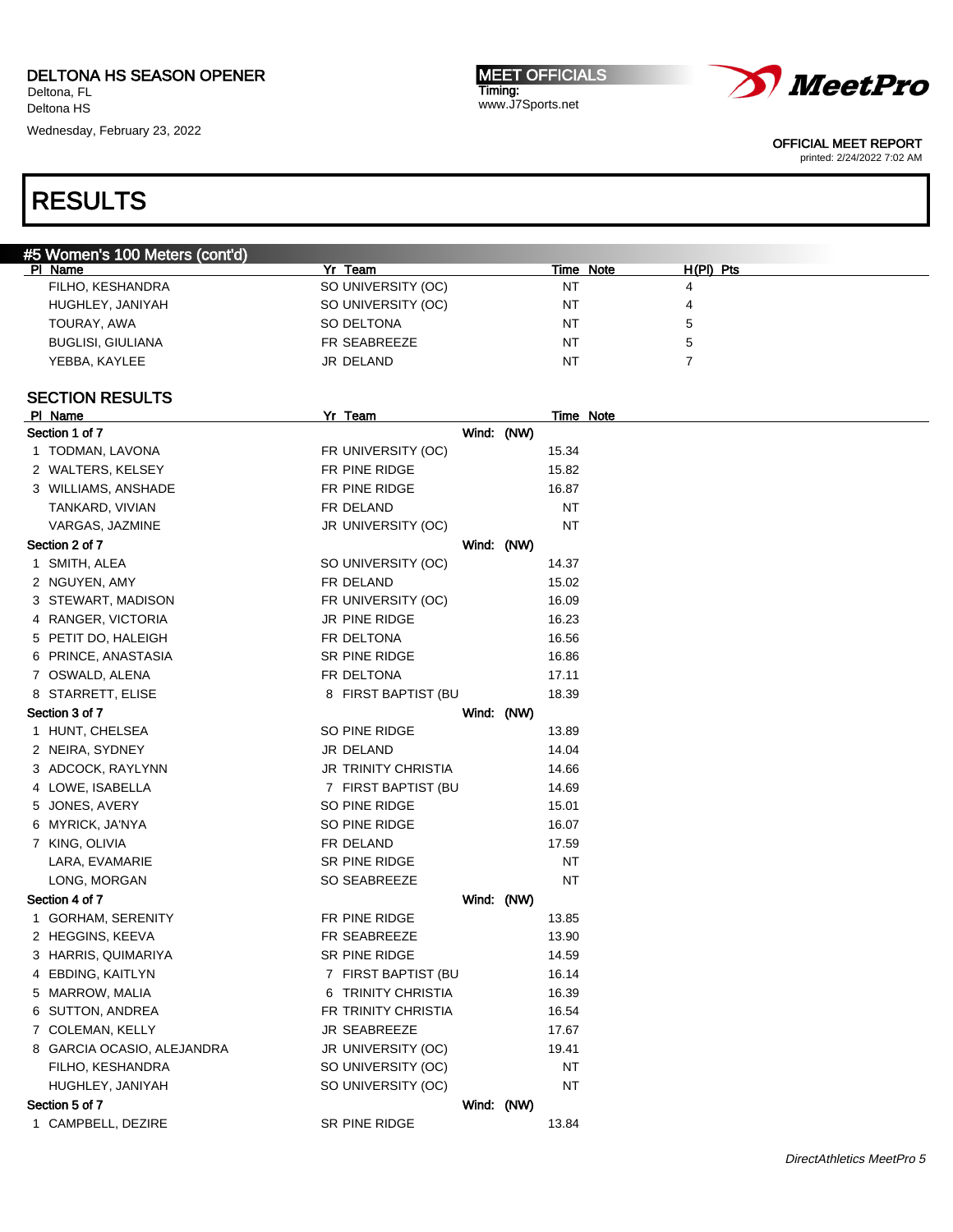Wednesday, February 23, 2022

MEET OFFICIALS Timing: www.J7Sports.net



OFFICIAL MEET REPORT

printed: 2/24/2022 7:02 AM

|   | #5 Women's 100 Meters (cont'd) |                     |            |           |           |             |     |  |
|---|--------------------------------|---------------------|------------|-----------|-----------|-------------|-----|--|
|   | PI Name                        | Yr Team             |            |           | Time Note |             |     |  |
|   | 2 ARROYO CANALES, SARAHI       | FR UNIVERSITY (OC)  |            | 15.06     |           |             |     |  |
|   | 3 COFFY, NAYANA                | FR PINE RIDGE       |            | 15.23     |           |             |     |  |
|   | 4 CHANDNA, MAHEK               | <b>SR DELAND</b>    |            | 15.34     |           |             |     |  |
|   | 5 CLEMENTS, LILLY              | JR DELAND           |            | 16.20     |           |             |     |  |
|   | 6 BORDNER, OLIVIA              | 8 TRINITY CHRISTIA  |            | 16.48     |           |             |     |  |
|   | 7 BOONE, AZAREIA               | FR PINE RIDGE       |            | 17.41     |           |             |     |  |
|   | TOURAY, AWA                    | SO DELTONA          |            | NT        |           |             |     |  |
|   | <b>BUGLISI, GIULIANA</b>       | FR SEABREEZE        |            | <b>NT</b> |           |             |     |  |
|   | Section 6 of 7                 |                     | Wind: (NW) |           |           |             |     |  |
|   | 1 HANCOCK, AI                  | JR DELAND           |            | 14.46     |           |             |     |  |
|   | 2 WOODS, PHOENIX               | <b>SR DELAND</b>    |            | 14.63     |           |             |     |  |
|   | 3 DIAZ, NAYLA                  | SR UNIVERSITY (OC)  |            | 14.81     |           |             |     |  |
|   | 4 RIVARD, CYDNEY               | FR SEABREEZE        |            | 14.99     |           |             |     |  |
|   | 5 LEGER, MIA                   | <b>SO SEABREEZE</b> |            | 15.07     |           |             |     |  |
|   | 6 HARRIS, SANDRA-MIRIAM        | JR DELTONA          |            | 15.33     |           |             |     |  |
| 7 | BRENAY, NATALIE                | SO PINE RIDGE       |            | 15.41     |           |             |     |  |
|   | 8 WALTON, LAHNA                | SO UNIVERSITY (OC)  |            | 15.48     |           |             |     |  |
|   | Section 7 of 7                 |                     | Wind: (NW) |           |           |             |     |  |
|   | 1 BARR-MILLER, NYRANIA         | SO UNIVERSITY (OC)  |            | 13.15     |           |             |     |  |
|   | 2 CAPUTO, EMMALINE             | SR SEABREEZE        |            | 13.25     |           |             |     |  |
|   | 3 ALLEN, SHAMIA                | SO DELAND           |            | 13.60     |           |             |     |  |
|   | 4 BURGOS ROSADO, SHELSY        | FR UNIVERSITY (OC)  |            | 13.77     |           |             |     |  |
|   | 5 THISTLE, ANNABEL             | FR SEABREEZE        |            | 14.07     |           |             |     |  |
|   | 6 BROWN, JENNELL               | FR DELAND           |            | 14.10     |           |             |     |  |
|   | 7 JACKSON, DASHMARIE           | SO DELTONA          |            | 14.40     |           |             |     |  |
|   | YEBBA, KAYLEE                  | JR DELAND           |            | NT        |           |             |     |  |
|   | #6 Men's 100 Meters            |                     |            |           |           |             |     |  |
|   | PI Name                        | Yr Team             |            |           | Time Note | $H(PI)$ Pts |     |  |
|   | 1 EDWARDS-PLA, AVIAN           | FR DELAND           |            | 10.88     | (NW)      | 9(1)        | 10  |  |
|   | 2 OLSEN, CRAWFORD              | JR SEABREEZE        |            | 11.30     | (NW)      | 9(2)        | 8   |  |
|   | 3 MAY, JA QUAN                 | SR PINE RIDGE       |            | 11.45     | (NW)      | 3(1)        | 6   |  |
|   | 4 OLIVER, ISAAC                | JR SEABREEZE        |            | 11.48     | (NW)      | 9(3)        | 5   |  |
|   | 5 BROWN, JADEN                 | SR PINE RIDGE       |            | 11.51     | (NW)      | 6(1)        | 3.5 |  |
|   | 5 CUNNINGHAM, JAMIL            | <b>SO DELAND</b>    |            | 11.51     | (NW)      | 9(4)        | 3.5 |  |
|   | 7 WORKMAN, KEANDRE             | JR SEABREEZE        |            | 11.57     | (NW)      | 8(1)        | 2   |  |

| <b>DRUWIN, JADEIN</b>    | OR FINE RIDGE              | 1 G.I I | (1411) | 0.11 0.0   |                |
|--------------------------|----------------------------|---------|--------|------------|----------------|
| 5 CUNNINGHAM, JAMIL      | SO DELAND                  | 11.51   | (NW)   | $9(4)$ 3.5 |                |
| 7 WORKMAN, KEANDRE       | <b>JR SEABREEZE</b>        | 11.57   | (NW)   | 8(1)       | $\overline{2}$ |
| 8 CAMPBELL, DENALI       | FR SEABREEZE               | 11.59   | (NW)   | 8(2)       |                |
| 9 PULLEN, JOSEPH         | SR DELAND                  | 11.83   | (NW)   | 3(2)       |                |
| 10 BRACAMONTE, SEBASTIAN | SR UNIVERSITY (OC)         | 11.87   | (NW)   | 8(3)       |                |
| 11 DESSOURCES, MARC      | SR PINE RIDGE              | 11.92   | (NW)   | 8(4)       |                |
| 12 LEBRON, ANGEL         | JR UNIVERSITY (OC)         | 11.96   | (NW)   | 4(1)       |                |
| 12 GILBERT, ERICK        | JR DELAND                  | 11.96   | (NW)   | 5(1)       |                |
| 14 COOK, JAAY-R          | FR UNIVERSITY (OC)         | 12.08   | (NW)   | 5(2)       |                |
| 15 HAWKINS, JAKIN        | <b>JR TRINITY CHRISTIA</b> | 12.15   | (NW)   | 7(1)       |                |
| 16 BROWN, JALON          | SR PINE RIDGE              | 12.16   | (NW)   | 6(2)       |                |
| 17 IRWIN, JAVONTE        | SO UNIVERSITY (OC)         | 12.20   | (NW)   | 4(2)       |                |
| 18 SANTANA, JUDE         | JR DELTONA                 | 12.25   | (NW)   | 2(1)       |                |
|                          |                            |         |        |            |                |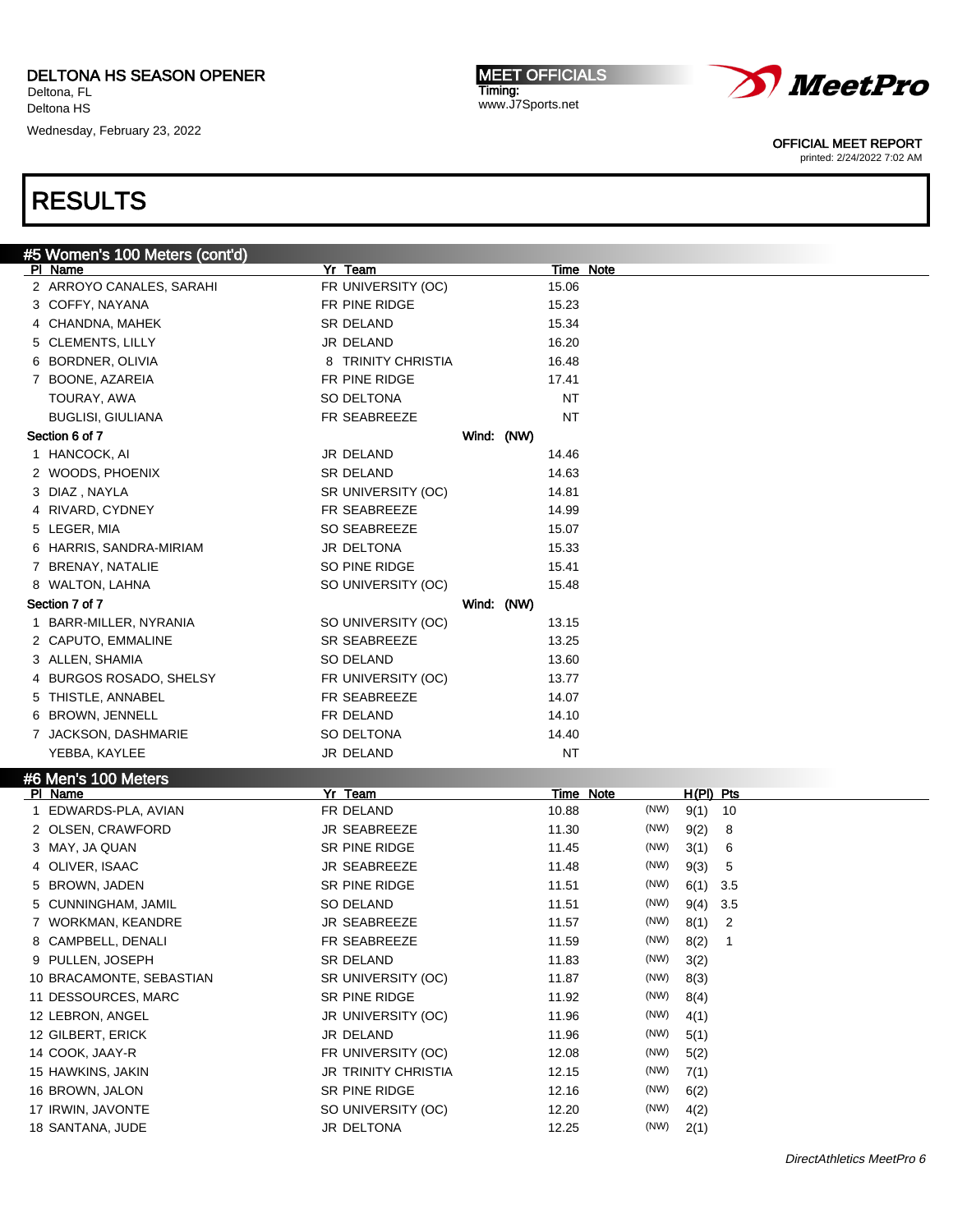Wednesday, February 23, 2022

# RESULTS

| <b>MEET OFFICIALS</b> |
|-----------------------|
| Timing:               |
| www.J7Sports.net      |
|                       |
|                       |
|                       |
|                       |



OFFICIAL MEET REPORT

printed: 2/24/2022 7:02 AM

| #6 Men's 100 Meters (cont'd) |                     |           |      |             |
|------------------------------|---------------------|-----------|------|-------------|
| <b>PI Name</b>               | Yr Team             | Time Note |      | $H(PI)$ Pts |
| 19 THOMAS, BRYAN             | JR PINE RIDGE       | 12.33     | (NW) | 1(1)        |
| 20 SMALL, SINSEAR            | SR PINE RIDGE       | 12.35     | (NW) | 2(2)        |
| 21 FARMER, KENNY             | SR DELTONA          | 12.39     | (NW) | 8(5)        |
| 22 BRENAY, RICKY             | SR PINE RIDGE       | 12.41     | (NW) | 7(2)        |
| 23 JABER, SHADI              | JR UNIVERSITY (OC)  | 12.46     | (NW) | 7(3)        |
| 24 ROBINSON, KHAMANI         | SO SEABREEZE        | 12.47     | (NW) | 2(3)        |
| 25 BAKER, JADEN              | SO DELAND           | 12.51     | (NW) | 7(4)        |
| 26 COOK, HIRAM               | FR DELAND           | 12.58     | (NW) | 5(3)        |
| 26 BISSOONDUTT, BLAINE       | SO TRINITY CHRISTIA | 12.58     | (NW) | 7(5)        |
| 28 MYRIE, AMIR               | FR DELAND           | 12.62     | (NW) | 3(3)        |
| 29 JOSEPH, DEMARIUS          | SR UNIVERSITY (OC)  | 12.63     | (NW) | 8(6)        |
| 29 CAMPBELL JR., LAWRENCE    | SO SEABREEZE        | 12.63     | (NW) | 6(3)        |
| 31 LEBRON, ANTHONY           | FR UNIVERSITY (OC)  | 12.66     | (NW) | 4(3)        |
| 32 SMITH, LANDON             | SO SEABREEZE        | 12.69     | (NW) | 2(4)        |
| 33 LE, NATHAN                | SO UNIVERSITY (OC)  | 12.88     | (NW) | 4(4)        |
| 34 AYENDE-ORTIZ, ROBERT      | SO UNIVERSITY (OC)  | 12.94     | (NW) | 8(7)        |
| 35 RODRIGUEZ, JADEN          | FR TRINITY CHRISTIA | 13.00     | (NW) | 2(5)        |
|                              |                     |           | (NW) |             |
| 36 DUPRAT, KHERON            | SO PINE RIDGE       | 13.01     | (NW) | 7(6)        |
| 37 WHITE, EMMANUEL           | SR DELTONA          | 13.08     |      | 1(2)        |
| 38 HILL, JAYLEN              | FR DELTONA          | 13.11     | (NW) | 4(5)        |
| 39 WILLIAMS, PROPHET         | SO UNIVERSITY (OC)  | 13.18     | (NW) | 1(3)        |
| 40 SHROYER, RYLIN            | so pine ridge       | 13.19     | (NW) | 2(6)        |
| 41 CHEATHAM, TANNER          | JR PINE RIDGE       | 13.26     | (NW) | 6(4)        |
| 42 BRACAMONTE, JARED         | SO UNIVERSITY (OC)  | 13.30     | (NW) | 6(5)        |
| 43 STRITTMATTER, TANNER      | JR UNIVERSITY (OC)  | 13.33     | (NW) | 1(4)        |
| 44 WILLIAMS, ANTONIO         | SO DELAND           | 13.38     | (NW) | 1(5)        |
| 45 HERRERA, KEVIN            | SO DELTONA          | 13.45     | (NW) | 5(4)        |
| 46 NTANKEH, RYAN             | SO UNIVERSITY (OC)  | 13.47     | (NW) | 3(4)        |
| 47 CIPRIANO, JACIEL          | FR UNIVERSITY (OC)  | 13.48     | (NW) | 5(5)        |
| 48 PONCE-ARCE, ADRIAN        | 8 TRINITY CHRISTIA  | 13.60     | (NW) | 3(5)        |
| 49 FRY, WYATT                | SO UNIVERSITY (OC)  | 13.68     | (NW) | 5(6)        |
| 49 BROWNE, GIOVANNI          | 7 TRINITY CHRISTIA  | 13.68     | (NW) | 6(6)        |
| 51 LINTON, JAHQUAVIOUS       | SO TRINITY CHRISTIA | 13.70     | (NW) | 4(6)        |
| 52 CHINCHILLA, LEONARDO      | FR UNIVERSITY (OC)  | 13.90     | (NW) | 5(7)        |
| 53 PEREZ, JULIAN             | FR SEABREEZE        | 13.93     | (NW) | 3(6)        |
| 54 CONWAY, TIMOTHY           | <b>SR DELAND</b>    | 14.70     | (NW) | 5(8)        |
| 55 SCATLIFFE, DAMANI         | FR UNIVERSITY (OC)  | 14.87     | (NW) | 2(7)        |
| 56 ALLEN, PATRICK            | FR UNIVERSITY (OC)  | 15.04     | (NW) | 7(7)        |
| 57 WRIGHT, TY                | SO UNIVERSITY (OC)  | 15.25     | (NW) | 1(6)        |
| WHEELER, JONAS               | FR DELTONA          | <b>NT</b> |      | 1           |
| ROBINSON, JOSIAH             | JR DELTONA          | <b>NT</b> |      | 2           |
| MCCASKILL, FREDERICK         | SO DELAND           | <b>NT</b> |      | 3           |
| LAROSA, RONNIE               | JR PINE RIDGE       | <b>NT</b> |      | 4           |
| CALIX, THIERRY               | JR UNIVERSITY (OC)  | <b>NT</b> |      | 6           |
| GORDON, RAMEIR               | SO DELTONA          | <b>NT</b> |      | 8           |
|                              | SR DELTONA          |           |      | 9           |
| ATANDA, ANTHONY              |                     | NT        |      |             |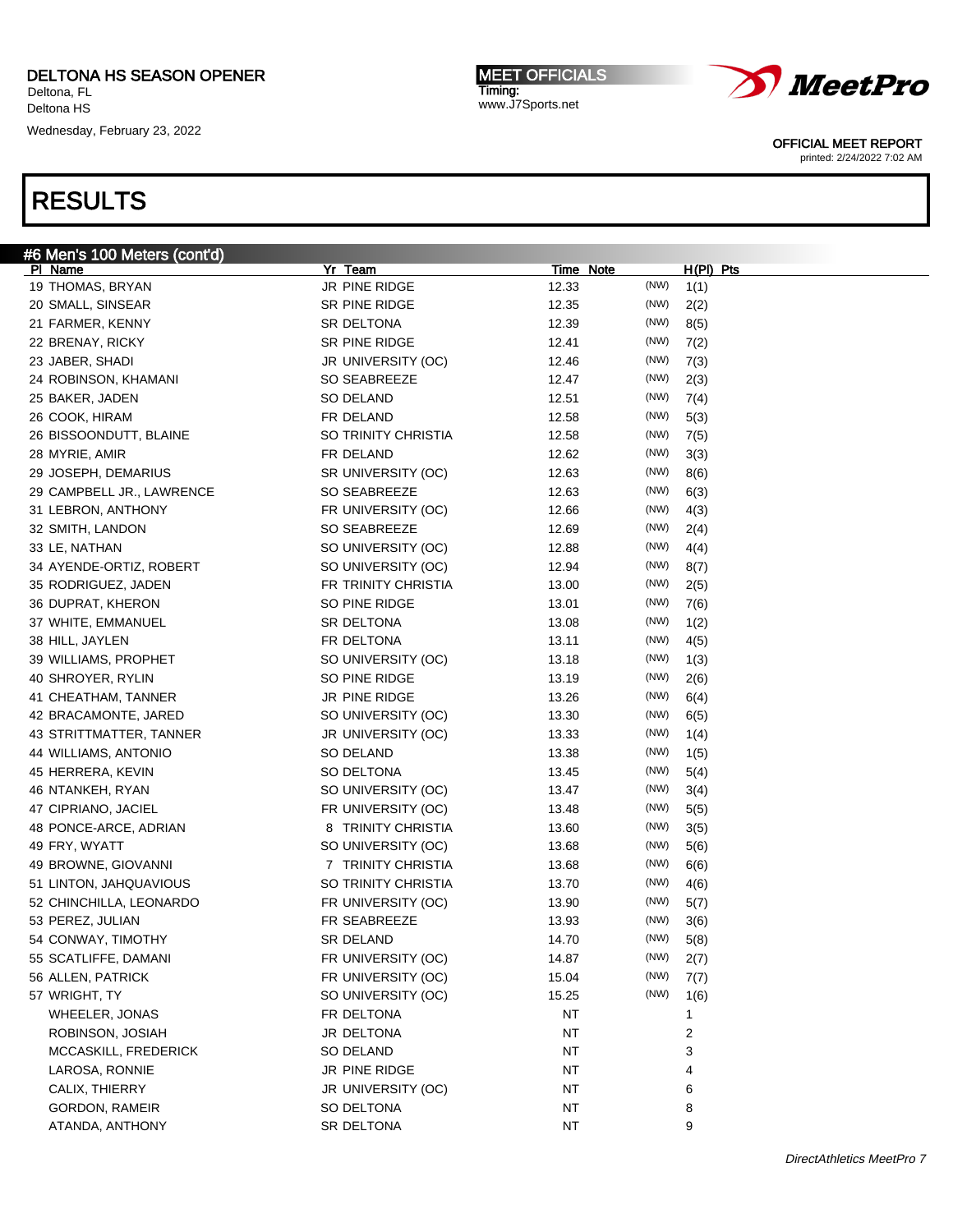### DELTONA HS SEASON OPENER

Deltona, FL Deltona HS

Wednesday, February 23, 2022

**MEET OFFICIALS** Timing: www.J7Sports.net



OFFICIAL MEET REPORT

printed: 2/24/2022 7:02 AM

### RESULTS

|  | #6 Men's 100 Meters (cont'd) |  |
|--|------------------------------|--|
|  |                              |  |

| PI Name             | Yr Team      | Note<br>Time | H(PI)<br>Pts |
|---------------------|--------------|--------------|--------------|
| LEWIS, CHRIS        | SR SEABREEZE | <b>NT</b>    |              |
| <b>GREY. ISAIAH</b> | SO DELTONA   | <b>NT</b>    |              |
| TAYLOR, TRISTAN     | SR SEABREEZE | <b>NT</b>    |              |

#### SECTION RESULTS

| PI Name                | Yr Team             |            | Time Note |  |
|------------------------|---------------------|------------|-----------|--|
| Section 1 of 9         |                     | Wind: (NW) |           |  |
| 1 THOMAS, BRYAN        | JR PINE RIDGE       |            | 12.33     |  |
| 2 WHITE, EMMANUEL      | SR DELTONA          |            | 13.08     |  |
| 3 WILLIAMS, PROPHET    | SO UNIVERSITY (OC)  |            | 13.18     |  |
| 4 STRITTMATTER, TANNER | JR UNIVERSITY (OC)  |            | 13.33     |  |
| 5 WILLIAMS, ANTONIO    | SO DELAND           |            | 13.38     |  |
| 6 WRIGHT, TY           | SO UNIVERSITY (OC)  |            | 15.25     |  |
| WHEELER, JONAS         | FR DELTONA          |            | <b>NT</b> |  |
| Section 2 of 9         |                     | Wind: (NW) |           |  |
| 1 SANTANA, JUDE        | JR DELTONA          |            | 12.25     |  |
| 2 SMALL, SINSEAR       | SR PINE RIDGE       |            | 12.35     |  |
| 3 ROBINSON, KHAMANI    | SO SEABREEZE        |            | 12.47     |  |
| 4 SMITH, LANDON        | SO SEABREEZE        |            | 12.69     |  |
| 5 RODRIGUEZ, JADEN     | FR TRINITY CHRISTIA |            | 13.00     |  |
| 6 SHROYER, RYLIN       | SO PINE RIDGE       |            | 13.19     |  |
| 7 SCATLIFFE, DAMANI    | FR UNIVERSITY (OC)  |            | 14.87     |  |
| ROBINSON, JOSIAH       | JR DELTONA          |            | NT        |  |
| Section 3 of 9         |                     | Wind: (NW) |           |  |
| 1 MAY, JA QUAN         | SR PINE RIDGE       |            | 11.45     |  |
| 2 PULLEN, JOSEPH       | SR DELAND           |            | 11.83     |  |
| 3 MYRIE, AMIR          | FR DELAND           |            | 12.62     |  |
| 4 NTANKEH, RYAN        | SO UNIVERSITY (OC)  |            | 13.47     |  |
| 5 PONCE-ARCE, ADRIAN   | 8 TRINITY CHRISTIA  |            | 13.60     |  |
| 6 PEREZ, JULIAN        | FR SEABREEZE        |            | 13.93     |  |
| MCCASKILL, FREDERICK   | SO DELAND           |            | NT        |  |
| Section 4 of 9         |                     | Wind: (NW) |           |  |
| 1 LEBRON, ANGEL        | JR UNIVERSITY (OC)  |            | 11.96     |  |
| 2 IRWIN, JAVONTE       | SO UNIVERSITY (OC)  |            | 12.20     |  |
| 3 LEBRON, ANTHONY      | FR UNIVERSITY (OC)  |            | 12.66     |  |
| 4 LE, NATHAN           | SO UNIVERSITY (OC)  |            | 12.88     |  |
| 5 HILL, JAYLEN         | FR DELTONA          |            | 13.11     |  |
| 6 LINTON, JAHQUAVIOUS  | SO TRINITY CHRISTIA |            | 13.70     |  |
| LAROSA, RONNIE         | JR PINE RIDGE       |            | NT        |  |
| Section 5 of 9         |                     | Wind: (NW) |           |  |
| 1 GILBERT, ERICK       | JR DELAND           |            | 11.96     |  |
| 2 COOK, JAAY-R         | FR UNIVERSITY (OC)  |            | 12.08     |  |
| 3 COOK, HIRAM          | FR DELAND           |            | 12.58     |  |
| 4 HERRERA, KEVIN       | SO DELTONA          |            | 13.45     |  |
| 5 CIPRIANO, JACIEL     | FR UNIVERSITY (OC)  |            | 13.48     |  |
| 6 FRY, WYATT           | SO UNIVERSITY (OC)  |            | 13.68     |  |
|                        |                     |            |           |  |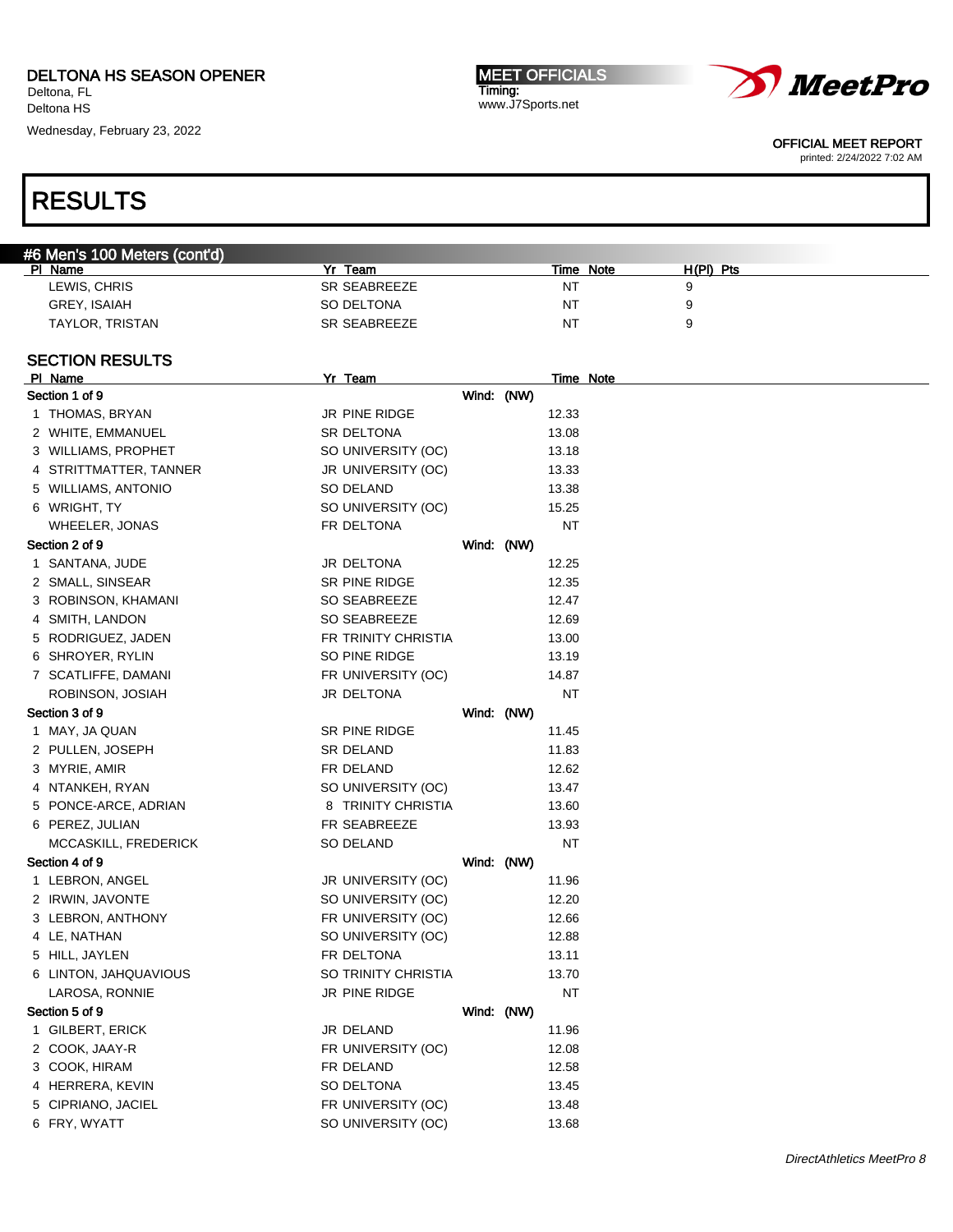Wednesday, February 23, 2022

MEET OFFICIALS Timing: www.J7Sports.net



OFFICIAL MEET REPORT

printed: 2/24/2022 7:02 AM

## RESULTS

| #6 Men's 100 Meters (cont'd) |                            |            |           |                  |
|------------------------------|----------------------------|------------|-----------|------------------|
| PI Name                      | Yr Team                    |            |           | Time Note        |
| 7 CHINCHILLA, LEONARDO       | FR UNIVERSITY (OC)         |            | 13.90     |                  |
| 8 CONWAY, TIMOTHY            | SR DELAND                  |            | 14.70     |                  |
| Section 6 of 9               |                            | Wind: (NW) |           |                  |
| 1 BROWN, JADEN               | SR PINE RIDGE              |            | 11.51     |                  |
| 2 BROWN, JALON               | SR PINE RIDGE              |            | 12.16     |                  |
| 3 CAMPBELL JR., LAWRENCE     | SO SEABREEZE               |            | 12.63     |                  |
| 4 CHEATHAM, TANNER           | JR PINE RIDGE              |            | 13.26     |                  |
| 5 BRACAMONTE, JARED          | SO UNIVERSITY (OC)         |            | 13.30     |                  |
| 6 BROWNE, GIOVANNI           | 7 TRINITY CHRISTIA         |            | 13.68     |                  |
| CALIX, THIERRY               | JR UNIVERSITY (OC)         |            | <b>NT</b> |                  |
| Section 7 of 9               |                            | Wind: (NW) |           |                  |
| 1 HAWKINS, JAKIN             | <b>JR TRINITY CHRISTIA</b> |            | 12.15     |                  |
| 2 BRENAY, RICKY              | SR PINE RIDGE              |            | 12.41     |                  |
| 3 JABER, SHADI               | JR UNIVERSITY (OC)         |            | 12.46     |                  |
| 4 BAKER, JADEN               | SO DELAND                  |            | 12.51     |                  |
| 5 BISSOONDUTT, BLAINE        | SO TRINITY CHRISTIA        |            | 12.58     |                  |
| 6 DUPRAT, KHERON             | SO PINE RIDGE              |            | 13.01     |                  |
| 7 ALLEN, PATRICK             | FR UNIVERSITY (OC)         |            | 15.04     |                  |
| Section 8 of 9               |                            | Wind: (NW) |           |                  |
| 1 WORKMAN, KEANDRE           | JR SEABREEZE               |            | 11.57     |                  |
| 2 CAMPBELL, DENALI           | FR SEABREEZE               |            | 11.59     |                  |
| 3 BRACAMONTE, SEBASTIAN      | SR UNIVERSITY (OC)         |            | 11.87     |                  |
| 4 DESSOURCES, MARC           | SR PINE RIDGE              |            | 11.92     |                  |
| 5 FARMER, KENNY              | SR DELTONA                 |            | 12.39     |                  |
| 6 JOSEPH, DEMARIUS           | SR UNIVERSITY (OC)         |            | 12.63     |                  |
| 7 AYENDE-ORTIZ, ROBERT       | SO UNIVERSITY (OC)         |            | 12.94     |                  |
| GORDON, RAMEIR               | SO DELTONA                 |            | <b>NT</b> |                  |
| Section 9 of 9               |                            | Wind: (NW) |           |                  |
| 1 EDWARDS-PLA, AVIAN         | FR DELAND                  |            | 10.88     |                  |
| 2 OLSEN, CRAWFORD            | <b>JR SEABREEZE</b>        |            | 11.30     |                  |
| 3 OLIVER, ISAAC              | <b>JR SEABREEZE</b>        |            | 11.48     |                  |
| 4 CUNNINGHAM, JAMIL          | SO DELAND                  |            | 11.51     |                  |
| ATANDA, ANTHONY              | SR DELTONA                 |            | <b>NT</b> |                  |
| LEWIS, CHRIS                 | SR SEABREEZE               |            | NT        |                  |
| GREY, ISAIAH                 | SO DELTONA                 |            | NT        |                  |
| <b>TAYLOR, TRISTAN</b>       | SR SEABREEZE               |            | NT        |                  |
| #7 Women's 1600 Meters       |                            |            |           |                  |
| PI Name                      | Yr Team                    |            |           | Time Note<br>Pts |
| 1 SCHRICKER, MAGDALENA       | JR DELAND                  |            | 5:49.42   | 10               |
| 2 DANE, NICKOLE              | JR SEABREEZE               |            | 5:59.58   | 8                |
| 3 NEIRA, KYLIE               | FR DELAND                  |            | 6:17.16   | 6                |
| 4 TIBBETTS, NAOMI            | FR UNIVERSITY (OC)         |            | 6:25.00   | 5                |
| 5 BORDEAUX, SYDNEY           | FR DELAND                  |            | 6:32.24   | 4                |
| 6 ANDERSON, KYLA             | SR SEABREEZE               |            | 6:36.30   | 3                |
| 7 DIMILLO, EMILIA            | SO FIRST BAPTIST (BU       |            | 6:36.38   | $\overline{2}$   |

8 FIGNON, GIULIA JR SEABREEZE 6:37.36 1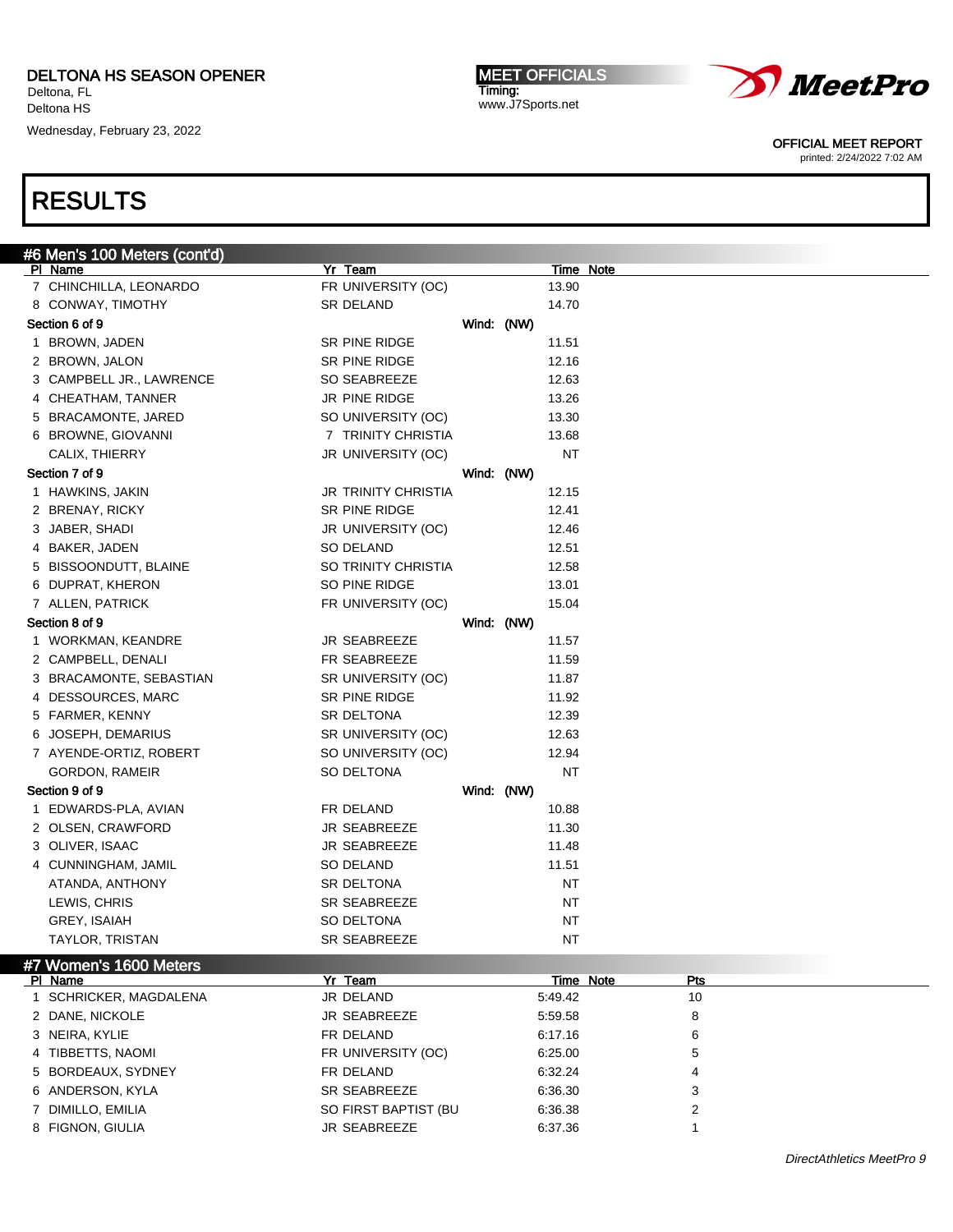Wednesday, February 23, 2022

MEET OFFICIALS Timing: www.J7Sports.net



OFFICIAL MEET REPORT

printed: 2/24/2022 7:02 AM

| #7 Women's 1600 Meters (cont'd) |                      |                  |                        |  |
|---------------------------------|----------------------|------------------|------------------------|--|
| PI Name                         | Yr Team              | Time Note        | Pts                    |  |
| 9 VALENTINE, KARA               | JR SEABREEZE         | 6:53.80          |                        |  |
| 10 SINTON, LAUREN               | SR SEABREEZE         | 7:01.56          |                        |  |
| 11 ELLIS, GRACE                 | FR DELAND            | 7:05.19          |                        |  |
| 12 BURCH, MADISON               | FR SEABREEZE         | 7:23.23          |                        |  |
| 13 JACKSON, CLAIRE              | FR SEABREEZE         | 7:33.97          |                        |  |
| 14 BINGHAM, MCKENZIE            | FR SEABREEZE         | 7:49.70          |                        |  |
| MANDELL, MADI                   | JR DELAND            | <b>NT</b>        |                        |  |
| WALKER, KARLI                   | SR DELAND            | NT               |                        |  |
| HARRIS, CHARLOTTE               | SR SEABREEZE         | NT               |                        |  |
| GALARZA, ALANA                  | SR DELAND            | NT               |                        |  |
| GALARZA, SHANIA                 | SO DELAND            | NT               |                        |  |
| GOFF, RYLIN                     | 8 FIRST BAPTIST (BU  | NT               |                        |  |
| HATCHER, JULISSA                | SR SEABREEZE         | NT               |                        |  |
| KERSEY, LILAH                   | FR DELAND            | NT               |                        |  |
| WARREN, ANNA                    | JR DELAND            | NT               |                        |  |
|                                 |                      |                  |                        |  |
| #8 Men's 1600 Meters            |                      |                  |                        |  |
| PI Name                         | Yr Team              | <b>Time Note</b> | H(PI) Pts              |  |
| 1 HOPFE, PETER                  | SR FIRST BAPTIST (BU | 5:00.54          | $2(1)$ 10              |  |
| 2 CERRUD, CARLOS                | SO DELTONA           | 5:01.32          | 1(1)<br>8              |  |
| 3 DE LA VEGA, DIEGO             | SO DELAND            | 5:03.94          | 2(2)<br>6              |  |
| 4 BLACKWOOD, BRIAN              | SR SEABREEZE         | 5:07.30          | 5<br>2(3)              |  |
| 5 MCGONIGLE, JUSTIN             | SR DELAND            | 5:08.58          | 1(2)<br>4              |  |
| 6 STEINEBACH, WILLIAM           | JR PINE RIDGE        | 5:13.52          | 2(4)<br>3              |  |
| 7 LEWIS, TYLER                  | FR SEABREEZE         | 5:15.87          | $\overline{2}$<br>2(5) |  |
| 8 PARRIS, NOAH                  | JR SEABREEZE         | 5:18.41          | 2(6)<br>1              |  |
| 9 TETERS, JAY                   | JR SEABREEZE         | 5:18.96          |                        |  |
|                                 |                      |                  | 2(7)                   |  |
| 10 DAVIS, LINCOLN               | JR DELTONA           | 5:19.34          | 2(8)                   |  |
| 11 ALVAREZ, ARMANDO             | JR UNIVERSITY (OC)   | 5:20.29          | 2(9)                   |  |
| 12 TELLES, RENN                 | FR DELTONA           | 5:26.10          | 1(3)                   |  |
| 13 YNGUIL, SAMUEL               | SO PINE RIDGE        | 5:27.47          | 1(4)                   |  |
| 14 PENNEY, JAKE                 | JR UNIVERSITY (OC)   | 5:29.82          | 1(5)                   |  |
| 15 TEJEDA, JOSIAH               | JR DELTONA           | 5:36.21          | 2(10)                  |  |
| 16 TEJADA, FREDDY               | SR DELTONA           | 5:40.21          | 2(11)                  |  |
| 17 YAGUAL, ROLAN                | SO PINE RIDGE        | 5:42.62          | 1(6)                   |  |
| 18 GARRISON, EZRA               | FR DELAND            | 5:43.02          | 1(7)                   |  |
| 19 PAGE, LAWRENCE               | SR SEABREEZE         | 5:46.62          | 1(8)                   |  |
| 20 MILLER, TYLER                | SO SEABREEZE         | 5:52.39          | 2(12)                  |  |
| 21 FRASIER, CARSON              | FR SEABREEZE         | 5:54.29          | 1(9)                   |  |
| 22 FOWLER, LOGAN                | FR UNIVERSITY (OC)   | 6:00.10          | 1(10)                  |  |
| 23 LOCKREM, MATTHEW             | FR UNIVERSITY (OC)   | 6:00.52          | 2(13)                  |  |
| 24 BALLOTTI, JAYSE              | SO SEABREEZE         | 6:08.71          | 1(11)                  |  |
| 25 GILMER, GAVIN                | FR UNIVERSITY (OC)   | 6:13.05          | 1(12)                  |  |
| INFANTE, ALEJANDRO              | FR PINE RIDGE        | NT               | 1                      |  |
| STONAKER, ETHAN                 | SR UNIVERSITY (OC)   | ΝT               | 1                      |  |
| <b>MYRICK, ETHAN</b>            | SR DELAND            | NT               | $\overline{2}$         |  |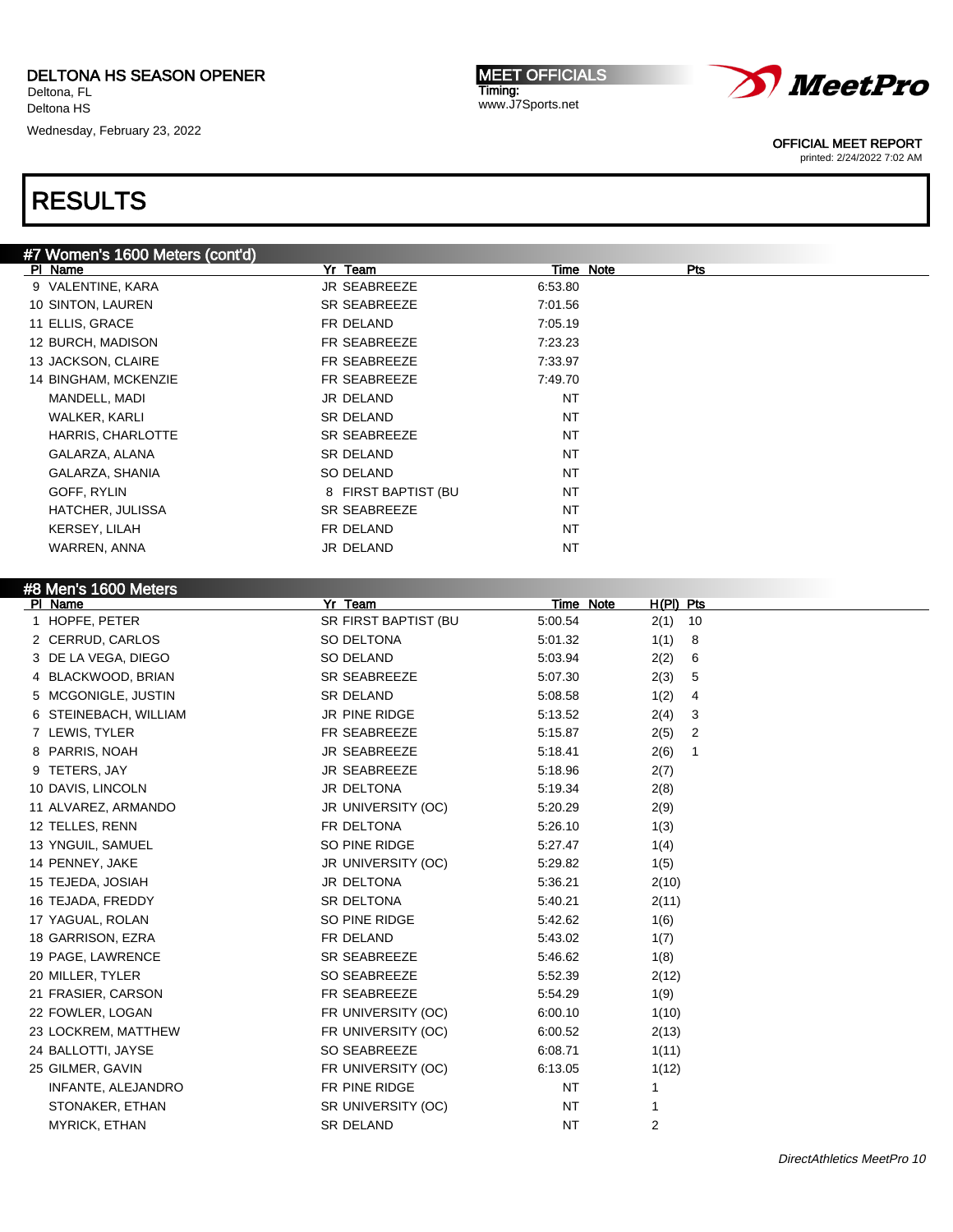Wednesday, February 23, 2022

## RESULTS

| #8 Men's 1600 Meters (cont'd) |                      |                  |                |
|-------------------------------|----------------------|------------------|----------------|
| <b>PI Name</b>                | Yr Team              | <b>Time Note</b> | $H(PI)$ Pts    |
| ELKIND, CALEB                 | JR UNIVERSITY (OC)   | ΝT               | 2              |
| KEMP, HUNTER                  | JR PINE RIDGE        | NT               | $\overline{2}$ |
| <b>SECTION RESULTS</b>        |                      |                  |                |
| PI Name                       | Yr Team              | Time Note        |                |
| Section 1 of 2                |                      |                  |                |
| 1 CERRUD, CARLOS              | SO DELTONA           | 5:01.32          |                |
| 2 MCGONIGLE, JUSTIN           | <b>SR DELAND</b>     | 5:08.58          |                |
| 3 TELLES, RENN                | FR DELTONA           | 5:26.10          |                |
| 4 YNGUIL, SAMUEL              | SO PINE RIDGE        | 5:27.47          |                |
| 5 PENNEY, JAKE                | JR UNIVERSITY (OC)   | 5:29.82          |                |
| 6 YAGUAL, ROLAN               | SO PINE RIDGE        | 5:42.62          |                |
| 7 GARRISON, EZRA              | FR DELAND            | 5:43.02          |                |
| 8 PAGE, LAWRENCE              | SR SEABREEZE         | 5:46.62          |                |
| 9 FRASIER, CARSON             | FR SEABREEZE         | 5:54.29          |                |
| 10 FOWLER, LOGAN              | FR UNIVERSITY (OC)   | 6:00.10          |                |
| 11 BALLOTTI, JAYSE            | SO SEABREEZE         | 6:08.71          |                |
| 12 GILMER, GAVIN              | FR UNIVERSITY (OC)   | 6:13.05          |                |
| INFANTE, ALEJANDRO            | FR PINE RIDGE        | NT               |                |
| STONAKER, ETHAN               | SR UNIVERSITY (OC)   | NT               |                |
| Section 2 of 2                |                      |                  |                |
| 1 HOPFE, PETER                | SR FIRST BAPTIST (BU | 5:00.54          |                |
| 2 DE LA VEGA, DIEGO           | SO DELAND            | 5:03.94          |                |
| 3 BLACKWOOD, BRIAN            | <b>SR SEABREEZE</b>  | 5:07.30          |                |
| 4 STEINEBACH, WILLIAM         | JR PINE RIDGE        | 5:13.52          |                |
| 5 LEWIS, TYLER                | FR SEABREEZE         | 5:15.87          |                |
| 6 PARRIS, NOAH                | <b>JR SEABREEZE</b>  | 5:18.41          |                |
| 7 TETERS, JAY                 | <b>JR SEABREEZE</b>  | 5:18.96          |                |
| 8 DAVIS, LINCOLN              | JR DELTONA           | 5:19.34          |                |
| 9 ALVAREZ, ARMANDO            | JR UNIVERSITY (OC)   | 5:20.29          |                |
| 10 TEJEDA, JOSIAH             | JR DELTONA           | 5:36.21          |                |
| 11 TEJADA, FREDDY             | SR DELTONA           | 5:40.21          |                |
| 12 MILLER, TYLER              | SO SEABREEZE         | 5:52.39          |                |
| 13 LOCKREM, MATTHEW           | FR UNIVERSITY (OC)   | 6:00.52          |                |
| MYRICK, ETHAN                 | <b>SR DELAND</b>     | NT               |                |
| ELKIND, CALEB                 | JR UNIVERSITY (OC)   | ΝT               |                |
| KEMP, HUNTER                  | JR PINE RIDGE        | NT               |                |
|                               |                      |                  |                |
| #9 Women's 4 x 100m Relay     |                      |                  |                |

Timing:

| PI Team                 |                        | Time Note<br><b>Pts</b> |  |
|-------------------------|------------------------|-------------------------|--|
| SEABREEZE (A)           |                        | 54.44                   |  |
| 1) THISTLE, ANNABEL FR  | 2) HEGGINS, KEEVA FR   |                         |  |
| 3) LOW, VERONICA JR     | 4) CAPUTO, EMMALINE SR |                         |  |
| PINE RIDGE (A)          |                        | 54.97                   |  |
| 1) GORHAM, SERENITY FR  | 2) HEARD, MAYA FR      |                         |  |
| 3) HARRIS, QUIMARIYA SR | 4) CAMPBELL, DEZIRE SR |                         |  |





OFFICIAL MEET REPORT

printed: 2/24/2022 7:02 AM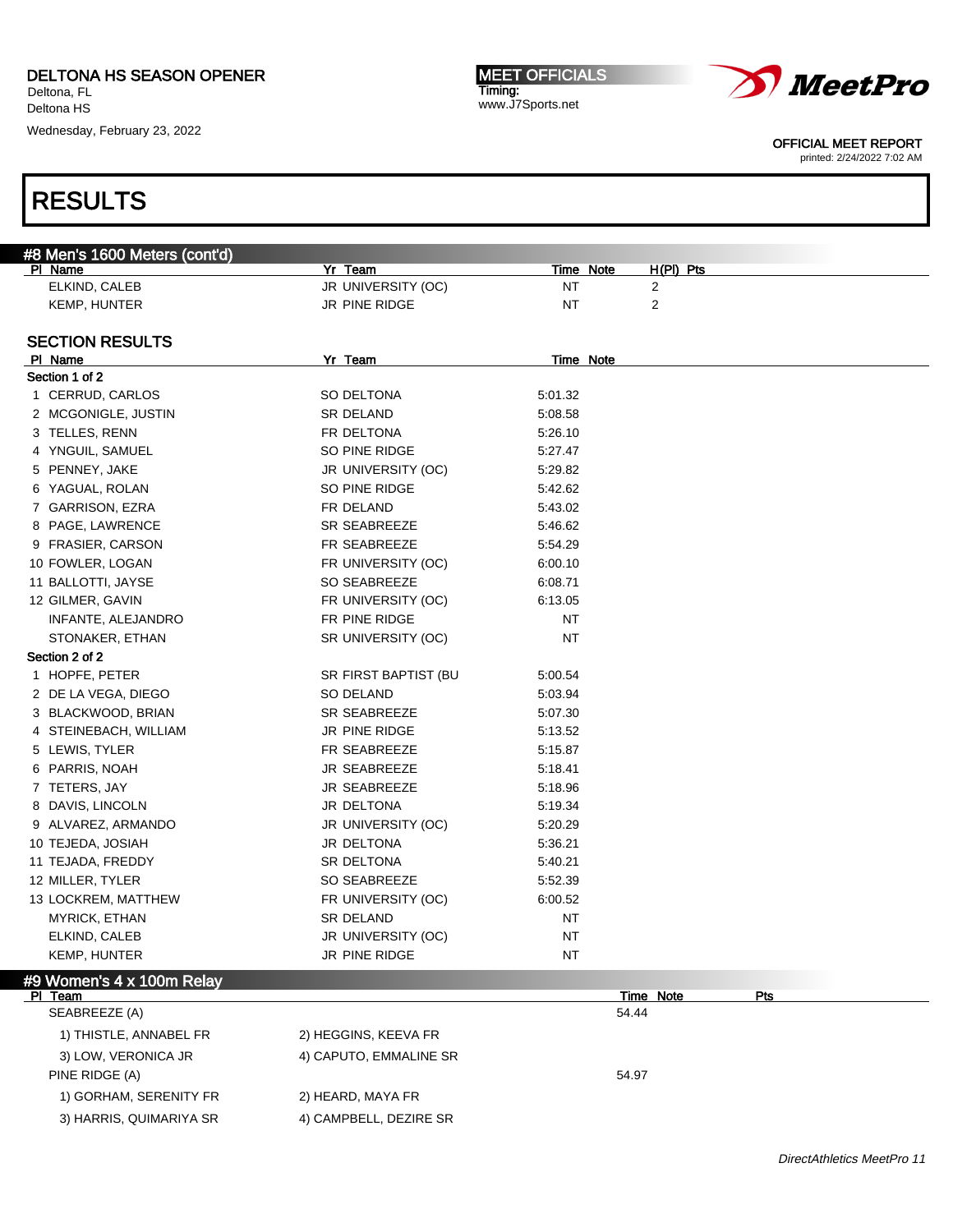Wednesday, February 23, 2022

MEET OFFICIALS Timing: www.J7Sports.net



OFFICIAL MEET REPORT

printed: 2/24/2022 7:02 AM

| #9 Women's 4 x 100m Relay (cont'd) |                             |              |     |
|------------------------------------|-----------------------------|--------------|-----|
| PI Team                            |                             | Time Note    | Pts |
| UNIVERSITY (OC) (A)                |                             | 56.72        |     |
| 1) WALTON, LAHNA SO                | 2) BURGOS ROSADO, SHELSY FR |              |     |
| 3) SMITH, ALEA SO                  | 4) STAHLMAN, KILEY SR       |              |     |
| SEABREEZE (B)                      |                             | 59.16        |     |
| 1) LEGER, MIA SO                   | 2) RIVARD, CYDNEY FR        |              |     |
| 3) BOOTH, CAROLINE SO              | 4) BUGLISI, GIULIANA FR     |              |     |
| PINE RIDGE (B)                     |                             | 1:00.52      |     |
| 1) BRENAY, NATALIE SO              | 2) JONES, AVERY SO          |              |     |
| 3) MASSEY, JANIAH SR               | 4) COFFY, NAYANA FR         |              |     |
| FIRST BAPTIST (BUNNELL) (A)        |                             | 1:01.78      |     |
| 1) JOHNSON, SHIRAH 7               | 2) EBDING, KAITLYN 7        |              |     |
| 3) DURAN, KAYLA JR                 | 4) LOWE, ISABELLA 7         |              |     |
| DELTONA (A)                        |                             | 1:01.83      |     |
| 1) OSWALD, ALENA FR                | 2) PETIT DO, HALEIGH FR     |              |     |
| 3) TOURAY, AWA SO                  | 4) JACKSON, DASHMARIE SO    |              |     |
| UNIVERSITY (OC) (B)                |                             | DQ $1 - ran$ |     |
| 1) TODMAN, LAVONA FR               | 2) DIAZ, NAYLA SR           |              |     |
| 3) FLAVERNEY, JERIANNA JR          | 4) STEWART, MADISON FR      |              |     |
|                                    |                             |              |     |
| $HAD$ Mania $A \vee AOD$ m Dalau   |                             |              |     |

| #10 Men's 4 x 100m Relay          |                         |           |     |
|-----------------------------------|-------------------------|-----------|-----|
| PI Team                           |                         | Time Note | Pts |
| 1 PINE RIDGE (A)                  |                         | 44.36     | 10  |
| 1) DESSOURCES, MARC SR            | 2) THOMPSON, ELIJAH SO  |           |     |
| 3) MAY, JA QUAN SR                | 4) BROWN, JADEN SR      |           |     |
| 2 SEABREEZE (B)                   |                         | 46.20     | 8   |
| 1) CAMPBELL, DENALI FR            | 2) KARR, MICAH SO       |           |     |
| 3) SMITH, LANDON SO               | 4) DURHAM, SHAMAR SO    |           |     |
| 3 PINE RIDGE (B)                  |                         | 47.03     | 6   |
| 1) SMITH, DAVE FR                 | 2) THOMPSON, JERAY SR   |           |     |
| 3) THOMAS, BRYAN JR               | 4) BROWN, JALON SR      |           |     |
| 4 UNIVERSITY (OC) (A)             |                         | 47.97     | 5   |
| 1) IRWIN, JAVONTE SO              | 2) JOSEPH, DEMARIUS SR  |           |     |
| 3) COOK, JAAY-R FR                | 4) MARTINEZ, JUSTIN JR  |           |     |
| 5 TRINITY CHRISTIAN (DELTONA) (A) |                         | 50.79     | 4   |
| 1) BISSOONDUTT, BLAINE SO         | 2) PONCE-ARCE, ADRIAN 8 |           |     |
| 3) RODRIGUEZ, JADEN FR            | 4) HAWKINS, JAKIN JR    |           |     |
| SEABREEZE (A)                     |                         | <b>NT</b> |     |
| 1) TAYLOR, TRISTAN SR             | 2) OLSEN, CRAWFORD JR   |           |     |
| 3) OLIVER, ISAAC JR               | 4) LEWIS, CHRIS SR      |           |     |
| TRINITY CHRISTIAN (DELTONA) (B)   |                         | <b>NT</b> |     |
|                                   |                         |           |     |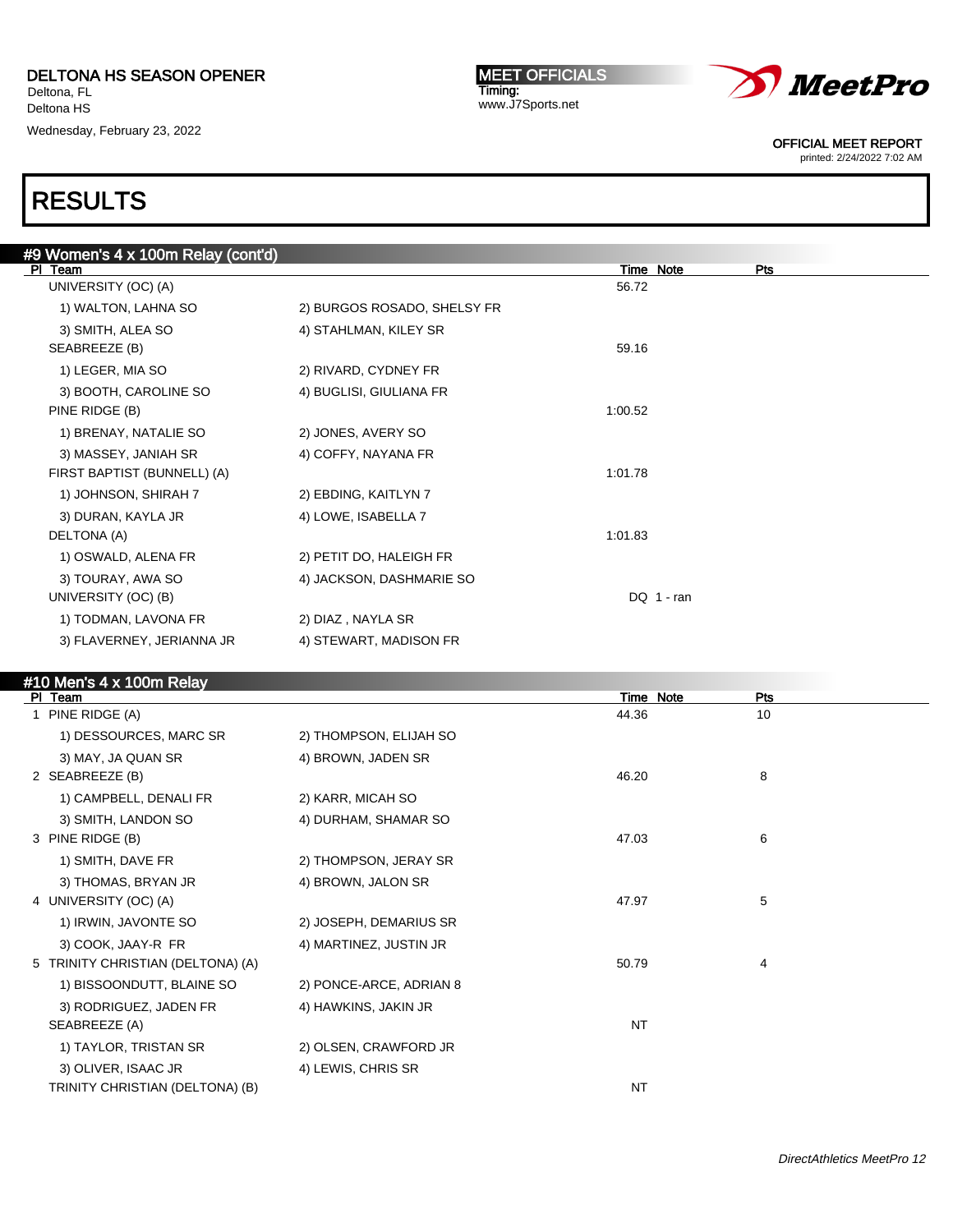Deltona HS

Wednesday, February 23, 2022

MEET OFFICIALS Timing: www.J7Sports.net



OFFICIAL MEET REPORT

printed: 2/24/2022 7:02 AM

## RESULTS

| #10 Men's 4 x 100m Relay (cont'd)<br>PI Team |                            |           | <b>Time Note</b>       | Pts |
|----------------------------------------------|----------------------------|-----------|------------------------|-----|
| DELTONA (A)                                  |                            |           | NΤ                     |     |
| 1) ATANDA, ANTHONY SR                        | 2) GREY, ISAIAH SO         |           |                        |     |
| 3) GORDON, RAMEIR SO                         | 4) WEATHERSPOON, TYREE FR  |           |                        |     |
|                                              |                            |           |                        |     |
| #11 Women's 400 Meters                       |                            |           |                        |     |
| PI Name                                      | Yr Team                    | Time Note | $H(PI)$ Pts            |     |
| 1 CHANDLER, ELLA                             | SR SEABREEZE               | 1:01.39   | $3(1)$ 10              |     |
| 2 CAPUTO, EMMALINE                           | SR SEABREEZE               | 1:05.68   | 3(2)<br>8              |     |
| 3 HEGGINS, KEEVA                             | FR SEABREEZE               | 1:06.15   | 2(1)<br>6              |     |
| 4 HANCOCK, AI                                | JR DELAND                  | 1:08.80   | 3(3)<br>5              |     |
| 5 CARTWRIGHT, CHEYENNE                       | JR DELAND                  | 1:09.80   | 3(4)<br>4              |     |
| 6 CHANDLER, LYDIA                            | SR SEABREEZE               | 1:10.42   | 3(5)<br>3              |     |
| 7 ADCOCK, RAYLYNN                            | <b>JR TRINITY CHRISTIA</b> | 1:11.21   | 2<br>1(1)              |     |
| 8 THISTLE, ANNABEL                           | FR SEABREEZE               | 1:12.90   | 3(6)                   |     |
| 9 HARRIS, TANAE                              | FR DELTONA                 | 1:12.92   | 2(2)<br>$\overline{1}$ |     |
| 10 ARROYO CANALES, SARAHI                    | FR UNIVERSITY (OC)         | 1:14.32   | 2(3)                   |     |
| 11 STITES, EMMA                              | JR TRINITY CHRISTIA        | 1:14.39   | 2(4)                   |     |
| 12 SANTANA, JAMILA                           | SO PINE RIDGE              | 1:14.95   | 1(2)                   |     |
| 13 PETERS, NANCY                             | SO PINE RIDGE              | 1:15.85   | 1(3)                   |     |
| 14 HERNANDEZ, KATHERINE                      | SO UNIVERSITY (OC)         | 1:16.66   | 2(5)                   |     |
| 15 SAVIOUS, MIA                              | FR PINE RIDGE              | 1:20.14   | 1(4)                   |     |
| 16 CEBELLERO, CHRISTINA                      | <b>SO DELAND</b>           | 1:23.58   | 2(6)                   |     |
| 17 DESMOND, KRISTEN                          | SO PINE RIDGE              | 1:29.91   | 2(7)                   |     |
| 18 JOHNSON, HANNAH                           | <b>SR SEABREEZE</b>        | 1:34.06   | 2(8)                   |     |
| 19 MALONEY, ARIANA                           | JR SEABREEZE               | 1:51.51   | 1(5)                   |     |
| 20 SUTTON, ANDREA                            | FR TRINITY CHRISTIA        | 1:53.26   | 3(7)                   |     |
| LONG, MORGAN                                 | SO SEABREEZE               | NT        | 1                      |     |
| SANCHEZ, IVANA                               | FR FIRST BAPTIST (BU       | NT        | 1                      |     |
| <b>WILLIAMS, MORGAN</b>                      | SR DELAND                  | ΝT        | 1                      |     |
| YEBBA, KAYLEE                                | JR DELAND                  | <b>NT</b> | 3                      |     |
| <b>SECTION RESULTS</b>                       |                            |           |                        |     |
| PI Name                                      | Yr Team                    | Time Note |                        |     |
| Section 1 of 3                               |                            |           |                        |     |
| 1 ADCOCK, RAYLYNN                            | <b>JR TRINITY CHRISTIA</b> | 1:11.21   |                        |     |
| 2 SANTANA, JAMILA                            | SO PINE RIDGE              | 1:14.95   |                        |     |
| 3 PETERS, NANCY                              | SO PINE RIDGE              | 1:15.85   |                        |     |

5 MALONEY, ARIANA JR SEABREEZE 1:51.51 LONG, MORGAN SO SEABREEZE SANCHEZ, IVANA NT FR FIRST BAPTIST (BU NT WILLIAMS, MORGAN SR DELAND STR DELAND NT

#### Section 2 of 3

1 HEGGINS, KEEVA FR SEABREEZE 1:06.15

2 HARRIS, TANAE FR DELTONA 1:12.92

3 ARROYO CANALES, SARAHI FR UNIVERSITY (OC) 1:14.32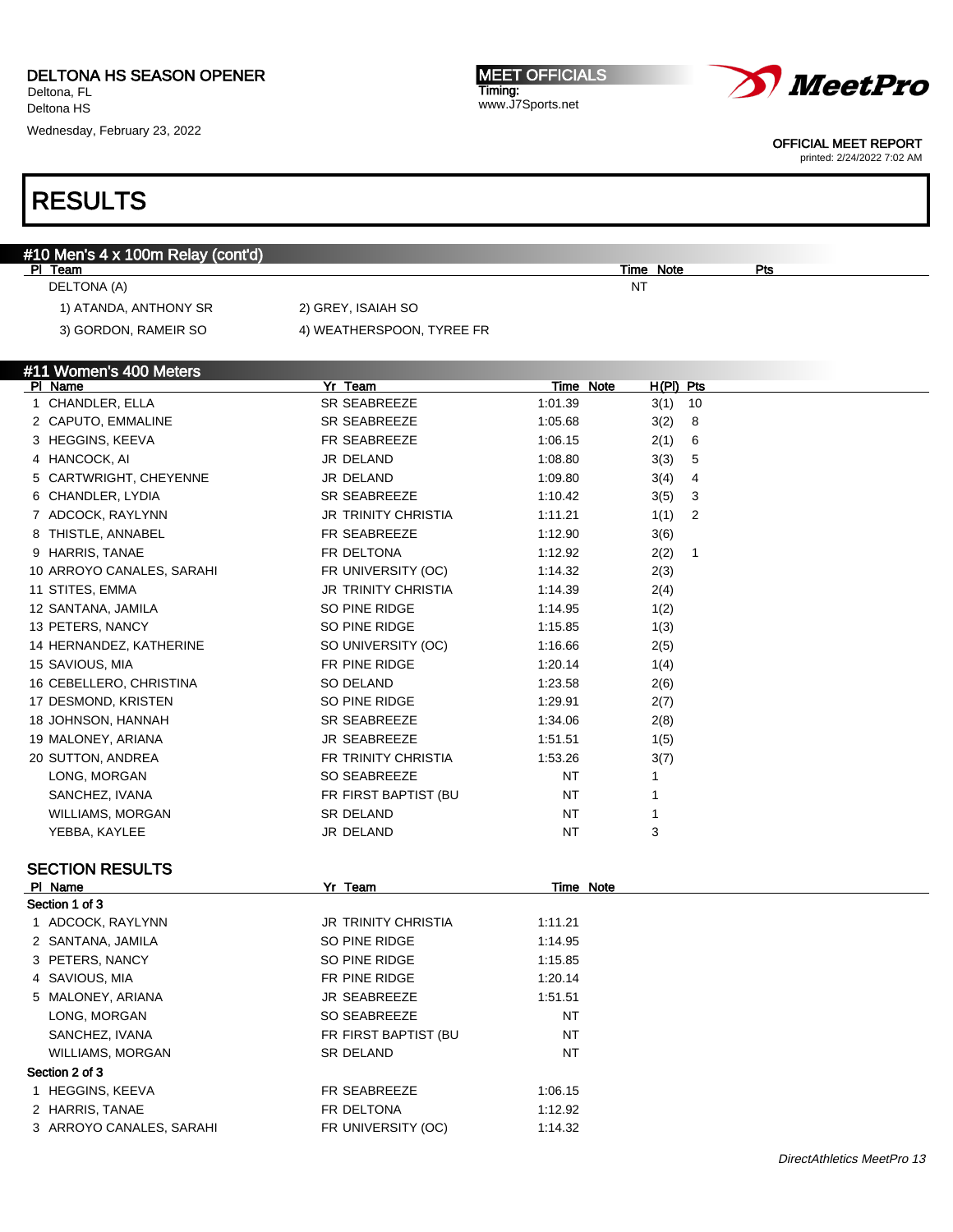Wednesday, February 23, 2022

MEET OFFICIALS Timing: www.J7Sports.net



OFFICIAL MEET REPORT

printed: 2/24/2022 7:02 AM

| #11 Women's 400 Meters (cont'd) |                            |         |                  |             |    |
|---------------------------------|----------------------------|---------|------------------|-------------|----|
| PI Name                         | Yr Team                    |         | <u>Time Note</u> |             |    |
| 4 STITES, EMMA                  | <b>JR TRINITY CHRISTIA</b> | 1:14.39 |                  |             |    |
| 5 HERNANDEZ, KATHERINE          | SO UNIVERSITY (OC)         | 1:16.66 |                  |             |    |
| 6 CEBELLERO, CHRISTINA          | SO DELAND                  | 1:23.58 |                  |             |    |
| 7 DESMOND, KRISTEN              | SO PINE RIDGE              | 1:29.91 |                  |             |    |
| 8 JOHNSON, HANNAH               | SR SEABREEZE               | 1:34.06 |                  |             |    |
| Section 3 of 3                  |                            |         |                  |             |    |
| 1 CHANDLER, ELLA                | <b>SR SEABREEZE</b>        | 1:01.39 |                  |             |    |
| 2 CAPUTO, EMMALINE              | SR SEABREEZE               | 1:05.68 |                  |             |    |
| 3 HANCOCK, AI                   | JR DELAND                  | 1:08.80 |                  |             |    |
| 4 CARTWRIGHT, CHEYENNE          | JR DELAND                  | 1:09.80 |                  |             |    |
| 5 CHANDLER, LYDIA               | SR SEABREEZE               | 1:10.42 |                  |             |    |
| 6 THISTLE, ANNABEL              | FR SEABREEZE               | 1:12.90 |                  |             |    |
| 7 SUTTON, ANDREA                | FR TRINITY CHRISTIA        | 1:53.26 |                  |             |    |
| YEBBA, KAYLEE                   | JR DELAND                  | ΝT      |                  |             |    |
| #12 Men's 400 Meters            |                            |         |                  |             |    |
| PI Name                         | Yr Team                    |         | <b>Time Note</b> | $H(PI)$ Pts |    |
| 1 WILLIAMS, KEVAR               | SR DELAND                  | 49.26   |                  | 6(1)        | 10 |
| 2 LABONTE, JACOB                | SR SEABREEZE               | 51.71   |                  | 6(2)        | 8  |
| 3 MYRIE, ARDEN                  | SR DELAND                  | 53.27   |                  | 6(3)        | 6  |
| 4 VOLTAIRE, XAVIER              | <b>JR SEABREEZE</b>        | 53.73   |                  | 6(4)        | 5  |
| 5 CHIUMENTO, CARSON             | SO SEABREEZE               | 54.75   |                  | 6(5)        | 4  |
| 6 SOTO, JR., MICHAEL            | JR DELAND                  | 54.78   |                  | 6(6)        | 3  |
| 7 MARTINEZ, JUSTIN              | JR UNIVERSITY (OC)         | 54.95   |                  | 6(7)        | 2  |
| 8 BAEZ, JOSHUA                  | <b>SR DELAND</b>           | 56.53   |                  | 4(1)        | -1 |
| 9 WORKMAN, KEANDRE              | <b>JR SEABREEZE</b>        | 58.60   |                  | 5(1)        |    |
| 10 MITCHELL, GIAVONNI           | SO SEABREEZE               | 59.42   |                  | 5(2)        |    |
| 11 WALKER, CHADAIDEN            | FR DELTONA                 | 59.78   |                  | 1(1)        |    |
| 12 AYENDE-ORTIZ, ROBERT         | SO UNIVERSITY (OC)         | 59.87   |                  | 5(3)        |    |
| 13 HUGHES, COLIN                | FR DELAND                  | 1:00.32 |                  | 3(1)        |    |
| 14 JABER, SHADI                 | JR UNIVERSITY (OC)         | 1:00.44 |                  | 2(1)        |    |
| 15 NIETO, JESSE                 | SO PINE RIDGE              | 1:01.66 |                  | 2(2)        |    |
| 16 BRANT, JESS                  | <b>JR TRINITY CHRISTIA</b> | 1:02.14 |                  | 5(4)        |    |
| 17 DUPRAT, KHERON               | SO PINE RIDGE              | 1:02.44 |                  | 5(5)        |    |
| 18 KIEL, COLIN                  | FR SEABREEZE               | 1:03.24 |                  | 2(3)        |    |
| 19 SMITH, DAVE                  | FR PINE RIDGE              |         | 1:03.28 1:03.278 | 1(2)        |    |
| 20 BALWIN, NOAH                 | SR PINE RIDGE              |         | 1:03.28 1:03.280 | 4(2)        |    |
| 21 SMITH, KENAN                 | JR DELAND                  | 1:03.58 |                  | 1(3)        |    |
| 22 AUSTIN, CAVAN                | FR PINE RIDGE              | 1:04.13 |                  | 4(3)        |    |
| 23 BLACKWOOD, AIDEN             | SO SEABREEZE               | 1:04.29 |                  | 4(4)        |    |
| 24 HAYES, HAYDEN                | FR SEABREEZE               | 1:04.68 |                  | 5(6)        |    |
| 25 DURAN, BRYAN                 | SO FIRST BAPTIST (BU       | 1:04.94 |                  | 4(5)        |    |
| 26 DYER, LUKE                   | FR DELAND                  | 1:05.83 |                  | 3(2)        |    |
| 27 BENJO, ZACHARY               | JR PINE RIDGE              | 1:06.15 |                  | 3(3)        |    |
| 28 HEADLEY, SHELDON             | 8 FIRST BAPTIST (BU        | 1:07.23 |                  | 3(4)        |    |
| 29 SCATLIFFE, DAMANI            | FR UNIVERSITY (OC)         | 1:09.40 |                  | 2(4)        |    |
| 30 BUTTERTON, NATHAN            | FR TRINITY CHRISTIA        | 1:09.60 |                  | 3(5)        |    |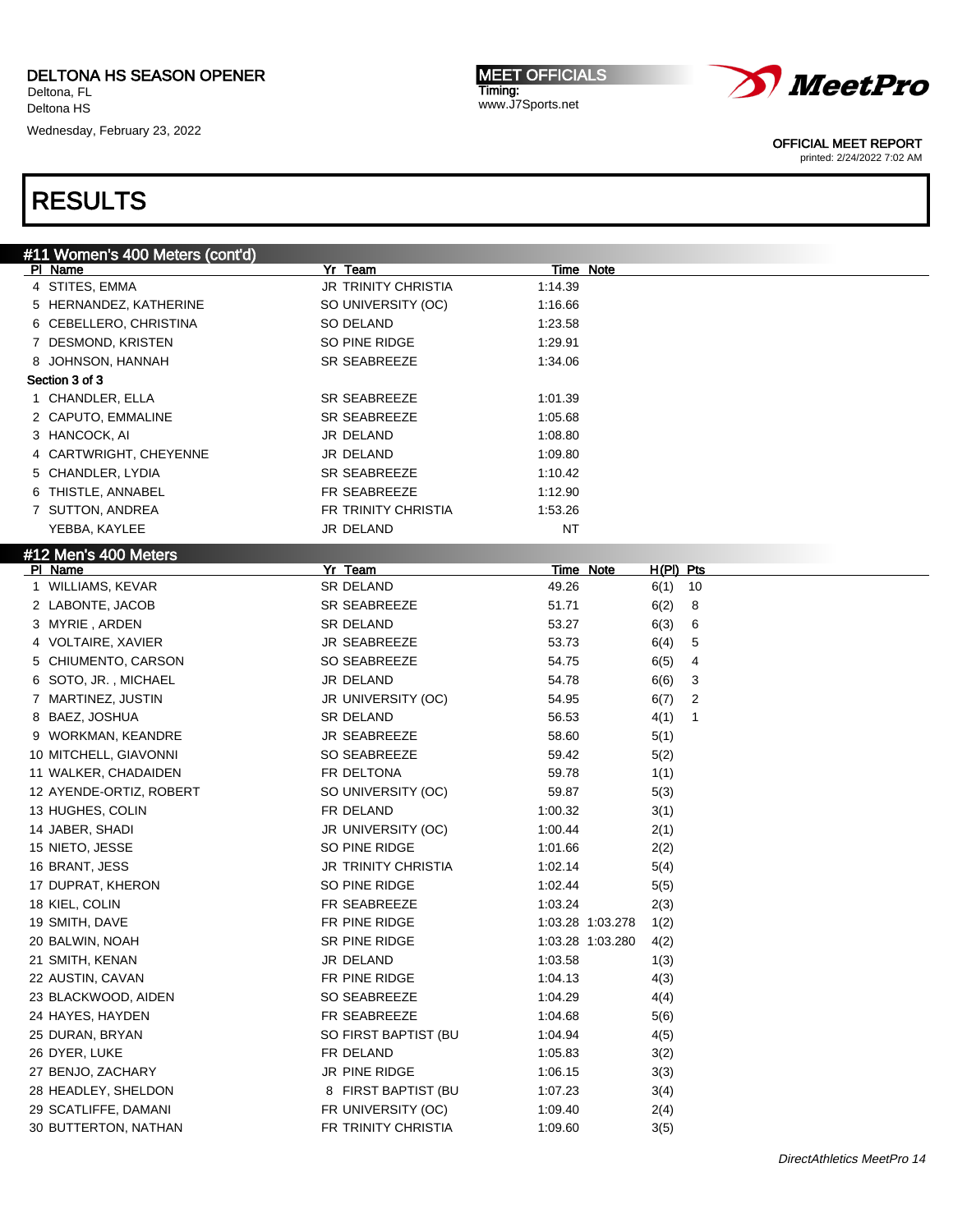Wednesday, February 23, 2022

RESULTS

| <b>MEET OFFICIALS</b> |
|-----------------------|
| Timing:               |
| www.J7Sports.net      |



OFFICIAL MEET REPORT

printed: 2/24/2022 7:02 AM

| #12 Men's 400 Meters (cont'd)<br>PI Name | Yr Team              | Time Note        | $H(PI)$ Pts |
|------------------------------------------|----------------------|------------------|-------------|
| 31 DA SILVA, CALEB                       | FR DELAND            | 1:11.72          | 3(6)        |
| 32 SOTO PEREZ, ERIC                      | SO DELTONA           | 1:11.89          | 1(4)        |
| 33 AYALA, ALEX                           | SO TRINITY CHRISTIA  | 1:12.24          | 4(6)        |
| SMITH, LANDON                            | SO SEABREEZE         | ΝT               | 1           |
| THOMPSON, CLIVE                          | FR DELTONA           | ΝT               | 1           |
| KAH, FELIPE                              | FR TRINITY CHRISTIA  | ΝT               | 2           |
| <b>JOSEPH, DEMARIUS</b>                  | SR UNIVERSITY (OC)   | ΝT               | 2           |
| MCMILLAN, EMILEE                         | 8 TRINITY CHRISTIA   | ΝT               | 2           |
| SAVIUS, CHRISTOPHER                      | JR PINE RIDGE        | ΝT               | 2           |
| DIEDRICHS, MAXIMUS                       | <b>SO DELAND</b>     | ΝT               | 3           |
| HANCOCK, NOAH                            | SR DELTONA           | ΝT               | 3           |
| <b>BARTON, KAGE</b>                      | SR SEABREEZE         | ΝT               | 4           |
| FASKING, DAVID                           | JR UNIVERSITY (OC)   | ΝT               | 5           |
| KUZNICKI, STEVEN                         | SR FIRST BAPTIST (BU | NT               | 5           |
| SINTSCHA, TYLER                          | JR UNIVERSITY (OC)   | ΝT               | 6           |
|                                          |                      |                  |             |
| <b>SECTION RESULTS</b><br>PI Name        | Yr Team              |                  |             |
| Section 1 of 6                           |                      | <b>Time Note</b> |             |
| 1 WALKER, CHADAIDEN                      | FR DELTONA           | 59.78            |             |
| 2 SMITH, DAVE                            | FR PINE RIDGE        | 1:03.28 1:03.278 |             |
| 3 SMITH, KENAN                           | JR DELAND            | 1:03.58          |             |
| 4 SOTO PEREZ, ERIC                       | SO DELTONA           | 1:11.89          |             |
| SMITH, LANDON                            | SO SEABREEZE         | NT               |             |
| THOMPSON, CLIVE                          | FR DELTONA           | <b>NT</b>        |             |
| Section 2 of 6                           |                      |                  |             |
| 1 JABER, SHADI                           | JR UNIVERSITY (OC)   | 1:00.44          |             |
| 2 NIETO, JESSE                           | SO PINE RIDGE        | 1:01.66          |             |
| 3 KIEL, COLIN                            | FR SEABREEZE         | 1:03.24          |             |
| 4 SCATLIFFE, DAMANI                      | FR UNIVERSITY (OC)   | 1:09.40          |             |
| KAH, FELIPE                              | FR TRINITY CHRISTIA  | NT               |             |
| JOSEPH, DEMARIUS                         | SR UNIVERSITY (OC)   | NT               |             |
| MCMILLAN, EMILEE                         | 8 TRINITY CHRISTIA   | <b>NT</b>        |             |
| SAVIUS, CHRISTOPHER                      | JR PINE RIDGE        | NT               |             |
| Section 3 of 6                           |                      |                  |             |
| 1 HUGHES, COLIN                          | FR DELAND            | 1:00.32          |             |
| 2 DYER, LUKE                             | FR DELAND            | 1:05.83          |             |
| 3 BENJO, ZACHARY                         | JR PINE RIDGE        | 1:06.15          |             |
| 4 HEADLEY, SHELDON                       | 8 FIRST BAPTIST (BU  | 1:07.23          |             |
| 5 BUTTERTON, NATHAN                      | FR TRINITY CHRISTIA  | 1:09.60          |             |
| 6 DA SILVA, CALEB                        | FR DELAND            | 1:11.72          |             |
| DIEDRICHS, MAXIMUS                       | SO DELAND            | <b>NT</b>        |             |
| HANCOCK, NOAH                            | SR DELTONA           | <b>NT</b>        |             |
| Section 4 of 6                           |                      |                  |             |
| 1 BAEZ, JOSHUA                           | SR DELAND            | 56.53            |             |
| 2 BALWIN, NOAH                           | SR PINE RIDGE        | 1:03.28 1:03.280 |             |
|                                          |                      |                  |             |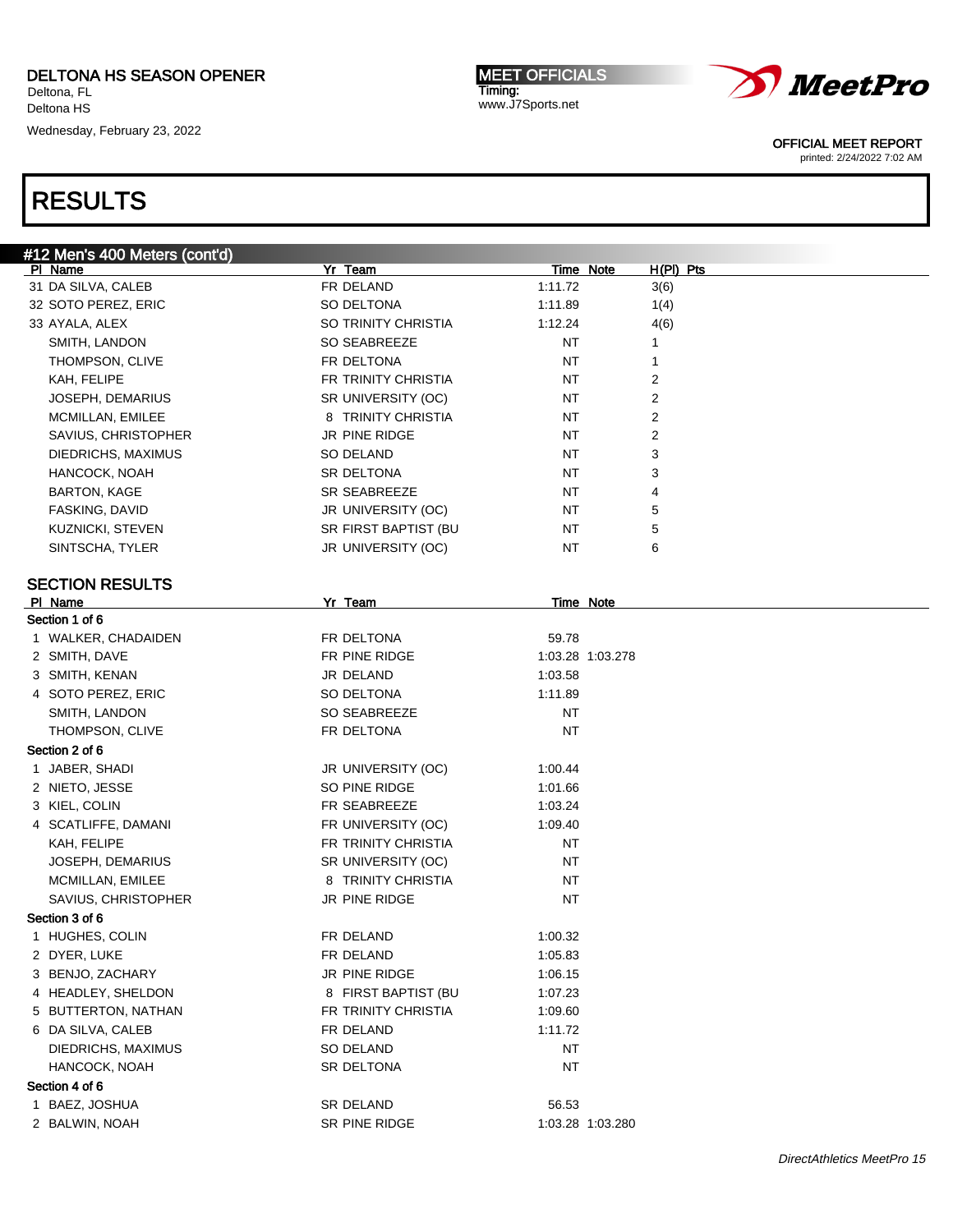Wednesday, February 23, 2022

MEET OFFICIALS Timing: www.J7Sports.net



OFFICIAL MEET REPORT

printed: 2/24/2022 7:02 AM

| #12 Men's 400 Meters (cont'd) |                         |                    |                           |  |
|-------------------------------|-------------------------|--------------------|---------------------------|--|
| PI Name                       | Yr Team                 | Time Note          |                           |  |
| 3 AUSTIN, CAVAN               | FR PINE RIDGE           | 1:04.13            |                           |  |
| 4 BLACKWOOD, AIDEN            | SO SEABREEZE            | 1:04.29            |                           |  |
| 5 DURAN, BRYAN                | SO FIRST BAPTIST (BU    | 1:04.94            |                           |  |
| 6 AYALA, ALEX                 | SO TRINITY CHRISTIA     | 1:12.24            |                           |  |
| <b>BARTON, KAGE</b>           | SR SEABREEZE            | <b>NT</b>          |                           |  |
| Section 5 of 6                |                         |                    |                           |  |
| 1 WORKMAN, KEANDRE            | JR SEABREEZE            | 58.60              |                           |  |
| 2 MITCHELL, GIAVONNI          | SO SEABREEZE            | 59.42              |                           |  |
| 3 AYENDE-ORTIZ, ROBERT        | SO UNIVERSITY (OC)      | 59.87              |                           |  |
| 4 BRANT, JESS                 | JR TRINITY CHRISTIA     | 1:02.14            |                           |  |
| 5 DUPRAT, KHERON              | SO PINE RIDGE           | 1:02.44            |                           |  |
| 6 HAYES, HAYDEN               | FR SEABREEZE            | 1:04.68            |                           |  |
| FASKING, DAVID                | JR UNIVERSITY (OC)      | <b>NT</b>          |                           |  |
| <b>KUZNICKI, STEVEN</b>       | SR FIRST BAPTIST (BU    | <b>NT</b>          |                           |  |
| Section 6 of 6                |                         |                    |                           |  |
| 1 WILLIAMS, KEVAR             | SR DELAND               | 49.26              |                           |  |
| 2 LABONTE, JACOB              | SR SEABREEZE            | 51.71              |                           |  |
| 3 MYRIE, ARDEN                | SR DELAND               | 53.27              |                           |  |
| 4 VOLTAIRE, XAVIER            | JR SEABREEZE            | 53.73              |                           |  |
| 5 CHIUMENTO, CARSON           | SO SEABREEZE            | 54.75              |                           |  |
| 6 SOTO, JR., MICHAEL          | JR DELAND               | 54.78              |                           |  |
| 7 MARTINEZ, JUSTIN            | JR UNIVERSITY (OC)      | 54.95              |                           |  |
| SINTSCHA, TYLER               | JR UNIVERSITY (OC)      | <b>NT</b>          |                           |  |
|                               |                         |                    |                           |  |
| #13 Women's 300m Hurdles      |                         |                    |                           |  |
| PI Name<br>1 ROY, MACKENZIE   | Yr Team<br>FR SEABREEZE | Time Note<br>50.85 | $H(PI)$ Pts<br>2(1)<br>10 |  |
| 2 HEARD, MAYA                 | FR PINE RIDGE           | 51.14              |                           |  |
|                               |                         |                    | 2(2)<br>8                 |  |
| 3 FLAVERNEY, JERIANNA         | JR UNIVERSITY (OC)      | 52.51              | 3(1)<br>6                 |  |
| 4 CLOWERS-JONES, JAYLA        | JR SEABREEZE            | 53.21              | 3(2)<br>5                 |  |
| 5 MARTIN, ALIANA              | SO SEABREEZE            | 55.51              | 3(3)<br>4                 |  |
| 6 ROY, ARIANNA                | FR SEABREEZE            | 1:00.38            | 1(1)<br>3                 |  |
| 7 SUPERNAW, JULIANNA          | FR UNIVERSITY (OC)      | 1:08.13            | 1(2)<br>2                 |  |
| 8 LOPEZ, ADARA                | SR UNIVERSITY (OC)      | 1:08.35            | 2(3)<br>$\mathbf{1}$      |  |
| 9 LUCIEN, STOSTASHIRA         | SO DELTONA              | 1:08.67            | 2(4)                      |  |
| 10 FLORES, CASSANDRA          | SO UNIVERSITY (OC)      | 1:15.04            | 2(5)                      |  |
| MASSEY, JANIAH                | SR PINE RIDGE           | NT                 | 1                         |  |
| O'REILLY, SAIGE               | JR SEABREEZE            | <b>NT</b>          | 3                         |  |
| STAHLMAN, KILEY               | SR UNIVERSITY (OC)      | <b>NT</b>          | 3                         |  |
|                               |                         |                    |                           |  |
| <b>SECTION RESULTS</b>        |                         |                    |                           |  |
| PI Name                       | Yr Team                 | Time Note          |                           |  |
| Section 1 of 3                |                         |                    |                           |  |
| 1 ROY, ARIANNA                | FR SEABREEZE            | 1:00.38            |                           |  |
| 2 SUPERNAW, JULIANNA          | FR UNIVERSITY (OC)      | 1:08.13            |                           |  |
| MASSEY, JANIAH                | SR PINE RIDGE           | NT                 |                           |  |
|                               |                         |                    |                           |  |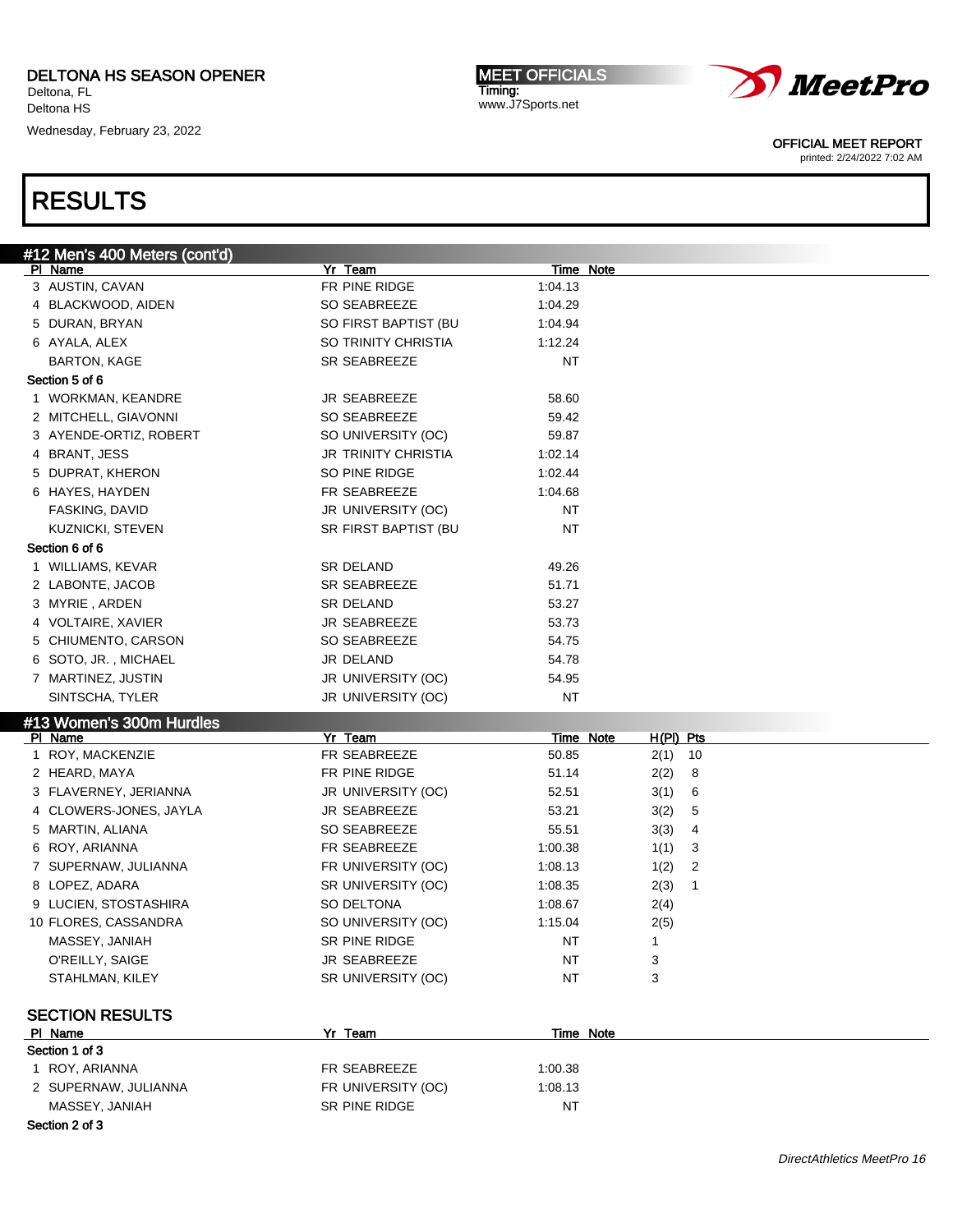Wednesday, February 23, 2022

MEET OFFICIALS Timing: www.J7Sports.net



OFFICIAL MEET REPORT

printed: 2/24/2022 7:02 AM

| #13 Women's 300m Hurdles (cont'd) |                    |           |             |
|-----------------------------------|--------------------|-----------|-------------|
| PI Name                           | Yr Team            | Time Note |             |
| 1 ROY, MACKENZIE                  | FR SEABREEZE       | 50.85     |             |
| 2 HEARD, MAYA                     | FR PINE RIDGE      | 51.14     |             |
| 3 LOPEZ, ADARA                    | SR UNIVERSITY (OC) | 1:08.35   |             |
| 4 LUCIEN, STOSTASHIRA             | SO DELTONA         | 1:08.67   |             |
| 5 FLORES, CASSANDRA               | SO UNIVERSITY (OC) | 1:15.04   |             |
| Section 3 of 3                    |                    |           |             |
| 1 FLAVERNEY, JERIANNA             | JR UNIVERSITY (OC) | 52.51     |             |
| 2 CLOWERS-JONES, JAYLA            | JR SEABREEZE       | 53.21     |             |
| 3 MARTIN, ALIANA                  | SO SEABREEZE       | 55.51     |             |
| O'REILLY, SAIGE                   | JR SEABREEZE       | <b>NT</b> |             |
| STAHLMAN, KILEY                   | SR UNIVERSITY (OC) | <b>NT</b> |             |
| #14 Men's 300m Hurdles            |                    |           |             |
| PI Name                           | Yr Team            | Time Note | $H(PI)$ Pts |
| 1 SCRABIS, GRANT                  | JR SEABREEZE       | 42.62     | 10<br>5(1)  |
| 2 CAMPBELL, ELI                   | JR SEABREEZE       | 44.39     | 5(2)<br>8   |
| 3 MCKNIGHT, FABIAN                | SR DELAND          | 45.93     | 5(3)<br>6   |
| 4 THOMPSON, JERAY                 | SR PINE RIDGE      | 46.04     | 1(1)<br>5   |
| 5 DESSOURCES, MARC                | SR PINE RIDGE      | 46.21     | 3(1)<br>4   |
| 6 MITCHELL, ANTONIO               | SR SEABREEZE       | 46.36     | 2(1)<br>3   |
| 7 DURHAM, SHAMAR                  | SO SEABREEZE       | 46.84     | 4(1)<br>2   |
| 8 ROSAMILIA, PAYTON               | SO UNIVERSITY (OC) | 47.93     | 1<br>5(4)   |
| 9 NEW, GRAYSON                    | SO PINE RIDGE      | 47.96     | 2(2)        |
| 10 SMITH, DAVE                    | FR PINE RIDGE      | 48.71     | 2(3)        |
| 11 LEBRON, ANTHONY                | FR UNIVERSITY (OC) | 49.79     | 3(2)        |
| 12 DAVIS, ANTOINNE                | JR SEABREEZE       | 50.96     | 4(2)        |
| 13 VEGA, MARCELINO                | SO DELTONA         | 52.13     | 2(4)        |
| 14 DAVIS, TRISTEN                 | SO SEABREEZE       | 53.33     | 3(3)        |
| 15 MARTIN, RYLAN                  | FR UNIVERSITY (OC) | 53.35     | 3(4)        |
| 16 LOPEZ, JONAH                   | SO PINE RIDGE      | 54.51     | 3(5)        |
| 17 MOSHER, SPENCER                | SR SEABREEZE       | 54.58     | 4(3)        |
| 18 RODGERS, JACK                  | FR UNIVERSITY (OC) | 56.95     | 2(5)        |
| 19 SOTO PEREZ, ERIC               | SO DELTONA         | 57.87     | 1(2)        |
| 20 PEREZ, JULIAN                  | FR SEABREEZE       | 1:01.17   | 1(3)        |
| 21 ALLEN, PATRICK                 | FR UNIVERSITY (OC) | 1:03.84   | 4(4)        |
| THOMPSON, CLIVE                   | FR DELTONA         | ΝT        | 1           |
| FERNANDEZ, JIOVAN                 | JR UNIVERSITY (OC) | <b>NT</b> | 4           |
| FASKING, DAVID                    | JR UNIVERSITY (OC) | <b>NT</b> | 5           |
|                                   |                    |           |             |
| <b>SECTION RESULTS</b>            |                    |           |             |
| PI Name                           | Yr Team            | Time Note |             |
| Section 1 of 5                    |                    |           |             |
| 1 THOMPSON, JERAY                 | SR PINE RIDGE      | 46.04     |             |
| 2 SOTO PEREZ, ERIC                | SO DELTONA         | 57.87     |             |
| 3 PEREZ, JULIAN                   | FR SEABREEZE       | 1:01.17   |             |
| THOMPSON, CLIVE                   | FR DELTONA         | <b>NT</b> |             |
| Section 2 of 5                    |                    |           |             |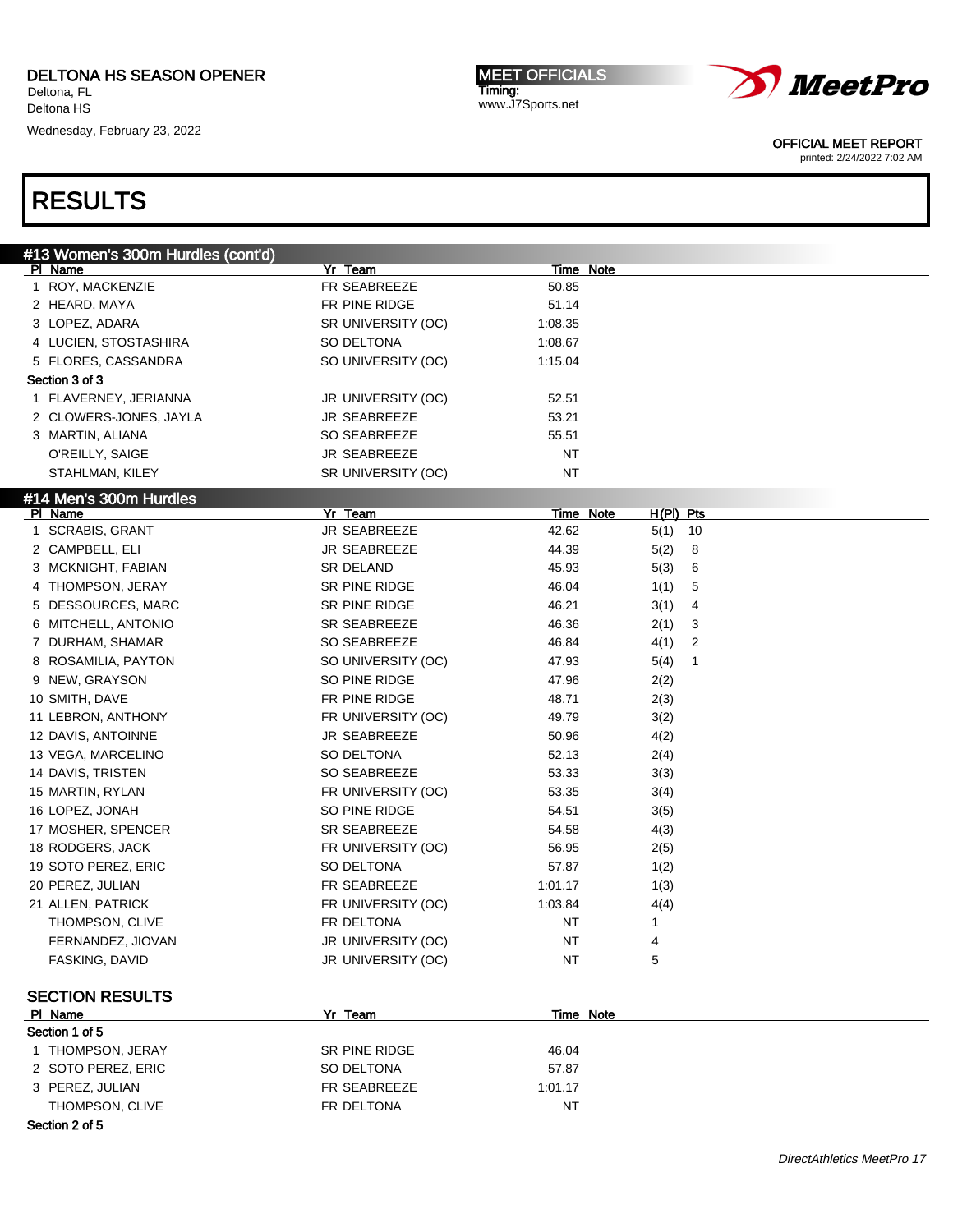Wednesday, February 23, 2022

MEET OFFICIALS Timing: www.J7Sports.net



OFFICIAL MEET REPORT

printed: 2/24/2022 7:02 AM

| #14 Men's 300m Hurdles (cont'd) |                           |          |                          |
|---------------------------------|---------------------------|----------|--------------------------|
| PI Name                         | Yr Team                   |          | <b>Time Note</b>         |
| 1 MITCHELL, ANTONIO             | SR SEABREEZE              | 46.36    |                          |
| 2 NEW, GRAYSON                  | SO PINE RIDGE             | 47.96    |                          |
| 3 SMITH, DAVE                   | FR PINE RIDGE             | 48.71    |                          |
| 4 VEGA, MARCELINO               | SO DELTONA                | 52.13    |                          |
| 5 RODGERS, JACK                 | FR UNIVERSITY (OC)        | 56.95    |                          |
| Section 3 of 5                  |                           |          |                          |
| 1 DESSOURCES, MARC              | SR PINE RIDGE             | 46.21    |                          |
| 2 LEBRON, ANTHONY               | FR UNIVERSITY (OC)        | 49.79    |                          |
| 3 DAVIS, TRISTEN                | SO SEABREEZE              | 53.33    |                          |
| 4 MARTIN, RYLAN                 | FR UNIVERSITY (OC)        | 53.35    |                          |
| 5 LOPEZ, JONAH                  | SO PINE RIDGE             | 54.51    |                          |
| Section 4 of 5                  |                           |          |                          |
| 1 DURHAM, SHAMAR                | SO SEABREEZE              | 46.84    |                          |
| 2 DAVIS, ANTOINNE               | JR SEABREEZE              | 50.96    |                          |
| 3 MOSHER, SPENCER               | SR SEABREEZE              | 54.58    |                          |
| 4 ALLEN, PATRICK                | FR UNIVERSITY (OC)        | 1:03.84  |                          |
|                                 |                           |          |                          |
| FERNANDEZ, JIOVAN               | JR UNIVERSITY (OC)        | ΝT       |                          |
| Section 5 of 5                  |                           |          |                          |
| 1 SCRABIS, GRANT                | JR SEABREEZE              | 42.62    |                          |
| 2 CAMPBELL, ELI                 | JR SEABREEZE              | 44.39    |                          |
| 3 MCKNIGHT, FABIAN              | SR DELAND                 | 45.93    |                          |
| 4 ROSAMILIA, PAYTON             | SO UNIVERSITY (OC)        | 47.93    |                          |
| FASKING, DAVID                  | JR UNIVERSITY (OC)        | ΝT       |                          |
| #15 Women's 800 Meters          |                           |          |                          |
| PI Name                         | Yr Team                   |          | Time Note<br>$H(PI)$ Pts |
| 1 CHANDLER, ELLA                | SR SEABREEZE              | 2:25.42  | $2(1)$ 10                |
| 2 NEIRA, SYDNEY                 | JR DELAND                 | 2:35.48  | 2(2)<br>8                |
| 3 SCHRICKER, MAGDALENA          | JR DELAND                 | 2:42.01  | 1(1)<br>6                |
| 4 NEIRA, KYLIE                  | FR DELAND                 | 2:46.90  | 1(2)<br>5                |
| 5 NICHOLS, MACKENZIE            | FR SEABREEZE              | 2:48.13  | 4<br>1(3)                |
| 6 DIMILLO, EMILIA               | SO FIRST BAPTIST (BU      | 2:55.31  | 2(3)<br>3                |
| 7 SHOLAR, CAROLINE              | JR UNIVERSITY (OC)        | 2:55.48  | 2(4)<br>2                |
| 8 BORDEAUX, SYDNEY              | FR DELAND                 | 2:58.57  | 2(5)<br>1                |
| 9 BURCH, MADISON                | FR SEABREEZE              | 3:04.27  | 2(6)                     |
| 10 PETERS, NANCY                | SO PINE RIDGE             | 3:07.09  | 1(4)                     |
| 11 HALE, RILEY                  | FR SEABREEZE              | 3:07.85  | 1(5)                     |
| 12 HERNANDEZ, KATHERINE         | SO UNIVERSITY (OC)        | 3:08.37  | 1(6)                     |
| 13 HARVILL, EMMA                | SR UNIVERSITY (OC)        | 3:08.62  | 1(7)                     |
| 14 ELLIS, GRACE                 | FR DELAND                 | 3:10.09  | 1(8)                     |
| 15 BLIX, KATIE                  | FR UNIVERSITY (OC)        | 3:24.13  | 2(7)                     |
| 16 JACKSON, CLAIRE              | FR SEABREEZE              | 3:27.81  | 1(9)                     |
| 17 BINGHAM, MCKENZIE            | FR SEABREEZE              | 3:31.93  | 2(8)                     |
| GALARZA, SHANIA                 | SO DELAND                 |          | 1                        |
| HATCHER, JULISSA                |                           | NT       |                          |
|                                 | SR SEABREEZE<br>FR DELAND | ΝT       | 1<br>1                   |
|                                 |                           |          |                          |
| KERSEY, LILAH<br>WARREN, ANNA   | JR DELAND                 | NT<br>NT | 1                        |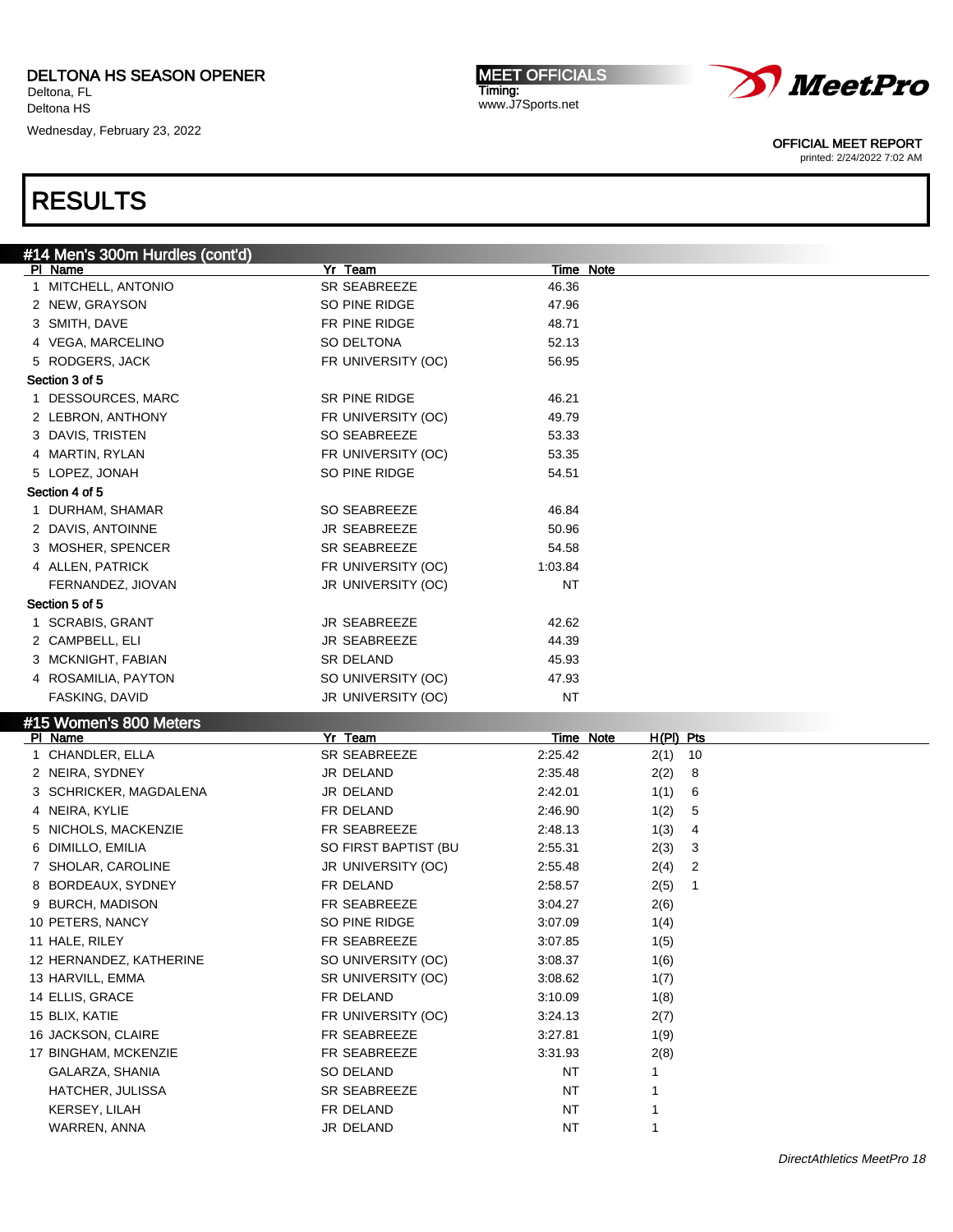Deltona HS Wednesday, February 23, 2022

MEET OFFICIALS Timing: www.J7Sports.net



OFFICIAL MEET REPORT

printed: 2/24/2022 7:02 AM

## RESULTS

| #15 Women's 800 Meters (cont'd) |                      |                  |                |  |
|---------------------------------|----------------------|------------------|----------------|--|
| PI Name                         | Yr Team              | <b>Time Note</b> | $H(PI)$ Pts    |  |
| PINEDA, DIANNA                  | SR DELTONA           | NT               | $\overline{2}$ |  |
| BOCKER, BRIANNA                 | SR UNIVERSITY (OC)   | NT               | 2              |  |
| HARRIS, CHARLOTTE               | SR SEABREEZE         | NT               | 2              |  |
| MANDELL, MADI                   | JR DELAND            | NT               | 2              |  |
| GALARZA, ALANA                  | <b>SR DELAND</b>     | NT               | 2              |  |
| CHANDLER, LYDIA                 | SR SEABREEZE         | NT               | 2              |  |
| <b>SECTION RESULTS</b>          |                      |                  |                |  |
| PI Name                         | Yr Team              | Time Note        |                |  |
| Section 1 of 2                  |                      |                  |                |  |
| 1 SCHRICKER, MAGDALENA          | JR DELAND            | 2:42.01          |                |  |
| 2 NEIRA, KYLIE                  | FR DELAND            | 2:46.90          |                |  |
| 3 NICHOLS, MACKENZIE            | FR SEABREEZE         | 2:48.13          |                |  |
| 4 PETERS, NANCY                 | SO PINE RIDGE        | 3:07.09          |                |  |
| 5 HALE, RILEY                   | FR SEABREEZE         | 3:07.85          |                |  |
| 6 HERNANDEZ, KATHERINE          | SO UNIVERSITY (OC)   | 3:08.37          |                |  |
| 7 HARVILL, EMMA                 | SR UNIVERSITY (OC)   | 3:08.62          |                |  |
| 8 ELLIS, GRACE                  | FR DELAND            | 3:10.09          |                |  |
| 9 JACKSON, CLAIRE               | FR SEABREEZE         | 3:27.81          |                |  |
| GALARZA, SHANIA                 | SO DELAND            | NT               |                |  |
| HATCHER, JULISSA                | <b>SR SEABREEZE</b>  | NT               |                |  |
| KERSEY, LILAH                   | FR DELAND            | NT               |                |  |
| WARREN, ANNA                    | JR DELAND            | NT               |                |  |
| Section 2 of 2                  |                      |                  |                |  |
| 1 CHANDLER, ELLA                | <b>SR SEABREEZE</b>  | 2:25.42          |                |  |
| 2 NEIRA, SYDNEY                 | JR DELAND            | 2:35.48          |                |  |
| 3 DIMILLO, EMILIA               | SO FIRST BAPTIST (BU | 2:55.31          |                |  |
| 4 SHOLAR, CAROLINE              | JR UNIVERSITY (OC)   | 2:55.48          |                |  |
| 5 BORDEAUX, SYDNEY              | FR DELAND            | 2:58.57          |                |  |
| 6 BURCH, MADISON                | FR SEABREEZE         | 3:04.27          |                |  |
| 7 BLIX, KATIE                   | FR UNIVERSITY (OC)   | 3:24.13          |                |  |
| 8 BINGHAM, MCKENZIE             | FR SEABREEZE         | 3.31.93          |                |  |
| MANDELL, MADI                   | JR DELAND            | NT               |                |  |
| BOCKER, BRIANNA                 | SR UNIVERSITY (OC)   | NT               |                |  |
| HARRIS, CHARLOTTE               | <b>SR SEABREEZE</b>  | <b>NT</b>        |                |  |
| PINEDA, DIANNA                  | SR DELTONA           | NT               |                |  |
|                                 | SR DELAND            | NT               |                |  |
| GALARZA, ALANA                  | SR SEABREEZE         |                  |                |  |
| CHANDLER, LYDIA                 |                      | NT               |                |  |
| #16 Men's 800 Meters<br>PI Name | Yr Team              | Time Note        | $H(PI)$ Pts    |  |
| 1 MYRICK, ETHAN                 | SR DELAND            | 2:06.03          | 2(1)<br>10     |  |
| 2 LUBBE, KLELLAN                | JR SEABREEZE         | 2:10.16          | 2(2)<br>8      |  |
| 3 ENNABILI, NOAH                | SO DELAND            | 2:12.10          | 2(3)<br>6      |  |
|                                 |                      |                  |                |  |

4 BURNS, AYDEN SO DELAND 2:17.22 2(4) 5 5 TETERS, JAY JR SEABREEZE 2:18.39 2(5) 4 6 WINEGARDNER, LIAM JR DELAND 2:18.97 1(1) 3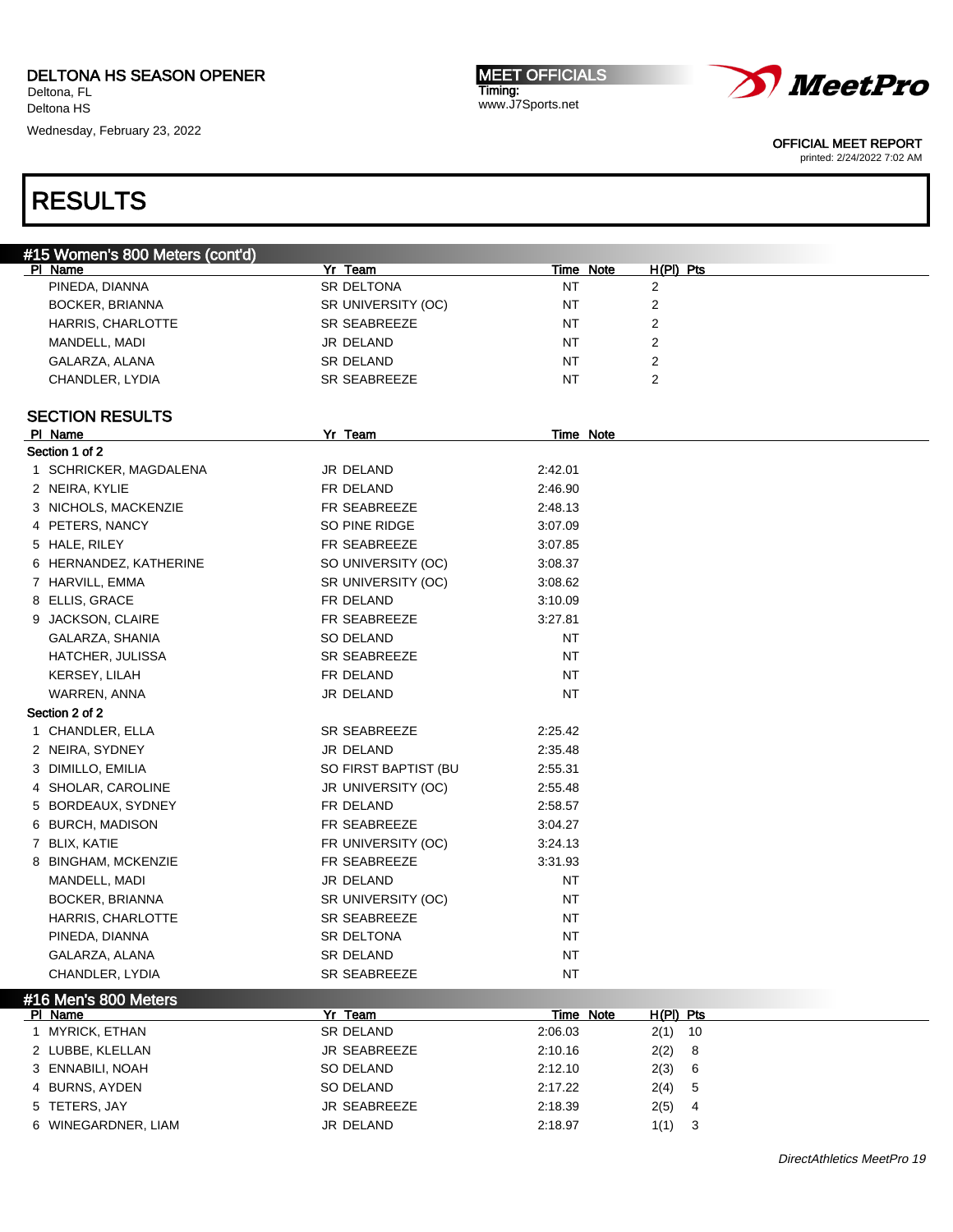Wednesday, February 23, 2022

MEET OFFICIALS Timing: www.J7Sports.net



OFFICIAL MEET REPORT

printed: 2/24/2022 7:02 AM

| #16 Men's 800 Meters (cont'd) |                            |                  |             |
|-------------------------------|----------------------------|------------------|-------------|
| PI Name                       | Yr Team                    | Time Note        | $H(PI)$ Pts |
| 7 YORK, IAN                   | SR DELAND                  | 2:19.16          | 2(6)        |
| 8 WHITE, EMMANUEL             | SR DELTONA                 | 2:23.41          | 1(2)<br>2   |
| 9 HELMS, BENJAMIN             | JR DELTONA                 | 2:23.89          | 2(7)<br>1   |
| 10 PACK, JESSE                | SO DELAND                  | 2:24.61          | 1(3)        |
| 11 MURDOCK, CHRIS             | SO FIRST BAPTIST (BU       | 2:24.88          | 2(8)        |
| 12 DAVIS, LINCOLN             | JR DELTONA                 | 2:26.25          | 2(9)        |
| 13 MILLER, TYLER              | SO SEABREEZE               | 2:27.62          | 2(10)       |
| 14 TEJEDA, JOSIAH             | JR DELTONA                 | 2:28.63          | 2(11)       |
| 15 TELLES, RENN               | FR DELTONA                 | 2:30.41          | 1(4)        |
| 16 BUSTER, DEVIN              | SO DELAND                  | 2:31.05          | 1(5)        |
| 17 PARRIS, NOAH               | JR SEABREEZE               | 2:31.20          | 2(12)       |
| 18 BRANT, JESS                | <b>JR TRINITY CHRISTIA</b> | 2:32.82          | 2(13)       |
| 19 WALKER, CHADAIDEN          | FR DELTONA                 | 2:33.52          | 1(6)        |
| 20 TEJADA, FREDDY             | SR DELTONA                 | 2:34.46          | 2(14)       |
| 21 REID, KEVIN                | SO DELAND                  | 2:35.14          | 1(7)        |
| 22 SMITH, ALEXANDER           | <b>SO DELAND</b>           | 2:35.90          | 1(8)        |
| 23 EDWARDS, CHANDLER          | JR SEABREEZE               | 2:36.27          | 1(9)        |
| 24 MCCASKEY, GABRIEL          | FR UNIVERSITY (OC)         | 2:38.04          | 1(10)       |
| 25 BALLOTTI, JAYSE            | SO SEABREEZE               | 2:44.07          | 2(15)       |
| 26 AVILUZ, ANGEL              | <b>SR DELAND</b>           | 2:48.00          | 1(11)       |
| 27 GILMER, GAVIN              | FR UNIVERSITY (OC)         | 2:48.08          | 1(12)       |
| 28 DANGLEMAN, KOLE            | JR PINE RIDGE              | 2:50.49          | 1(13)       |
| 29 AYALA, ALEX                | SO TRINITY CHRISTIA        | 3:16.06          | 1(14)       |
| CHIUMENTO, CARSON             | SO SEABREEZE               | NT               | 1           |
| HAIR, ZANE                    | SR DELTONA                 | NT               | 1           |
| SCHULZ, ANDREAS               | JR UNIVERSITY (OC)         | NT               | 1           |
| ELKIND, CALEB                 | JR UNIVERSITY (OC)         | NT               | 2           |
| YASSES, KYLE                  | SO DELTONA                 | NT               | 2           |
| <b>SECTION RESULTS</b>        |                            |                  |             |
| <b>PI Name</b>                | Yr Team                    | <b>Time Note</b> |             |
| Section 1 of 2                |                            |                  |             |
| 1 WINEGARDNER, LIAM           | JR DELAND                  | 2:18.97          |             |
| 2 WHITE, EMMANUEL             | SR DELTONA                 | 2:23.41          |             |
| 3 PACK, JESSE                 | SO DELAND                  | 2:24.61          |             |
| 4 TELLES, RENN                | FR DELTONA                 | 2:30.41          |             |
| 5 BUSTER, DEVIN               | SO DELAND                  | 2:31.05          |             |
| 6 WALKER, CHADAIDEN           | FR DELTONA                 | 2:33.52          |             |
| 7 REID, KEVIN                 | SO DELAND                  | 2:35.14          |             |
| 8 SMITH, ALEXANDER            | SO DELAND                  | 2:35.90          |             |
| 9 EDWARDS, CHANDLER           | JR SEABREEZE               | 2:36.27          |             |
| 10 MCCASKEY, GABRIEL          | FR UNIVERSITY (OC)         | 2:38.04          |             |
| 11 AVILUZ, ANGEL              | SR DELAND                  | 2:48.00          |             |
| 12 GILMER, GAVIN              | FR UNIVERSITY (OC)         | 2:48.08          |             |
| 13 DANGLEMAN, KOLE            | JR PINE RIDGE              | 2:50.49          |             |
| 14 AYALA, ALEX                | SO TRINITY CHRISTIA        | 3:16.06          |             |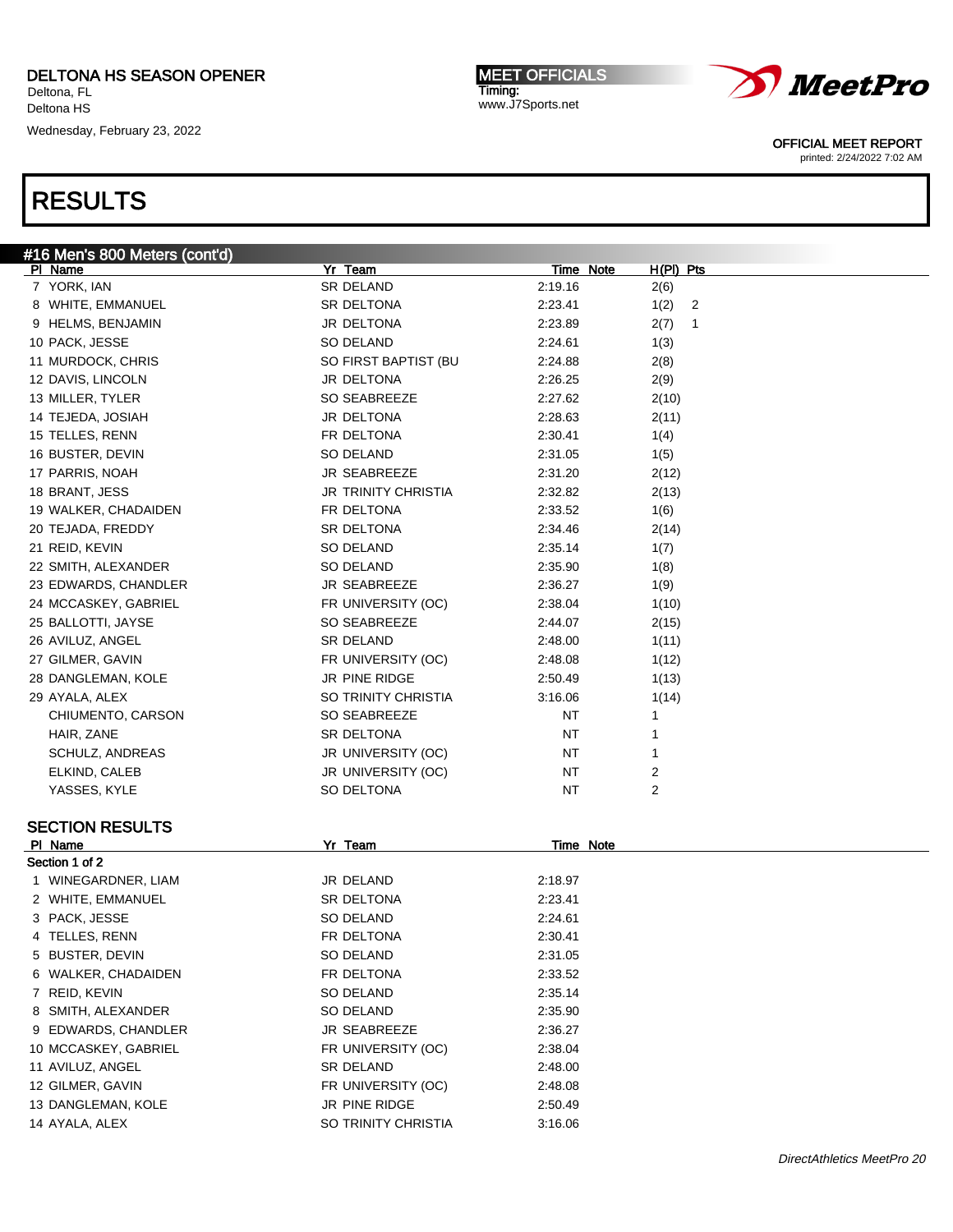Deltona HS Wednesday, February 23, 2022

MEET OFFICIALS Timing: www.J7Sports.net



OFFICIAL MEET REPORT

printed: 2/24/2022 7:02 AM

| #16 Men's 800 Meters (cont'd)     |                               |                           |                                 |
|-----------------------------------|-------------------------------|---------------------------|---------------------------------|
| PI Name                           | Yr Team                       | Time Note                 |                                 |
| CHIUMENTO, CARSON                 | SO SEABREEZE                  | NT                        |                                 |
| HAIR, ZANE                        | <b>SR DELTONA</b>             | <b>NT</b>                 |                                 |
| <b>SCHULZ, ANDREAS</b>            | JR UNIVERSITY (OC)            | <b>NT</b>                 |                                 |
| Section 2 of 2                    |                               |                           |                                 |
| 1 MYRICK, ETHAN                   | SR DELAND                     | 2:06.03                   |                                 |
| 2 LUBBE, KLELLAN                  | <b>JR SEABREEZE</b>           | 2:10.16                   |                                 |
| 3 ENNABILI, NOAH                  | SO DELAND                     | 2:12.10                   |                                 |
| 4 BURNS, AYDEN                    | SO DELAND                     | 2:17.22                   |                                 |
| 5 TETERS, JAY                     | JR SEABREEZE                  | 2:18.39                   |                                 |
| 6 YORK, IAN                       | <b>SR DELAND</b>              | 2:19.16                   |                                 |
| 7 HELMS, BENJAMIN                 | JR DELTONA                    | 2:23.89                   |                                 |
| 8 MURDOCK, CHRIS                  | SO FIRST BAPTIST (BU          | 2:24.88                   |                                 |
| 9 DAVIS, LINCOLN                  | JR DELTONA                    | 2:26.25                   |                                 |
| 10 MILLER, TYLER                  | SO SEABREEZE                  | 2:27.62                   |                                 |
| 11 TEJEDA, JOSIAH                 | JR DELTONA                    | 2:28.63                   |                                 |
| 12 PARRIS, NOAH                   | JR SEABREEZE                  | 2:31.20                   |                                 |
| 13 BRANT, JESS                    | <b>JR TRINITY CHRISTIA</b>    | 2:32.82                   |                                 |
| 14 TEJADA, FREDDY                 | <b>SR DELTONA</b>             | 2:34.46                   |                                 |
| 15 BALLOTTI, JAYSE                | SO SEABREEZE                  | 2:44.07                   |                                 |
| ELKIND, CALEB                     | JR UNIVERSITY (OC)            | <b>NT</b>                 |                                 |
| YASSES, KYLE                      | SO DELTONA                    | ΝT                        |                                 |
|                                   |                               |                           |                                 |
| #17 Women's 200 Meters            |                               |                           |                                 |
| PI Name<br>1 BARR-MILLER, NYRANIA | Yr Team<br>SO UNIVERSITY (OC) | <b>Time Note</b><br>27.61 | H(PI) Pts<br>(NW)<br>5(1)<br>10 |
| 2 THISTLE, ANNABEL                | FR SEABREEZE                  | 29.11                     | (NW)<br>6(1)<br>8               |
| 3 HEGGINS, KEEVA                  | FR SEABREEZE                  | 29.13                     | (NW)<br>2(1)                    |
| 4 CAMPBELL, DEZIRE                | SR PINE RIDGE                 |                           | 6<br>(NW)                       |
|                                   |                               | 29.57                     | 4(1)<br>5                       |
| 5 ALLEN, SHAMIA                   | SO DELAND                     | 29.63                     | (NW)<br>6(2)<br>4               |
| 6 BROWN, JENNELL                  | FR DELAND                     | 29.81                     | (NW)<br>5(2)<br>3               |
| 7 MARTIN, ALIANA                  | SO SEABREEZE                  | 29.88                     | (NW)<br>5(3)<br>2               |
| 8 HEGGINS, KALEASE                | SO SEABREEZE                  | 30.47                     | (NW)<br>3(1)<br>1               |
| 9 SMITH, ALEA                     | SO UNIVERSITY (OC)            | 30.63                     | (NW)<br>1(1)                    |
| 10 JACKSON, DASHMARIE             | SO DELTONA                    | 30.68                     | (NW)<br>5(4)                    |
| 11 HANCOCK, AI                    | JR DELAND                     | 30.69                     | (NW)<br>5(5)                    |
| 12 CARTWRIGHT, CHEYENNE           | JR DELAND                     | 30.98                     | (NW)<br>5(6)                    |
| 13 SANTANA, JAMILA                | SO PINE RIDGE                 | 31.45                     | $(NW)$ 1(2)                     |
| 14 NGUYEN, AMY                    | FR DELAND                     | 31.53                     | (NW)<br>2(2)                    |
| 15 WOODS, PHOENIX                 | SR DELAND                     | 31.54                     | (NW)<br>5(7)                    |
| 16 HEARD, MAYA                    | FR PINE RIDGE                 | 31.60                     | (NW)<br>3(2)                    |
| 17 LOWE, ISABELLA                 | 7 FIRST BAPTIST (BU           | 32.05                     | (NW)<br>1(3)                    |
| 18 LEGER, MIA                     | SO SEABREEZE                  | 32.26                     | (NW)<br>4(2)                    |
| 19 CHANDNA, MAHEK                 | SR DELAND                     | 32.61                     | (NW)<br>4(3)                    |
| 20 DURAN, KAYLA                   | JR FIRST BAPTIST (BU          | 33.11                     | (NW)<br>4(4)                    |
| 21 JONES, AVERY                   | SO PINE RIDGE                 | 33.15                     | (NW)<br>2(3)                    |
| 22 HARRIS, TANAE                  | FR DELTONA                    | 33.37                     | (NW)<br>3(3)                    |
| 23 SANCHEZ, IVANA                 | FR FIRST BAPTIST (BU          | 33.48                     | (NW)<br>4(5)                    |
|                                   |                               |                           |                                 |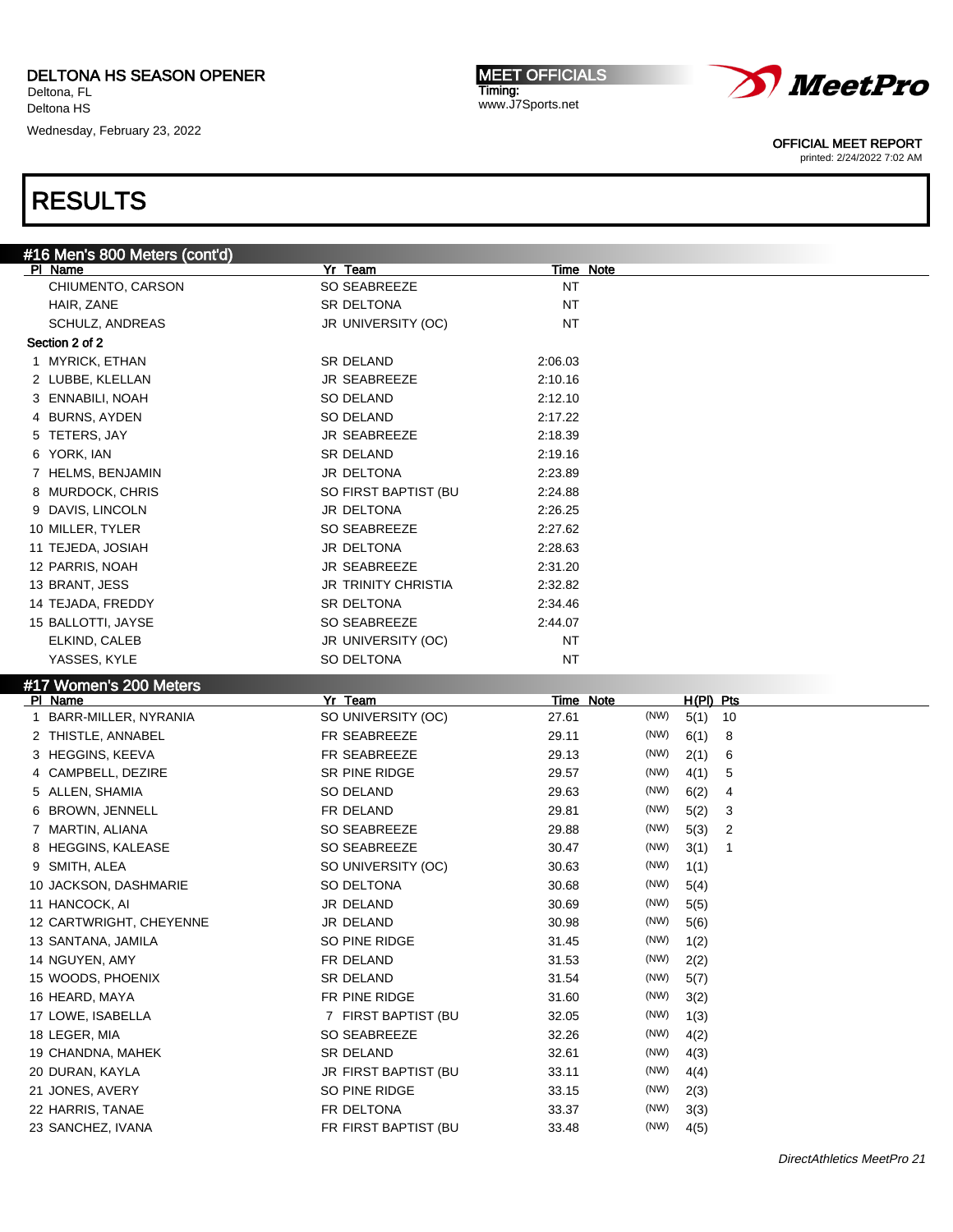Wednesday, February 23, 2022

MEET OFFICIALS Timing: www.J7Sports.net



OFFICIAL MEET REPORT

printed: 2/24/2022 7:02 AM

### RESULTS

| #17 Women's 200 Meters (cont'd) |                        |               |             |
|---------------------------------|------------------------|---------------|-------------|
| PI Name                         | Yr Team                | Time Note     | $H(PI)$ Pts |
| 24 JOHNSON, SHIRAH              | FIRST BAPTIST (BU<br>7 | (NW)<br>33.55 | 2(4)        |
| 25 DAWSON, TATIANA              | SR DELTONA             | (NW)<br>33.70 | 3(4)        |
| 26 RIVARD, CYDNEY               | FR SEABREEZE           | (NW)<br>33.79 | 2(5)        |
| 27 SAVIOUS, MIA                 | FR PINE RIDGE          | (NW)<br>34.00 | 1(4)        |
| 28 EBDING, KAITLYN              | 7 FIRST BAPTIST (BU    | (NW)<br>35.00 | 3(5)        |
| 29 MYRICK, JA'NYA               | SO PINE RIDGE          | (NW)<br>35.59 | 2(6)        |
| 30 WILLIAMS, ANSHADE            | FR PINE RIDGE          | (NW)<br>36.65 | 1(5)        |
| 31 KING, OLIVIA                 | FR DELAND              | (NW)<br>39.81 | 2(7)        |
| TANKARD, VIVIAN                 | FR DELAND              | <b>NT</b>     |             |
| VARGAS, JAZMINE                 | JR UNIVERSITY (OC)     | <b>NT</b>     |             |
| GOFF, RYLIN                     | 8 FIRST BAPTIST (BU    | <b>NT</b>     | 3           |
| <b>GORHAM, SERENITY</b>         | FR PINE RIDGE          | <b>NT</b>     | 3           |
| HARRIS, QUIMARIYA               | <b>SR PINE RIDGE</b>   | <b>NT</b>     | 3           |
| <b>BUGLISI, GIULIANA</b>        | FR SEABREEZE           | <b>NT</b>     | 4           |
| <b>BUSTMAN, SHAYLEE</b>         | FR PINE RIDGE          | <b>NT</b>     | 4           |
| <b>COLEMAN, KELLY</b>           | <b>JR SEABREEZE</b>    | <b>NT</b>     | 4           |
| HARRIS, SANDRA-MIRIAM           | JR DELTONA             | <b>NT</b>     | 5           |
| WALTON, LAHNA                   | SO UNIVERSITY (OC)     | <b>NT</b>     | 6           |
| DIAZ, NAYLA                     | SR UNIVERSITY (OC)     | <b>NT</b>     | 6           |
| YEBBA, KAYLEE                   | JR DELAND              | <b>NT</b>     | 6           |
| O'REILLY, SAIGE                 | <b>JR SEABREEZE</b>    | <b>NT</b>     | 6           |
| CLOWERS-JONES, JAYLA            | <b>JR SEABREEZE</b>    | <b>NT</b>     | 6           |
| <b>BURGOS ROSADO, SHELSY</b>    | FR UNIVERSITY (OC)     | <b>NT</b>     | 6           |
|                                 |                        |               |             |

### SECTION RESULTS

| PI Name             | Yr Team             |            | Time Note |  |
|---------------------|---------------------|------------|-----------|--|
| Section 1 of 6      |                     | Wind: (NW) |           |  |
| 1 SMITH, ALEA       | SO UNIVERSITY (OC)  |            | 30.63     |  |
| 2 SANTANA, JAMILA   | SO PINE RIDGE       |            | 31.45     |  |
| 3 LOWE, ISABELLA    | 7 FIRST BAPTIST (BU |            | 32.05     |  |
| 4 SAVIOUS, MIA      | FR PINE RIDGE       |            | 34.00     |  |
| 5 WILLIAMS, ANSHADE | FR PINE RIDGE       |            | 36.65     |  |
| TANKARD, VIVIAN     | FR DELAND           |            | <b>NT</b> |  |
| VARGAS, JAZMINE     | JR UNIVERSITY (OC)  |            | <b>NT</b> |  |
| Section 2 of 6      |                     | Wind: (NW) |           |  |
| 1 HEGGINS, KEEVA    | FR SEABREEZE        |            | 29.13     |  |
| 2 NGUYEN, AMY       | FR DELAND           |            | 31.53     |  |
| 3 JONES, AVERY      | SO PINE RIDGE       |            | 33.15     |  |
| 4 JOHNSON, SHIRAH   | 7 FIRST BAPTIST (BU |            | 33.55     |  |
| 5 RIVARD, CYDNEY    | FR SEABREEZE        |            | 33.79     |  |
| 6 MYRICK, JA'NYA    | SO PINE RIDGE       |            | 35.59     |  |
| 7 KING, OLIVIA      | FR DELAND           |            | 39.81     |  |
| Section 3 of 6      |                     | Wind: (NW) |           |  |
| 1 HEGGINS, KALEASE  | SO SEABREEZE        |            | 30.47     |  |
| 2 HEARD, MAYA       | FR PINE RIDGE       |            | 31.60     |  |
| 3 HARRIS, TANAE     | FR DELTONA          |            | 33.37     |  |
|                     |                     |            |           |  |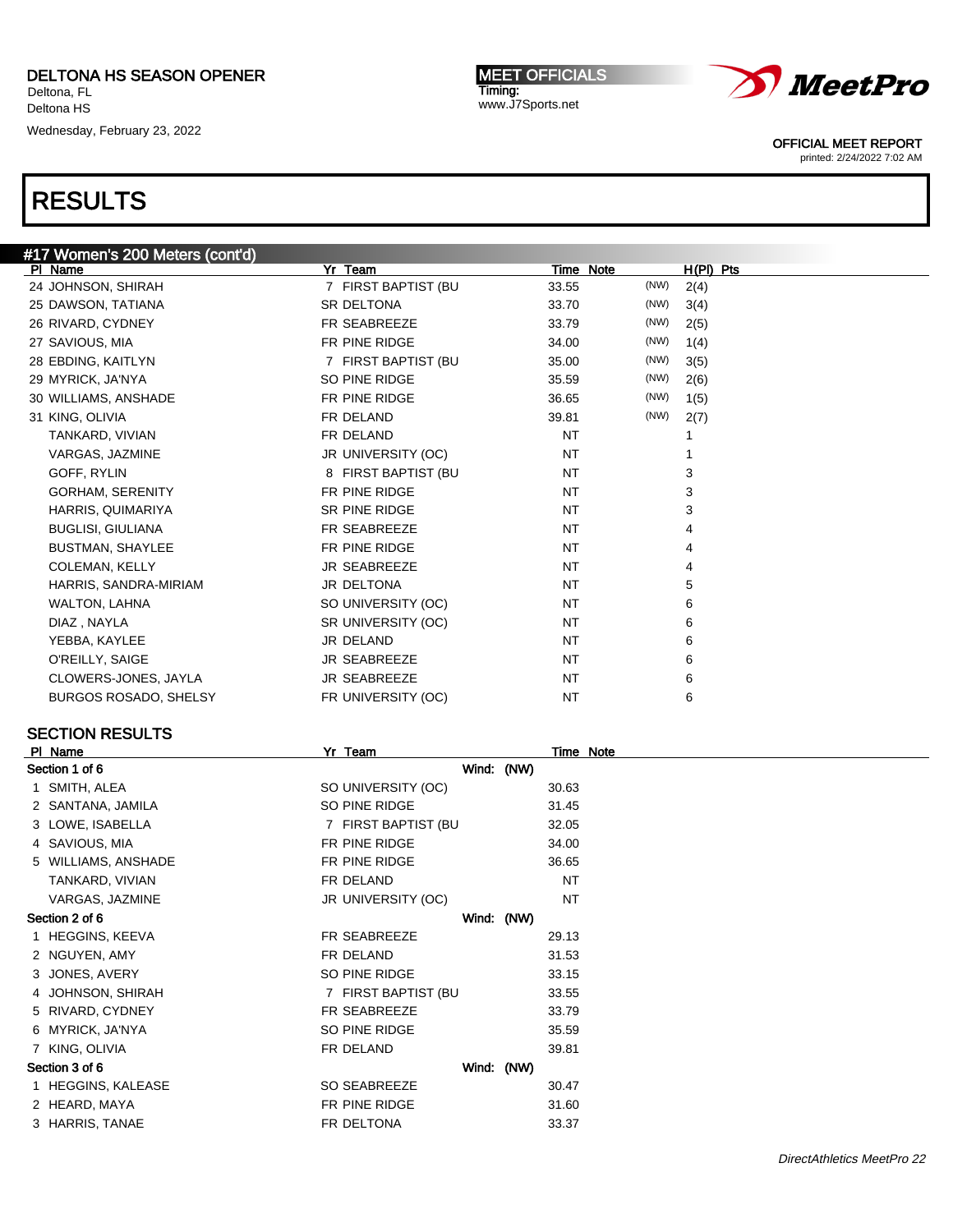Wednesday, February 23, 2022

MEET OFFICIALS Timing: www.J7Sports.net



OFFICIAL MEET REPORT

printed: 2/24/2022 7:02 AM

| #17 Women's 200 Meters (cont'd) |                      |            |                  |      |             |    |  |  |
|---------------------------------|----------------------|------------|------------------|------|-------------|----|--|--|
| PI Name                         | Yr Team              |            | Time Note        |      |             |    |  |  |
| 4 DAWSON, TATIANA               | SR DELTONA           |            | 33.70            |      |             |    |  |  |
| 5 EBDING, KAITLYN               | 7 FIRST BAPTIST (BU  |            | 35.00            |      |             |    |  |  |
| GOFF, RYLIN                     | 8 FIRST BAPTIST (BU  |            | ΝT               |      |             |    |  |  |
| <b>GORHAM, SERENITY</b>         | FR PINE RIDGE        |            | ΝT               |      |             |    |  |  |
| HARRIS, QUIMARIYA               | SR PINE RIDGE        |            | NT               |      |             |    |  |  |
| Section 4 of 6                  |                      | Wind: (NW) |                  |      |             |    |  |  |
| 1 CAMPBELL, DEZIRE              | SR PINE RIDGE        |            | 29.57            |      |             |    |  |  |
| 2 LEGER, MIA                    | <b>SO SEABREEZE</b>  |            | 32.26            |      |             |    |  |  |
| 3 CHANDNA, MAHEK                | SR DELAND            |            | 32.61            |      |             |    |  |  |
| 4 DURAN, KAYLA                  | JR FIRST BAPTIST (BU |            | 33.11            |      |             |    |  |  |
| 5 SANCHEZ, IVANA                | FR FIRST BAPTIST (BU |            | 33.48            |      |             |    |  |  |
| <b>BUGLISI, GIULIANA</b>        | FR SEABREEZE         |            | ΝT               |      |             |    |  |  |
| <b>BUSTMAN, SHAYLEE</b>         | FR PINE RIDGE        |            | ΝT               |      |             |    |  |  |
| COLEMAN, KELLY                  | JR SEABREEZE         |            | <b>NT</b>        |      |             |    |  |  |
| Section 5 of 6                  |                      | Wind: (NW) |                  |      |             |    |  |  |
| 1 BARR-MILLER, NYRANIA          | SO UNIVERSITY (OC)   |            | 27.61            |      |             |    |  |  |
| 2 BROWN, JENNELL                | FR DELAND            |            | 29.81            |      |             |    |  |  |
| 3 MARTIN, ALIANA                | SO SEABREEZE         |            | 29.88            |      |             |    |  |  |
| 4 JACKSON, DASHMARIE            | SO DELTONA           |            | 30.68            |      |             |    |  |  |
| 5 HANCOCK, AI                   | JR DELAND            |            | 30.69            |      |             |    |  |  |
| 6 CARTWRIGHT, CHEYENNE          | JR DELAND            |            | 30.98            |      |             |    |  |  |
| 7 WOODS, PHOENIX                | SR DELAND            |            | 31.54            |      |             |    |  |  |
| HARRIS, SANDRA-MIRIAM           | JR DELTONA           |            | <b>NT</b>        |      |             |    |  |  |
| Section 6 of 6                  |                      | Wind: (NW) |                  |      |             |    |  |  |
|                                 |                      |            |                  |      |             |    |  |  |
| 1 THISTLE, ANNABEL              | FR SEABREEZE         |            | 29.11            |      |             |    |  |  |
| 2 ALLEN, SHAMIA                 | SO DELAND            |            | 29.63            |      |             |    |  |  |
| WALTON, LAHNA                   | SO UNIVERSITY (OC)   |            | ΝT               |      |             |    |  |  |
| DIAZ, NAYLA                     | SR UNIVERSITY (OC)   |            | ΝT               |      |             |    |  |  |
| YEBBA, KAYLEE                   | JR DELAND            |            | ΝT               |      |             |    |  |  |
| O'REILLY, SAIGE                 | JR SEABREEZE         |            | ΝT               |      |             |    |  |  |
| CLOWERS-JONES, JAYLA            | JR SEABREEZE         |            | ΝT               |      |             |    |  |  |
| <b>BURGOS ROSADO, SHELSY</b>    | FR UNIVERSITY (OC)   |            | ΝT               |      |             |    |  |  |
| #18 Men's 200 Meters            |                      |            |                  |      |             |    |  |  |
| PI Name                         | Yr Team              |            | <b>Time Note</b> |      | $H(PI)$ Pts |    |  |  |
| 1 WORKMAN, KEANDRE              | JR SEABREEZE         |            | 23.78            | (NW) | 1(1)        | 10 |  |  |
| 2 ATANDA, ANTHONY               | SR DELTONA           |            | 23.79            | (NW) | 8(1)        | 8  |  |  |
| 3 MITCHELL, ANTONIO             | SR SEABREEZE         |            | 24.07            | (NW) | 8(2)        | 6  |  |  |
| 4 VOLTAIRE, XAVIER              | <b>JR SEABREEZE</b>  |            | 24.24            | (NW) | 7(1)        | 5  |  |  |
| 5 WEATHERSPOON, TYREE           | FR DELTONA           |            | 24.31            | (NW) | 1(2)        | 4  |  |  |
| 6 THOMPSON, ELIJAH              | SO PINE RIDGE        |            | 24.34            | (NW) | 2(1)        | 3  |  |  |
| 7 MAY, JA QUAN                  | SR PINE RIDGE        |            | 24.44            | (NW) | 4(1)        | 2  |  |  |
| 8 OLIVER, ISAAC                 | <b>JR SEABREEZE</b>  |            | 24.47            | (NW) | 8(3)        | 1  |  |  |
| 9 TAYLOR, TRISTAN               | SR SEABREEZE         |            | 24.49            | (NW) | 8(4)        |    |  |  |
| 10 KARR, MICAH                  | SO SEABREEZE         |            | 24.71            | (NW) | 4(2)        |    |  |  |
| 11 BROWN, JADEN                 | SR PINE RIDGE        |            | 24.72            | (NW) | 6(1)        |    |  |  |
| 12 THOMAS, BRYAN                | JR PINE RIDGE        |            | 25.18            | (NW) | 2(2)        |    |  |  |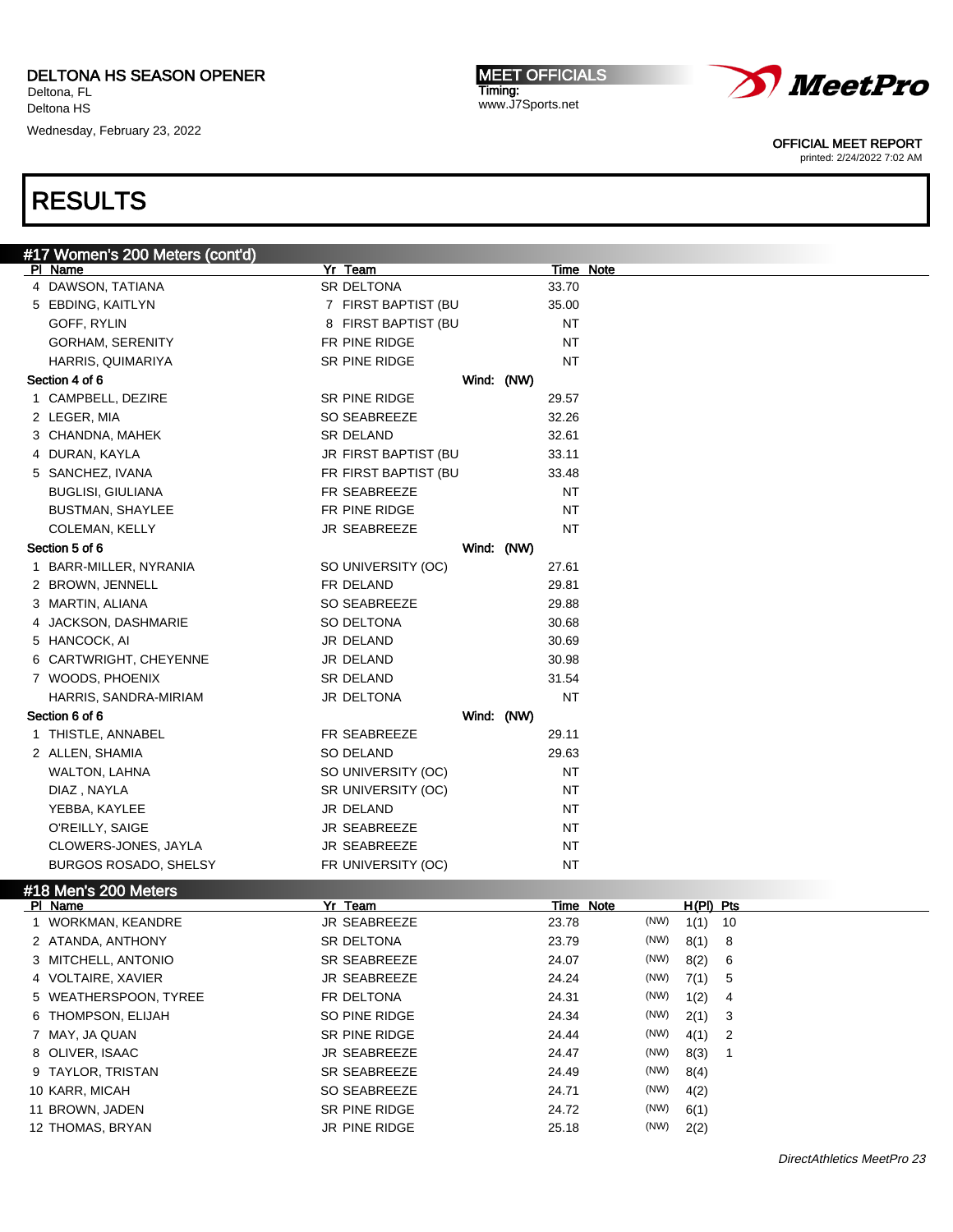Wednesday, February 23, 2022

#18 Men's 200 Meters (cont'd)

### RESULTS

| PI Name                 | Yr Team              | Time Note |      | H(PI) Pts |
|-------------------------|----------------------|-----------|------|-----------|
| 13 IRWIN, JAVONTE       | SO UNIVERSITY (OC)   | 25.19     | (NW) | 4(3)      |
| 14 MITZO, CHANDLER      | SO DELTONA           | 25.39     | (NW) | 3(1)      |
| 15 FARMER, KENNY        | SR DELTONA           | 25.58     | (NW) | 7(2)      |
| 16 LANE, KHAREEM        | SR DELAND            | 25.79     | (NW) | 4(4)      |
| 17 ANGLERO, ALEXANDER   | JR DELTONA           | 25.94     | (NW) | 6(2)      |
| 18 SMITH, LANDON        | SO SEABREEZE         | 26.11     | (NW) | 2(3)      |
| 19 SMALL, SINSEAR       | SR PINE RIDGE        | 26.19     | (NW) | 3(2)      |
| 20 MYRIE, TRAVON        | SR DELAND            | 26.34     | (NW) | 6(3)      |
| 21 HAWKINS, JAKIN       | JR TRINITY CHRISTIA  | 26.39     | (NW) | 7(3)      |
| 22 SMITH, DAVE          | FR PINE RIDGE        | 26.44     | (NW) | 2(4)      |
| 23 BROWN, JALON         | SR PINE RIDGE        | 26.50     | (NW) | 6(4)      |
| 24 HENRY, JAYLIN        | SO UNIVERSITY (OC)   | 26.54     | (NW) | 7(4)      |
| 25 RODRIGUEZ, JADEN     | FR TRINITY CHRISTIA  | 26.65     | (NW) | 3(3)      |
| 26 WILLIAMS, PROPHET    | SO UNIVERSITY (OC)   | 26.66     | (NW) | 1(3)      |
| 27 COOK, HIRAM          | FR DELAND            | 26.75     | (NW) | 5(1)      |
| 28 SHROYER, RYLIN       | SO PINE RIDGE        | 26.80     | (NW) | 3(4)      |
| 29 LATTIMORE, ANDREW    | SR DELAND            | 26.91     | (NW) | 4(5)      |
| 30 WHITE, EMMANUEL      | SR DELTONA           | 27.38     | (NW) | 1(4)      |
| 31 WILLIAMS, ANTONIO    | SO DELAND            | 27.46     | (NW) | 1(5)      |
| 32 MYRIE, AMIR          | FR DELAND            | 27.51     | (NW) | 3(5)      |
| 33 DAVIS, ANTOINNE      | JR SEABREEZE         | 27.62     | (NW) | 5(2)      |
| 34 BISSOONDUTT, BLAINE  | SO TRINITY CHRISTIA  | 27.78     | (NW) | 7(5)      |
| 35 JOHNSON, DYLAN       | SO DELAND            | 27.95     | (NW) | 4(6)      |
| 36 HERRERA, KEVIN       | SO DELTONA           | 28.64     | (NW) | 5(3)      |
| 37 BROWNE, GIOVANNI     | 7 TRINITY CHRISTIA   | 28.70     | (NW) | 6(5)      |
| 38 BENJO, ZACHARY       | JR PINE RIDGE        | 29.27     | (NW) | 6(6)      |
| 39 MCCASKILL, FREDERICK | SO DELAND            | 29.41     | (NW) | 4(7)      |
| 40 PONCE-ARCE, ADRIAN   | 8 TRINITY CHRISTIA   | 29.71     | (NW) | 3(6)      |
| 41 HEADLEY, SHELDON     | 8 FIRST BAPTIST (BU  | 30.17     | (NW) | 5(4)      |
| 42 SMITH, KAYDEN        | FR DELAND            | 30.26     | (NW) | 2(5)      |
| 43 CHINCHILLA, LEONARDO | FR UNIVERSITY (OC)   | 30.27     | (NW) | 5(5)      |
| 44 DURAN, BRYAN         | SO FIRST BAPTIST (BU | 30.39     | (NW) | 6(7)      |
| 45 BUTTERTON, NATHAN    | FR TRINITY CHRISTIA  | 31.43     | (NW) | 5(6)      |
| THOMPSON, CLIVE         | FR DELTONA           | <b>NT</b> |      | 2         |
| LINTON, JAHQUAVIOUS     | SO TRINITY CHRISTIA  | ΝT        |      | 4         |
| CALIX, THIERRY          | JR UNIVERSITY (OC)   | ΝT        |      | 5         |
| FRY, WYATT              | SO UNIVERSITY (OC)   | ΝT        |      | 5         |
| BALWIN, NOAH            | SR PINE RIDGE        | NT        |      | 6         |
| OLSEN, CRAWFORD         | JR SEABREEZE         | <b>NT</b> |      | 7         |
| GORDON, RAMEIR          | SO DELTONA           | <b>NT</b> |      | 7         |
| KUZNICKI, STEVEN        | SR FIRST BAPTIST (BU | NT        |      | 7         |
| BRACAMONTE, SEBASTIAN   | SR UNIVERSITY (OC)   | NT        |      | 8         |
| GREY, ISAIAH            | SO DELTONA           | NT        |      | 8         |
| CAMPBELL, DENALI        | FR SEABREEZE         | NT        |      | 8         |
| MARTINEZ, JUSTIN        | JR UNIVERSITY (OC)   | <b>NT</b> |      | 8         |
|                         |                      |           |      |           |

MEET OFFICIALS Timing: www.J7Sports.net



OFFICIAL MEET REPORT

printed: 2/24/2022 7:02 AM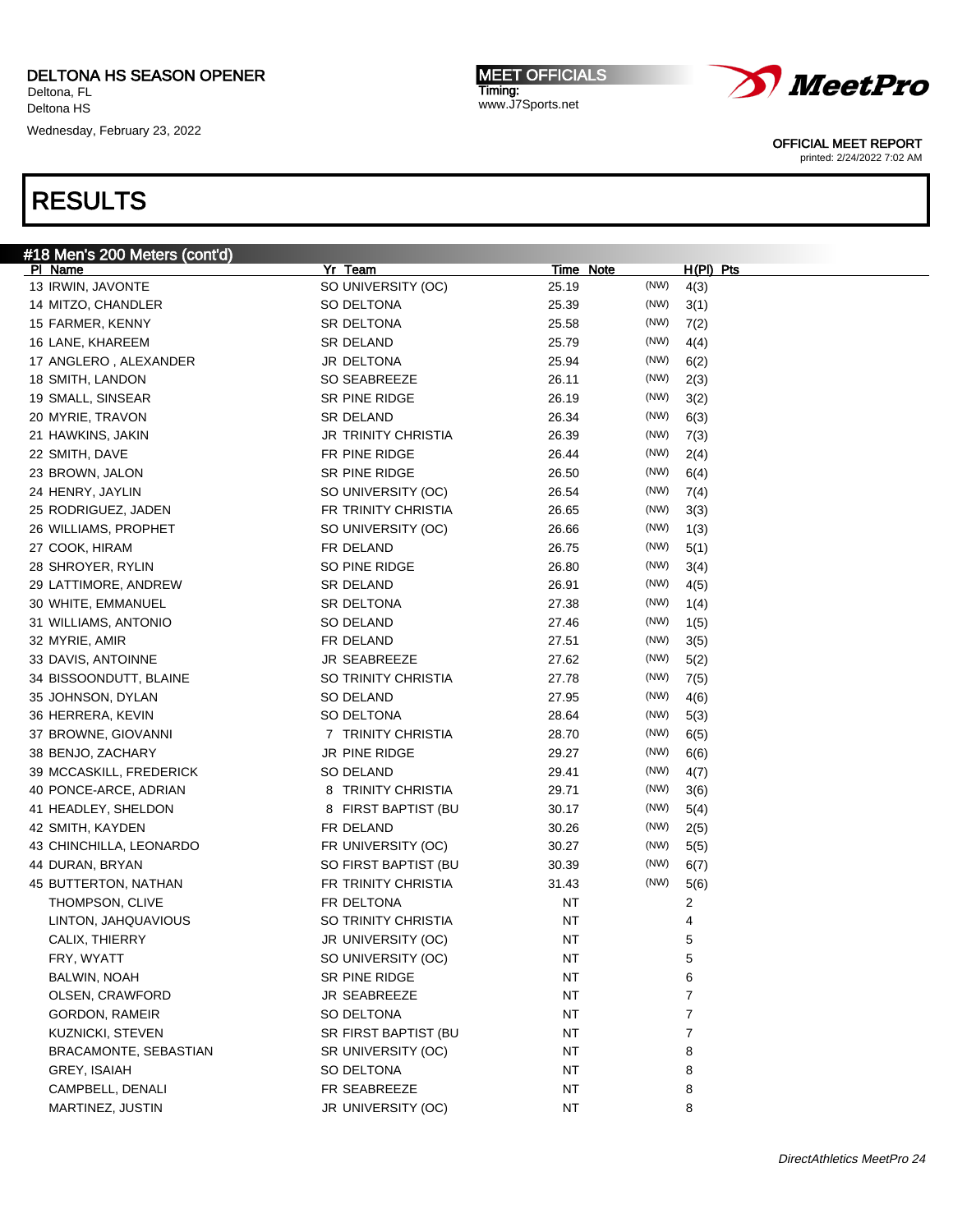Deltona HS Wednesday, February 23, 2022

MEET OFFICIALS Timing: www.J7Sports.net



OFFICIAL MEET REPORT

printed: 2/24/2022 7:02 AM

| #18 Men's 200 Meters (cont'd)     |                     |                     |            |                  |  |
|-----------------------------------|---------------------|---------------------|------------|------------------|--|
| <b>SECTION RESULTS</b>            |                     |                     |            |                  |  |
| PI Name                           | Yr Team             |                     |            | <b>Time Note</b> |  |
| Section 1 of 8                    |                     |                     | Wind: (NW) |                  |  |
| 1 WORKMAN, KEANDRE                | JR SEABREEZE        |                     |            | 23.78            |  |
| 2 WEATHERSPOON, TYREE             | FR DELTONA          |                     |            | 24.31            |  |
| 3 WILLIAMS, PROPHET               |                     | SO UNIVERSITY (OC)  |            | 26.66            |  |
| 4 WHITE, EMMANUEL                 | SR DELTONA          |                     |            | 27.38            |  |
| 5 WILLIAMS, ANTONIO               | SO DELAND           |                     |            | 27.46            |  |
| Section 2 of 8                    |                     |                     | Wind: (NW) |                  |  |
| 1 THOMPSON, ELIJAH                | SO PINE RIDGE       |                     |            | 24.34            |  |
| 2 THOMAS, BRYAN                   | JR PINE RIDGE       |                     |            | 25.18            |  |
| 3 SMITH, LANDON                   | SO SEABREEZE        |                     |            | 26.11            |  |
| 4 SMITH, DAVE                     | FR PINE RIDGE       |                     |            | 26.44            |  |
| 5 SMITH, KAYDEN                   | FR DELAND           |                     |            | 30.26            |  |
| THOMPSON, CLIVE                   | FR DELTONA          |                     |            | <b>NT</b>        |  |
| Section 3 of 8                    |                     |                     | Wind: (NW) |                  |  |
| 1 MITZO, CHANDLER                 | SO DELTONA          |                     |            | 25.39            |  |
| 2 SMALL, SINSEAR                  | SR PINE RIDGE       |                     |            | 26.19            |  |
| 3 RODRIGUEZ, JADEN                |                     | FR TRINITY CHRISTIA |            | 26.65            |  |
|                                   | SO PINE RIDGE       |                     |            |                  |  |
| 4 SHROYER, RYLIN<br>5 MYRIE, AMIR | FR DELAND           |                     |            | 26.80            |  |
|                                   |                     |                     |            | 27.51            |  |
| 6 PONCE-ARCE, ADRIAN              |                     | 8 TRINITY CHRISTIA  |            | 29.71            |  |
| Section 4 of 8                    |                     |                     | Wind: (NW) |                  |  |
| 1 MAY, JA QUAN                    | SR PINE RIDGE       |                     |            | 24.44            |  |
| 2 KARR, MICAH                     | SO SEABREEZE        |                     |            | 24.71            |  |
| 3 IRWIN, JAVONTE                  |                     | SO UNIVERSITY (OC)  |            | 25.19            |  |
| 4 LANE, KHAREEM                   | <b>SR DELAND</b>    |                     |            | 25.79            |  |
| 5 LATTIMORE, ANDREW               | SR DELAND           |                     |            | 26.91            |  |
| 6 JOHNSON, DYLAN                  | SO DELAND           |                     |            | 27.95            |  |
| 7 MCCASKILL, FREDERICK            | SO DELAND           |                     |            | 29.41            |  |
| LINTON, JAHQUAVIOUS               |                     | SO TRINITY CHRISTIA |            | <b>NT</b>        |  |
| Section 5 of 8                    |                     |                     | Wind: (NW) |                  |  |
| 1 COOK, HIRAM                     | FR DELAND           |                     |            | 26.75            |  |
| 2 DAVIS, ANTOINNE                 | <b>JR SEABREEZE</b> |                     |            | 27.62            |  |
| 3 HERRERA, KEVIN                  | SO DELTONA          |                     |            | 28.64            |  |
| 4 HEADLEY, SHELDON                |                     | 8 FIRST BAPTIST (BU |            | 30.17            |  |
| 5 CHINCHILLA, LEONARDO            |                     | FR UNIVERSITY (OC)  |            | 30.27            |  |
| 6 BUTTERTON, NATHAN               |                     | FR TRINITY CHRISTIA |            | 31.43            |  |
| CALIX, THIERRY                    |                     |                     |            | NT               |  |
|                                   |                     | JR UNIVERSITY (OC)  |            |                  |  |
| FRY, WYATT                        |                     | SO UNIVERSITY (OC)  |            | <b>NT</b>        |  |
| Section 6 of 8                    |                     |                     | Wind: (NW) |                  |  |
| 1 BROWN, JADEN                    | SR PINE RIDGE       |                     |            | 24.72            |  |
| 2 ANGLERO, ALEXANDER              | JR DELTONA          |                     |            | 25.94            |  |
| 3 MYRIE, TRAVON                   | <b>SR DELAND</b>    |                     |            | 26.34            |  |
| 4 BROWN, JALON                    | SR PINE RIDGE       |                     |            | 26.50            |  |
| 5 BROWNE, GIOVANNI                |                     | 7 TRINITY CHRISTIA  |            | 28.70            |  |
| 6 BENJO, ZACHARY                  | JR PINE RIDGE       |                     |            | 29.27            |  |
|                                   |                     |                     |            |                  |  |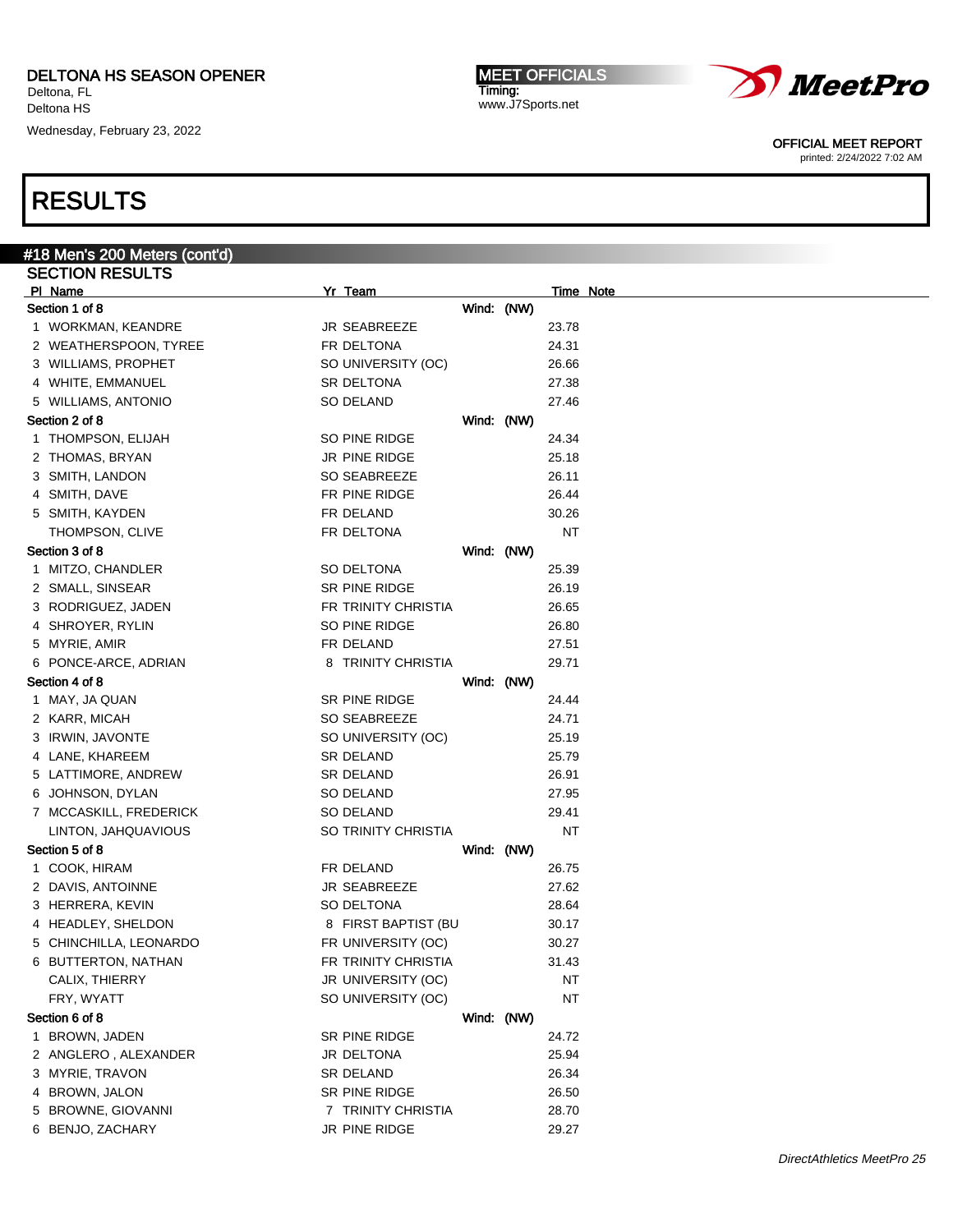Wednesday, February 23, 2022

MEET OFFICIALS Timing: www.J7Sports.net



OFFICIAL MEET REPORT

printed: 2/24/2022 7:02 AM

| #18 Men's 200 Meters (cont'd) |                            |            |           |                  |
|-------------------------------|----------------------------|------------|-----------|------------------|
| PI Name                       | Yr Team                    |            |           | Time Note        |
| 7 DURAN, BRYAN                | SO FIRST BAPTIST (BU       |            | 30.39     |                  |
| BALWIN, NOAH                  | SR PINE RIDGE              |            | <b>NT</b> |                  |
| Section 7 of 8                |                            | Wind: (NW) |           |                  |
| 1 VOLTAIRE, XAVIER            | JR SEABREEZE               |            | 24.24     |                  |
| 2 FARMER, KENNY               | <b>SR DELTONA</b>          |            | 25.58     |                  |
| 3 HAWKINS, JAKIN              | <b>JR TRINITY CHRISTIA</b> |            | 26.39     |                  |
| 4 HENRY, JAYLIN               | SO UNIVERSITY (OC)         |            | 26.54     |                  |
| 5 BISSOONDUTT, BLAINE         | SO TRINITY CHRISTIA        |            | 27.78     |                  |
| OLSEN, CRAWFORD               | JR SEABREEZE               |            | <b>NT</b> |                  |
| GORDON, RAMEIR                | SO DELTONA                 |            | <b>NT</b> |                  |
| <b>KUZNICKI, STEVEN</b>       | SR FIRST BAPTIST (BU       |            | <b>NT</b> |                  |
| Section 8 of 8                |                            | Wind: (NW) |           |                  |
| 1 ATANDA, ANTHONY             | <b>SR DELTONA</b>          |            | 23.79     |                  |
| 2 MITCHELL, ANTONIO           | SR SEABREEZE               |            | 24.07     |                  |
| 3 OLIVER, ISAAC               | <b>JR SEABREEZE</b>        |            | 24.47     |                  |
| 4 TAYLOR, TRISTAN             | <b>SR SEABREEZE</b>        |            | 24.49     |                  |
| BRACAMONTE, SEBASTIAN         | SR UNIVERSITY (OC)         |            | <b>NT</b> |                  |
| GREY, ISAIAH                  | SO DELTONA                 |            | ΝT        |                  |
| CAMPBELL, DENALI              | FR SEABREEZE               |            | <b>NT</b> |                  |
| MARTINEZ, JUSTIN              | JR UNIVERSITY (OC)         |            | NΤ        |                  |
| #19 Women's 3200 Meters       |                            |            |           |                  |
| PI Name                       | Yr Team                    |            |           | Pts<br>Time Note |
| 1 ROY, MACKENZIE              | FR SEABREEZE               |            | 13:11.66  | 10               |
| 2 ROY, ARIANNA                | FR SEABREEZE               |            | 13:11.82  | 8                |
| 3 DANE, NICKOLE               | <b>JR SEABREEZE</b>        |            | 13:11.86  | 6                |
| 4 NICHOLS, MACKENZIE          | FR SEABREEZE               |            | 14:19.44  | 5                |
| 5 FIGNON, GIULIA              | <b>JR SEABREEZE</b>        |            | 14:36.74  |                  |
| 6 SINTON, LAUREN              | <b>SR SEABREEZE</b>        |            | 14:56.83  |                  |
| 7 VALENTINE, KARA             | <b>JR SEABREEZE</b>        |            | 15:42.96  |                  |
| 8 JOHNSON, HANNAH             | <b>SR SEABREEZE</b>        |            | 20:35.61  |                  |
| ANDERSON, KYLA                | <b>SR SEABREEZE</b>        |            | ΝT        |                  |
| SCHRICKER, MAGDALENA          | JR DELAND                  |            | NΤ        |                  |
|                               |                            |            |           |                  |
| #20 Men's 3200 Meters         |                            |            |           |                  |
|                               |                            |            |           |                  |
| PI Name                       | Yr Team                    |            |           | Time Note<br>Pts |
| 1 HOPFE, PETER                | SR FIRST BAPTIST (BU       |            | 10:44.64  | 10               |
| 2 FRANCISCO, ARTHUR           | SR DELAND                  |            | 10:46.48  | 8                |
| 3 GARRISON, RILEY             | JR DELAND                  |            | 10:52.84  | 6                |
| 4 BLACKWOOD, BRIAN            | SR SEABREEZE               |            | 11:00.56  | 5                |
| 5 STEINEBACH, WILLIAM         | JR PINE RIDGE              |            | 11:21.50  | 4                |
| 6 CERRUD, CARLOS              | SO DELTONA                 |            | 11:36.90  | 3                |
| 7 LEWIS, TYLER                | FR SEABREEZE               |            | 11:49.83  | 2                |
| 8 YNGUIL, SAMUEL              | SO PINE RIDGE              |            | 12:27.62  |                  |
| 9 SINTON, FRANK               | SO SEABREEZE               |            | 12:43.57  |                  |
| 10 YAGUAL, ROLAN              | SO PINE RIDGE              |            | 12:53.48  |                  |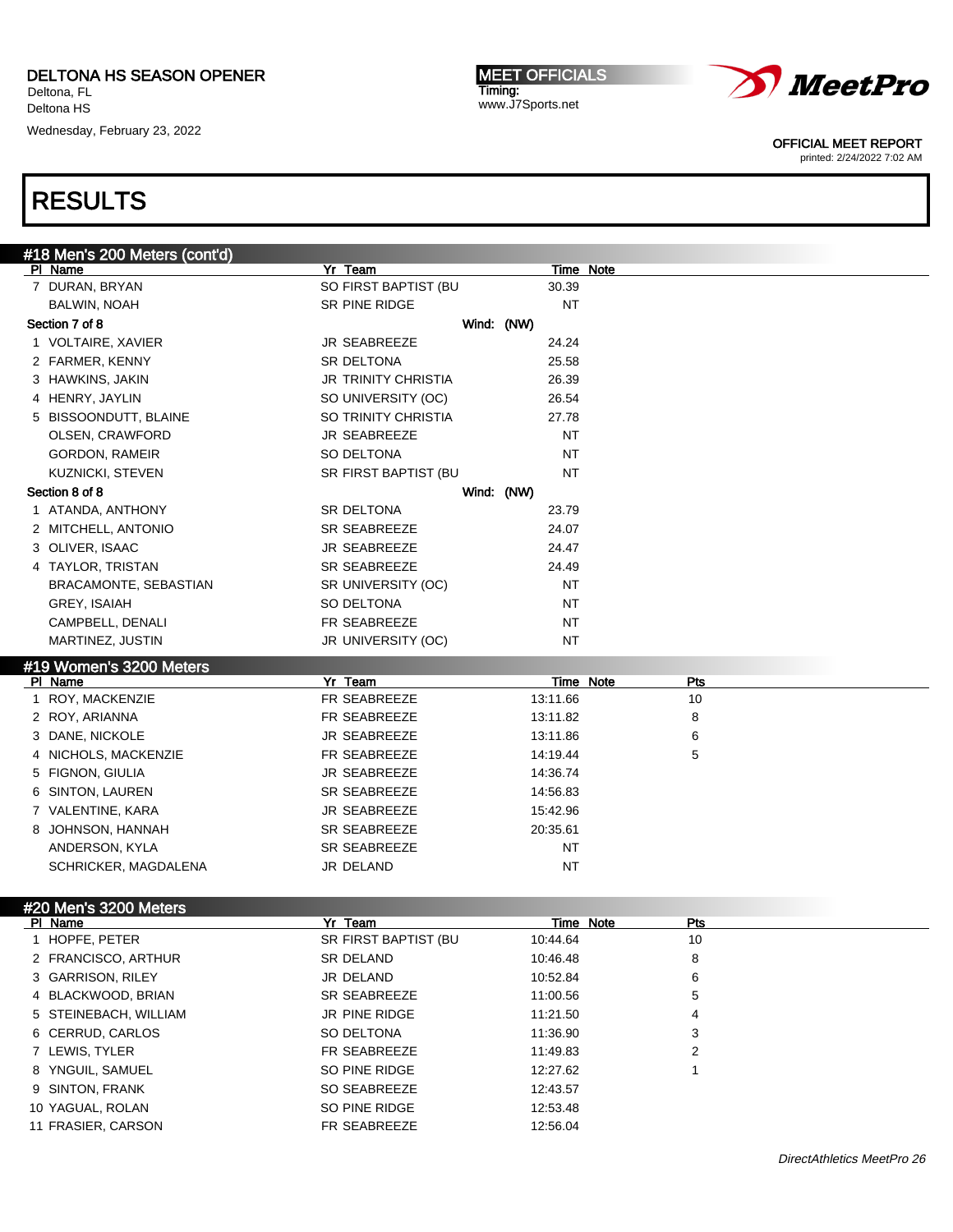Wednesday, February 23, 2022

MEET OFFICIALS Timing: www.J7Sports.net



OFFICIAL MEET REPORT

printed: 2/24/2022 7:02 AM

## RESULTS

| #20 Men's 3200 Meters (cont'd) |               |              |     |  |
|--------------------------------|---------------|--------------|-----|--|
| PI Name                        | Team          | Note<br>Time | Pts |  |
| 12 PAGE, LAWRENCE              | SR SEABREEZE  | 13:57.64     |     |  |
| <b>KEMP, HUNTER</b>            | JR PINE RIDGE | NT           |     |  |
| INFANTE, ALEJANDRO             | FR PINE RIDGE | NT.          |     |  |

| #21 Women's 4 x 400m Relay   |                        |           |            |  |
|------------------------------|------------------------|-----------|------------|--|
| PI Team                      |                        | Time Note | <b>Pts</b> |  |
| 1 SEABREEZE (A)              |                        | 4:35.34   | 10         |  |
| 1) CHANDLER, LYDIA SR        | 2) CAPUTO, EMMALINE SR |           |            |  |
| 3) MARTIN, ALIANA SO         | 4) CHANDLER, ELLA SR   |           |            |  |
| 2 UNIVERSITY (OC) (A)        |                        | 4:36.45   | 8          |  |
| 1) BARR-MILLER, NYRANIA SO   | 2) JUDGE, HANNAH FR    |           |            |  |
| 3) ARROYO CANALES, SARAHI FR | 4) THEODORE, HAILEY SO |           |            |  |
| 3 PINE RIDGE (A)             |                        | 4:48.73   | 6          |  |
| 1) HEARD, MAYA FR            | 2) PETERS, NANCY SO    |           |            |  |
| 3) SAVIOUS, MIA FR           | 4) GORHAM, SERENITY FR |           |            |  |
| 4 SEABREEZE (B)              |                        | 5:01.06   | 5          |  |
| 1) BURCH, MADISON FR         | 2) FIGNON, GIULIA JR   |           |            |  |
| 3) DANE, NICKOLE JR          | 4) HATCHER, JULISSA SR |           |            |  |
| 5 PINE RIDGE (B)             |                        | 5:03.95   | 4          |  |
| 1) HUNT, CHELSEA SO          | 2) CAMPBELL, DEZIRE SR |           |            |  |
| 3) BUSTMAN, SHAYLEE FR       | 4) SANTANA, JAMILA SO  |           |            |  |
|                              |                        |           |            |  |

### #22 Men's 4 x 400m Relay

| PI Team                 |                          | Time Note | Pts |  |
|-------------------------|--------------------------|-----------|-----|--|
| SEABREEZE (A)           |                          | 3:44.78   | 10  |  |
| 1) SCRABIS, GRANT JR    | 2) VOLTAIRE, XAVIER JR   |           |     |  |
| 3) MITCHELL, ANTONIO SR | 4) LABONTE, JACOB SR     |           |     |  |
| 2 PINE RIDGE (A)        |                          | 3:55.89   | 8   |  |
| 1) SMITH, DAVE FR       | 2) THOMPSON, JERAY SR    |           |     |  |
| 3) DESSOURCES, MARC SR  | 4) NEW, GRAYSON SO       |           |     |  |
| 3 SEABREEZE (B)         |                          | 4:12.47   | 6   |  |
| 1) CAMPBELL, DENALI FR  | 2) CAMPBELL, ELI JR      |           |     |  |
| 3) BLACKWOOD, AIDEN SO  | 4) MITCHELL, GIAVONNI SO |           |     |  |

| #23 Men's High Jump |  |
|---------------------|--|
|                     |  |

| PI Name            | Yr Team              | <b>Mark</b>                | 1.52 | 1.57     | 1.62           | 1.67       | 1.72                       | $F(PI)$ Pts |     |
|--------------------|----------------------|----------------------------|------|----------|----------------|------------|----------------------------|-------------|-----|
| ANGLERO, ALEXANDER | JR DELTONA           | 1.67m $5'5^{3/4}$          | O    |          | O              | XO         | <b>XXX</b>                 | 2(1)        | 10  |
| 2 DESSOURCES, MARC | <b>SR PINE RIDGE</b> | 1.67m $5'5^{3/4}$          | O    |          | O              | XXO        | <b>XXX</b>                 | 2(2) 8      |     |
| 3 BRENAY, RICKY    | SR PINE RIDGE        | 1.62m $5'3^{3/4}$          | O    | XO       | $\circ$        | <b>XXX</b> |                            | 2(3)        | - 6 |
| 4 DUPRAT, KHERON   | SO PINE RIDGE        | 1.62m $5'3^{3/4}$          | O    | $\circ$  | XO             | <b>XXX</b> |                            | 2(4)        | -5  |
| 5 DAVIS, ANTOINNE  | <b>JR SEABREEZE</b>  | 1.62m $5'3^{3/4}$          | XO   | $\circ$  | X <sub>O</sub> | <b>XXX</b> |                            | 1(1)        | 4   |
| 6 WATKINS, NOAH    | <b>SR DELTONA</b>    | 1.57m $5'$ 1 $\frac{3}{4}$ | O    | $\circ$  | <b>XXP</b>     |            |                            | $1(2)$ 2.5  |     |
| 6 OLSEN, CRAWFORD  | <b>JR SEABREEZE</b>  | 1.57m $5'$ 1 $\frac{3}{4}$ | O    | $\Omega$ | <b>PPP</b>     | <b>XXX</b> |                            | $2(5)$ 2.5  |     |
| 8 LEWIS, CHRIS     | SR SEABREEZE         | 1.57m $5'$ 1 $\frac{3}{4}$ | XO   | $\circ$  | P              | <b>XXX</b> |                            | 1(3)        |     |
|                    |                      |                            |      |          |                |            | DirectAthletics MeetPro 27 |             |     |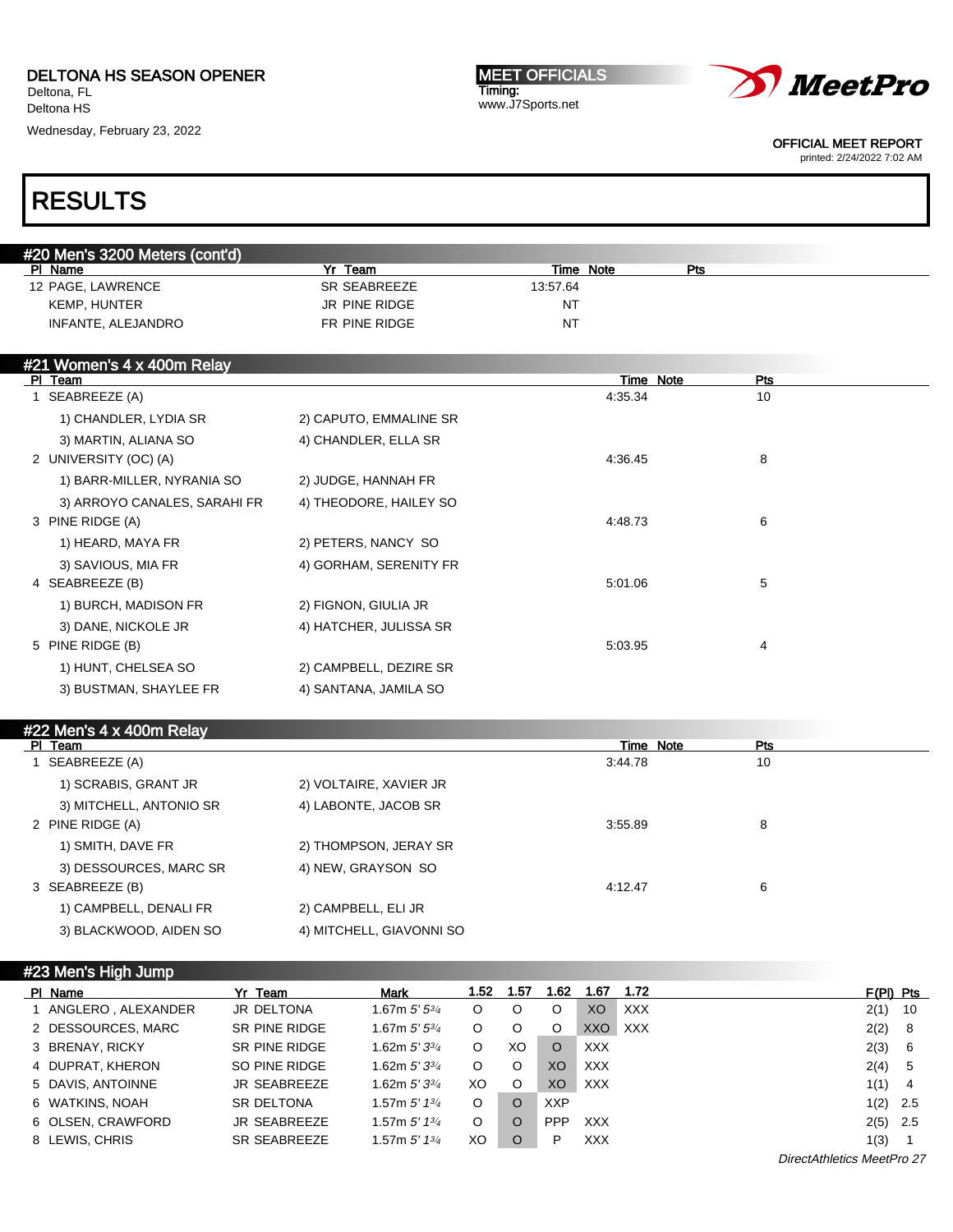Wednesday, February 23, 2022

MEET OFFICIALS Timing: www.J7Sports.net



OFFICIAL MEET REPORT

printed: 2/24/2022 7:02 AM

### RESULTS

### #23 Men's High Jump (cont'd)

| PI Name                   | Yr Team              | <b>Mark</b>                 | 1.52       | 1.57       | 1.62 | 1.67 | 1.72 | $F(PI)$ Pts |
|---------------------------|----------------------|-----------------------------|------------|------------|------|------|------|-------------|
| 9 HOLLIDAY, JAMISON       | SO DELTONA           | 1.57m $5'$ 1 $3/4$          | XXO        | $\circ$    | XXX  |      |      | 1(4)        |
| 10 BAKER, ISAIAH          | FR DELTONA           | 1.52m 4′ 11¾                | O          | <b>XXX</b> |      |      |      | 2(6)        |
| 10 CAMPBELL JR., LAWRENCE | SO SEABREEZE         | 1.52m 4' 11 $\frac{3}{4}$   | O          | <b>XXX</b> |      |      |      | 2(6)        |
| 10 DAVIS, TRISTEN         | SO SEABREEZE         | 1.52m 4' 11 <sup>3/</sup> 4 | O          | <b>XXX</b> |      |      |      | 1(5)        |
| MARTIN, RYLAN             | <b>FR UNIVERSITY</b> | NΗ                          | XXX.       |            |      |      |      |             |
| SCATLIFFE, DAMANI         | <b>FR UNIVERSITY</b> | NΗ                          | <b>XXX</b> |            |      |      |      |             |
| <b>WILLIAMS, PROPHET</b>  | SO UNIVERSITY        | <b>NH</b>                   | <b>XXX</b> |            |      |      |      |             |
| WRIGHT, TY                | SO UNIVERSITY        | NΗ                          | XXX.       |            |      |      |      |             |
| DURHAM, SHAMAR            | SO SEABREEZE         | NH                          | <b>XXX</b> |            |      |      |      | 2           |
|                           |                      |                             |            |            |      |      |      |             |

## FLIGHT RESULTS<br>PL Name

|    | PI Name                  | Yr Team              | Mark                        |                   |            |                   |            |            |
|----|--------------------------|----------------------|-----------------------------|-------------------|------------|-------------------|------------|------------|
|    | Flight 1 of 2            |                      |                             | 1.52              | 1.57       | 1.62              | 1.67       |            |
| 1. | DAVIS, ANTOINNE          | <b>JR SEABREEZE</b>  | 1.62m $5'3^{3/4}$           | XO                | O          | <b>XO</b>         | <b>XXX</b> |            |
|    | 2 WATKINS, NOAH          | <b>SR DELTONA</b>    | 1.57m $5'$ 1 $\frac{3}{4}$  | O                 | $\circ$    | <b>XXP</b>        |            |            |
|    | 3 LEWIS, CHRIS           | <b>SR SEABREEZE</b>  | 1.57m $5'$ 1 $\frac{3}{4}$  | XO                | $\Omega$   | P                 | <b>XXX</b> |            |
|    | HOLLIDAY, JAMISON        | SO DELTONA           | 1.57m $5'$ 1 $\frac{3}{4}$  | XXO               | $\circ$    | XXX.              |            |            |
|    | 5 DAVIS, TRISTEN         | SO SEABREEZE         | 1.52m $4'$ 11 $\frac{3}{4}$ | $\circ$           | <b>XXX</b> |                   |            |            |
|    | WILLIAMS, PROPHET        | SO UNIVERSITY        | <b>NH</b>                   | XXX.              |            |                   |            |            |
|    | SCATLIFFE, DAMANI        | FR UNIVERSITY        | NH                          | <b>XXX</b>        |            |                   |            |            |
|    | MARTIN, RYLAN            | <b>FR UNIVERSITY</b> | NH                          | XXX.              |            |                   |            |            |
|    | WRIGHT, TY               | SO UNIVERSITY        | NH                          | <b>XXX</b>        |            |                   |            |            |
|    | Flight 2 of 2            |                      |                             | 1.52 <sub>1</sub> | 1.57       | 1.62 <sub>1</sub> | 1.67       | 1.72       |
|    | 1 ANGLERO, ALEXANDER     | JR DELTONA           | 1.67m $5'5^{3/4}$           | O                 | O          | O                 | XO         | <b>XXX</b> |
|    | 2 DESSOURCES, MARC       | SR PINE RIDGE        | 1.67m $5'5^{3/4}$           | O                 | O          | O                 | XXO        | <b>XXX</b> |
|    | 3 BRENAY, RICKY          | <b>SR PINE RIDGE</b> | 1.62m $5'3^{3/4}$           | O                 | XO         | $\circ$           | <b>XXX</b> |            |
|    | 4 DUPRAT, KHERON         | SO PINE RIDGE        | 1.62m $5'3^{3/4}$           | O                 | O          | XO                | <b>XXX</b> |            |
| 5  | OLSEN, CRAWFORD          | <b>JR SEABREEZE</b>  | 1.57m $5'$ 1 $\frac{3}{4}$  | O                 | O          | <b>PPP</b>        | <b>XXX</b> |            |
| 6  | <b>BAKER, ISAIAH</b>     | FR DELTONA           | 1.52m 4' 113/4              | $\Omega$          | <b>XXX</b> |                   |            |            |
|    | 6 CAMPBELL JR., LAWRENCE | SO SEABREEZE         | 1.52m $4'$ 11 $\frac{3}{4}$ | O                 | <b>XXX</b> |                   |            |            |
|    | DURHAM, SHAMAR           | SO SEABREEZE         | <b>NH</b>                   | XXX               |            |                   |            |            |

#### #24 Women's High Jump

| PI Name                 | Yr Team              | Mark          | 1.22           | 1.27           | 1.32           | 1.37       | 1.42       | 1.47       | $F(PI)$ Pts |     |
|-------------------------|----------------------|---------------|----------------|----------------|----------------|------------|------------|------------|-------------|-----|
| 1 BARR-MILLER, NYRANIA  | SO UNIVERSITY        | 1.37m $4'6''$ | P              | $\circ$        | O              | $\circ$    | <b>PPP</b> | <b>XXX</b> | 2(1)        | -10 |
| 2 BURGOS ROSADO, SHELSY | <b>FR UNIVERSITY</b> | 1.32m $4'4''$ | O              | $\circ$        | <b>XO</b>      | <b>XXX</b> |            |            | 1(1)        | -7  |
| 2 HALE, RILEY           | FR SEABREEZE         | 1.32m $4'4''$ | O              | $\circ$        | X <sub>O</sub> | XXX        |            |            | 2(2)        |     |
| 4 BOOTH, CAROLINE       | SO SEABREEZE         | 1.22m $4'0''$ | $\circ$        | <b>XXX</b>     |                |            |            |            | 2(3)        | 5   |
| 5 FIGNON, GIULIA        | JR SEABREEZE         | 1.22m $4'0''$ | X <sub>O</sub> | <b>XXX</b>     |                |            |            |            | 2(4)        | 4   |
| 6 LOW. VERONICA         | <b>JR SEABREEZE</b>  | 1.22m $4'0''$ | XXO            | $\mathsf{XXX}$ |                |            |            |            | 1(2)        | -3  |
| ROY, MACKENZIE          | FR SEABREEZE         | <b>NH</b>     |                |                |                |            |            |            |             |     |
| ROY, ARIANNA            | FR SEABREEZE         | <b>NH</b>     |                |                |                |            |            |            |             |     |
| HALLIDAY, ELSA          | FR DELTONA           | <b>NH</b>     |                |                |                |            |            |            |             |     |
| TOURAY, AWA             | SO DELTONA           | <b>NH</b>     | <b>XXX</b>     |                |                |            |            |            | 2           |     |
| ALLEN, SHAMIA           | SO DELAND            | <b>NH</b>     |                |                |                |            |            |            | 2           |     |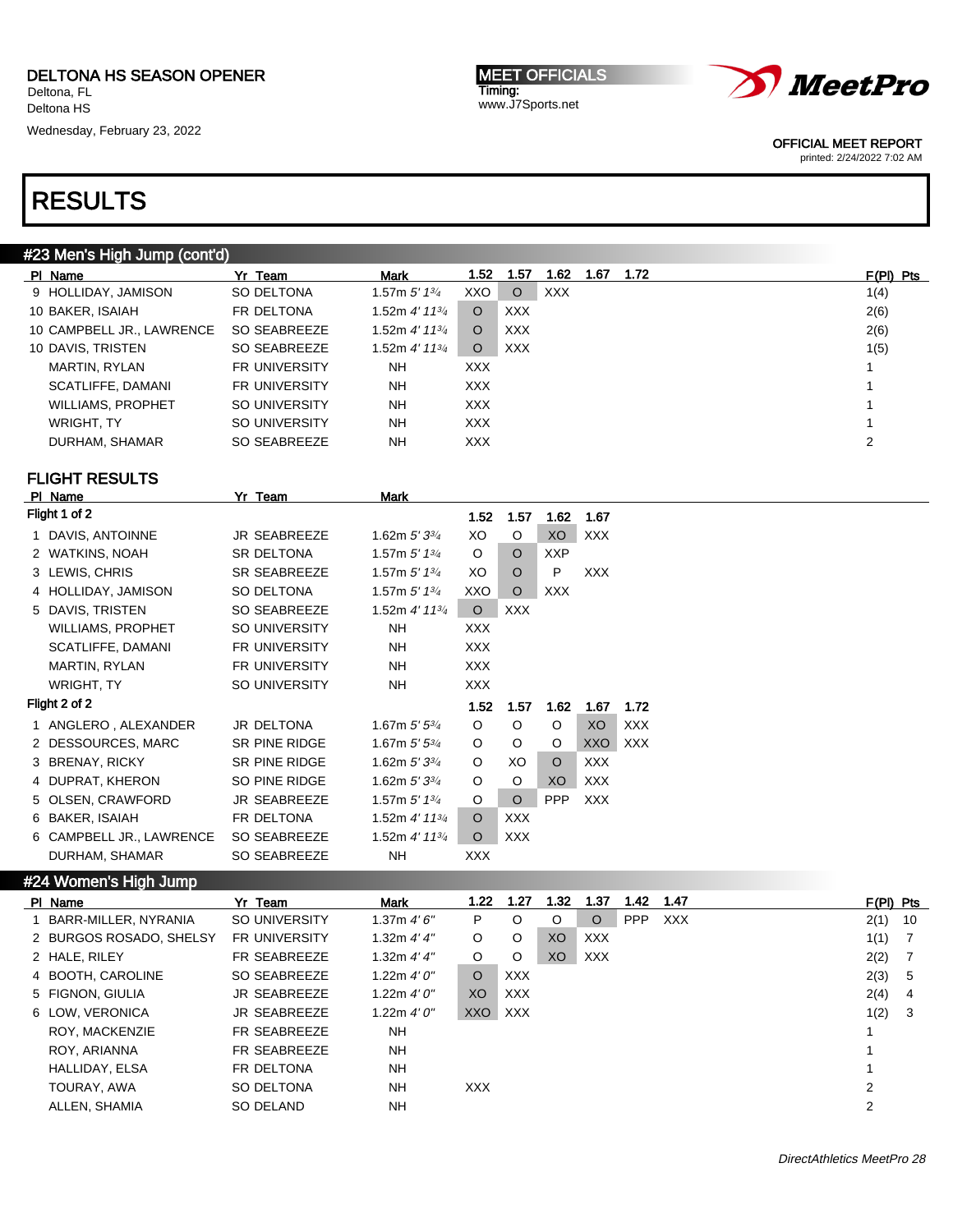Wednesday, February 23, 2022

MEET OFFICIALS Timing: www.J7Sports.net



OFFICIAL MEET REPORT

#### printed: 2/24/2022 7:02 AM

### RESULTS

#25 Men's Long Jump

| #24 Women's High Jump (cont'd)     |                      |               |            |            |                |            |            |            |
|------------------------------------|----------------------|---------------|------------|------------|----------------|------------|------------|------------|
| <b>FLIGHT RESULTS</b>              |                      |               |            |            |                |            |            |            |
| PI Name                            | Yr Team              | Mark          |            |            |                |            |            |            |
| Flight 1 of 2                      |                      |               | 1.22       | 1.27       | 1.32           | 1.37       |            |            |
| <b>BURGOS ROSADO, SHELSY</b><br>1. | <b>FR UNIVERSITY</b> | 1.32m $4'4''$ | O          | $\circ$    | X <sub>O</sub> | <b>XXX</b> |            |            |
| 2 LOW, VERONICA                    | <b>JR SEABREEZE</b>  | 1.22m $4'0''$ | <b>XXO</b> | <b>XXX</b> |                |            |            |            |
| ROY, MACKENZIE                     | <b>FR SEABREEZE</b>  | NH            |            |            |                |            |            |            |
| ROY, ARIANNA                       | <b>FR SEABREEZE</b>  | <b>NH</b>     |            |            |                |            |            |            |
| HALLIDAY, ELSA                     | FR DELTONA           | NH.           |            |            |                |            |            |            |
| Flight 2 of 2                      |                      |               | 1.22       | 1.27       | 1.32           | 1.37       | 1.42       | 1.47       |
| 1 BARR-MILLER, NYRANIA             | SO UNIVERSITY        | 1.37m $4'6''$ | P          | O          | O              | $\circ$    | <b>PPP</b> | <b>XXX</b> |
| 2 HALE, RILEY                      | <b>FR SEABREEZE</b>  | 1.32m $4'4''$ | O          | $\circ$    | <b>XO</b>      | <b>XXX</b> |            |            |
| 3 BOOTH, CAROLINE                  | SO SEABREEZE         | 1.22m $4'0''$ | $\Omega$   | <b>XXX</b> |                |            |            |            |
| FIGNON, GIULIA<br>4                | <b>JR SEABREEZE</b>  | 1.22m $4'0''$ | XO         | <b>XXX</b> |                |            |            |            |
| TOURAY, AWA                        | <b>SO DELTONA</b>    | NH            | <b>XXX</b> |            |                |            |            |            |
| ALLEN, SHAMIA                      | SO DELAND            | NΗ            |            |            |                |            |            |            |

| <b>HELL'S FOLIA JULIP</b><br>PI Name | Yr Team              | <b>Mark</b>                                     | Rnd 1       | Rnd 2       | Rnd 3       | Rnd 4 | Rnd 5 | Rnd 6 | F(PI) Pts              |
|--------------------------------------|----------------------|-------------------------------------------------|-------------|-------------|-------------|-------|-------|-------|------------------------|
| 1 WEATHERSPOON, TYREE                | FR DELTONA           | (NW)<br>6.34m 20' 93/4                          | 6.27        | 6.34        | <b>FOUL</b> |       |       |       | 1(1)<br>10             |
| 2 BROWN, JADEN                       | SR PINE RIDGE        | (NW)<br>5.97m 19'7"                             | <b>FOUL</b> | 5.96        | 5.97        |       |       |       | 3(1)<br>- 8            |
| 3 KARR, MICAH                        | SO SEABREEZE         | (NW)<br>5.96m $19'6^{3/4}$                      | 4.67        | 5.10        | 5.96        |       |       |       | 2(1)<br>6              |
| 4 FARMER, KENNY                      | <b>SR DELTONA</b>    | (NW)<br>5.92m 19' 5 <sup>1/4</sup>              | 5.75        | 5.50        | 5.92        |       |       |       | 5(1)<br>5              |
| 5 LEBRON, ANGEL                      | <b>JR UNIVERSITY</b> | (NW)<br>5.85m 19' 2 <sup>1</sup> / <sub>2</sub> | 5.85        | 5.20        | 5.20        |       |       |       | 5(2)<br>4              |
| 6 HOLLIDAY, JAMISON                  | SO DELTONA           | (NW)<br>5.67m 18' 7 <sup>1/4</sup>              | <b>FOUL</b> | 5.67        | 5.42        |       |       |       | 3<br>3(2)              |
| 7 HAWKINS, JAKIN                     | <b>JR TRINITY CH</b> | (NW)<br>5.51m 18'1"                             | 5.51        | 5.26        | 5.22        |       |       |       | 5(3)<br>$\overline{c}$ |
| 8 PACHECO, CHRISTIAN                 | JR SEABREEZE         | (NW)<br>5.46m 17' 11"                           | 5.46        | 5.45        | 5.15        |       |       |       | 4(1)<br>$\mathbf{1}$   |
| 9 HELMS, BENJAMIN                    | JR DELTONA           | (NW)<br>5.45m $17'$ $10^{3/4}$                  | 5.45        | <b>FOUL</b> | <b>FOUL</b> |       |       |       | 5(4)                   |
| 10 SANTANA, JUDE                     | <b>JR DELTONA</b>    | (NW)<br>5.41m 17' 9"                            | 5.16        | 5.41        | 5.38        |       |       |       | 1(2)                   |
| 11 THOMPSON, JERAY                   | SR PINE RIDGE        | (NW)<br>5.14m $16'$ $10\frac{1}{2}$             | <b>FOUL</b> | <b>FOUL</b> | 5.14        |       |       |       | 4(2)                   |
| 12 BRANT, JESS                       | <b>JR TRINITY CH</b> | (NW)<br>5.11m 16' 9 <sup>1/4</sup>              | <b>FOUL</b> | 4.87        | 5.11        |       |       |       | 4(3)                   |
| 13 BRENAY, RICKY                     | SR PINE RIDGE        | (NW)<br>5.08m $16'8''$                          | 4.60        | 5.00        | 5.08        |       |       |       | 4(4)                   |
| 14 JOSEPH, DEMARIUS                  | <b>SR UNIVERSITY</b> | (NW)<br>4.99m $16'4\frac{1}{2}$                 | <b>FOUL</b> | 4.05        | 4.99        |       |       |       | 4(5)                   |
| 15 MARTINEZ, JUSTIN                  | <b>JR UNIVERSITY</b> | (NW)<br>4.96m 16' 3 <sup>1/4</sup>              | 4.96        | 4.77        | 4.23        |       |       |       | 5(5)                   |
| 16 BLACKWOOD, AIDEN                  | SO SEABREEZE         | (NW)<br>4.91m 16' 1 <sup>1</sup> / <sub>2</sub> | 4.91        | 4.89        | 4.80        |       |       |       | 5(6)                   |
| 17 MOSHER, SPENCER                   | SR SEABREEZE         | 4.86m $15'$ $11'$ / <sub>2</sub> (NW)           | 4.70        | 4.72        | 4.86        |       |       |       | 4(6)                   |
| 18 DUPRAT, KHERON                    | SO PINE RIDGE        | 4.84m 15' 10 <sup>1</sup> / <sub>2</sub> (NW)   | 4.80        | 4.60        | 4.84        |       |       |       | 4(7)                   |
| 19 LEBRON, ANTHONY                   | <b>FR UNIVERSITY</b> | 4.84m 15' 10 <sup>1</sup> / <sub>2</sub> (NW)   | 4.84        | <b>FOUL</b> | 3.15        |       |       |       | 2(2)                   |
| 20 IRWIN, JAVONTE                    | <b>SO UNIVERSITY</b> | (NW)<br>4.78m 15' 8 <sup>1/4</sup>              | 4.53        | 4.24        | 4.78        |       |       |       | 2(3)                   |
| 21 ROBINSON, KHAMANI                 | <b>SO SEABREEZE</b>  | (NW)<br>4.73m 15' 61/4                          | 4.73        | 4.14        | <b>FOUL</b> |       |       |       | 1(3)                   |
| 22 JOHNSON, COREY                    | SO UNIVERSITY        | (NW)<br>4.57m 15' 0"                            | 3.35        | 4.03        | 4.57        |       |       |       | 5(7)                   |
| 23 BRACAMONTE, JARED                 | SO UNIVERSITY        | (NW)<br>4.50m 14' 9 <sup>1/4</sup>              | 4.15        | 4.50        | 4.11        |       |       |       | 3(3)                   |
| 24 RODRIGUEZ, JADEN                  | FR TRINITY CH        | (NW)<br>4.43m $14'6\frac{1}{2}$                 | 4.15        | 4.22        | 4.43        |       |       |       | 1(4)                   |
| 25 BUTTERTON, NATHAN                 | FR TRINITY CH        | (NW)<br>4.43m $14'6''$                          | 4.43        | 3.90        | <b>FOUL</b> |       |       |       | 3(4)                   |
| 26 LINTON, JAHQUAVIOUS               | SO TRINITY CH        | (NW)<br>4.29m 14' 1"                            | <b>FOUL</b> | <b>FOUL</b> | 4.29        |       |       |       | 2(4)                   |
| 27 STITES, NATHANIEL                 | 7 TRINITY CH         | (NW)<br>4.10m 13' 5 <sup>1</sup> / <sub>2</sub> | 3.70        | 4.10        | 3.83        |       |       |       | 1(5)                   |
| 28 NTANKEH, RYAN                     | SO UNIVERSITY        | (NW)<br>3.55m $11'$ $7^{3/4}$                   | <b>FOUL</b> | 3.48        | 3.55        |       |       |       | 2(5)                   |
| ROBINSON, JOSIAH                     | JR DELTONA           | <b>NM</b>                                       |             |             |             |       |       |       |                        |
| TAYLOR, TRISTAN                      | <b>SR SEABREEZE</b>  | <b>NM</b>                                       |             |             |             |       |       |       | 1                      |

DirectAthletics MeetPro 29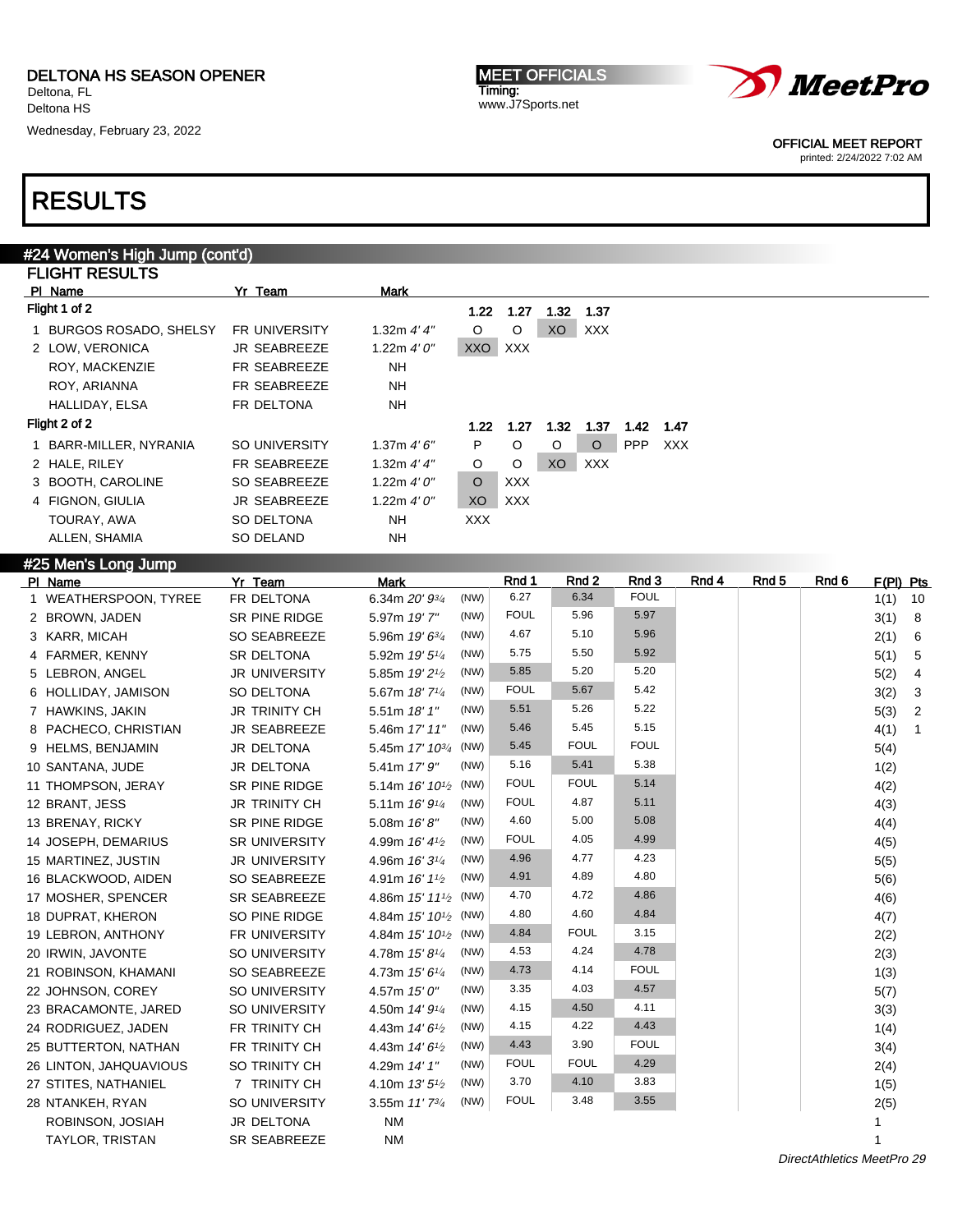Wednesday, February 23, 2022





OFFICIAL MEET REPORT

printed: 2/24/2022 7:02 AM

### RESULTS

| #25 Men's Long Jump (cont'd) |  |
|------------------------------|--|
|------------------------------|--|

| PI Name                 | Yr Team              | <b>Mark</b> | Rnd 1       | Rnd 2       | Rnd 3       | Rnd 4 | Rnd <sub>5</sub> | Rnd 6 | $F(PI)$ Pts |
|-------------------------|----------------------|-------------|-------------|-------------|-------------|-------|------------------|-------|-------------|
| <b>VOLTAIRE, XAVIER</b> | <b>JR SEABREEZE</b>  | NM          |             |             |             |       |                  |       |             |
| KIEL, COLIN             | FR SEABREEZE         | <b>NM</b>   | <b>FOUL</b> | <b>FOUL</b> | <b>FOUL</b> |       |                  |       | 2           |
| LE, NATHAN              | SO UNIVERSITY        | NM          | <b>FOUL</b> |             |             |       |                  |       | 2           |
| AUSTIN, CAVAN           | FR PINE RIDGE        | NM          | <b>FOUL</b> | <b>FOUL</b> | <b>FOUL</b> |       |                  |       | 3           |
| CIPRIANO, JACIEL        | <b>FR UNIVERSITY</b> | NM          | <b>FOUL</b> | <b>FOUL</b> | <b>FOUL</b> |       |                  |       | 3           |
| BISSOONDUTT, BLAINE     | SO TRINITY CH        | NM          |             |             |             |       |                  |       | 3           |
| CHIUMENTO, CARSON       | SO SEABREEZE         | NM          |             |             |             |       |                  |       | 4           |
| MITCHELL, GIAVONNI      | SO SEABREEZE         | NM          |             |             |             |       |                  |       | 5           |
|                         |                      |             |             |             |             |       |                  |       |             |

### FLIGHT RESULTS

| PI Name                    | Yr Team              | <b>Mark</b>                                     | Rnd 1       | Rnd 2       | Rnd 3       | Rnd 4 | Rnd 5 | Rnd 6 |
|----------------------------|----------------------|-------------------------------------------------|-------------|-------------|-------------|-------|-------|-------|
| Flight 1 of 5              |                      |                                                 |             |             |             |       |       |       |
| 1 WEATHERSPOON, TYREE      | FR DELTONA           | (NW)<br>6.34m 20' 93/4                          | 6.27        | 6.34        | <b>FOUL</b> |       |       |       |
| 2 SANTANA, JUDE            | JR DELTONA           | (NW)<br>5.41m 17'9''                            | 5.16        | 5.41        | 5.38        |       |       |       |
| 3 ROBINSON, KHAMANI        | <b>SO SEABREEZE</b>  | (NW)<br>4.73m 15' 61/4                          | 4.73        | 4.14        | <b>FOUL</b> |       |       |       |
| 4 RODRIGUEZ, JADEN         | FR TRINITY CH        | (NW)<br>4.43m 14' 6 <sup>1/2</sup>              | 4.15        | 4.22        | 4.43        |       |       |       |
| 5 STITES, NATHANIEL        | 7 TRINITY CH         | (NW)<br>4.10m 13' 5 <sup>1</sup> / <sub>2</sub> | 3.70        | 4.10        | 3.83        |       |       |       |
| ROBINSON, JOSIAH           | JR DELTONA           | <b>NM</b>                                       |             |             |             |       |       |       |
| <b>TAYLOR, TRISTAN</b>     | <b>SR SEABREEZE</b>  | <b>NM</b>                                       |             |             |             |       |       |       |
| <b>VOLTAIRE, XAVIER</b>    | <b>JR SEABREEZE</b>  | <b>NM</b>                                       |             |             |             |       |       |       |
| Flight 2 of 5              |                      |                                                 |             |             |             |       |       |       |
| 1 KARR, MICAH              | SO SEABREEZE         | (NW)<br>5.96m 19' 63/4                          | 4.67        | 5.10        | 5.96        |       |       |       |
| 2 LEBRON, ANTHONY          | FR UNIVERSITY        | (NW)<br>4.84m 15' 10 <sup>1/2</sup>             | 4.84        | <b>FOUL</b> | 3.15        |       |       |       |
| 3 IRWIN, JAVONTE           | SO UNIVERSITY        | (NW)<br>4.78m 15' 81/4                          | 4.53        | 4.24        | 4.78        |       |       |       |
| 4 LINTON, JAHQUAVIOUS      | SO TRINITY CH        | (NW)<br>4.29m 14' 1"                            | <b>FOUL</b> | <b>FOUL</b> | 4.29        |       |       |       |
| 5 NTANKEH, RYAN            | <b>SO UNIVERSITY</b> | (NW)<br>3.55m 11'73/4                           | <b>FOUL</b> | 3.48        | 3.55        |       |       |       |
| KIEL, COLIN                | FR SEABREEZE         | <b>NM</b>                                       | <b>FOUL</b> | <b>FOUL</b> | <b>FOUL</b> |       |       |       |
| LE, NATHAN                 | SO UNIVERSITY        | <b>NM</b>                                       | <b>FOUL</b> |             |             |       |       |       |
| Flight 3 of 5              |                      |                                                 |             |             |             |       |       |       |
| 1 BROWN, JADEN             | SR PINE RIDGE        | (NW)<br>5.97m 19'7"                             | <b>FOUL</b> | 5.96        | 5.97        |       |       |       |
| 2 HOLLIDAY, JAMISON        | SO DELTONA           | (NW)<br>5.67m 18' 71/4                          | <b>FOUL</b> | 5.67        | 5.42        |       |       |       |
| 3 BRACAMONTE, JARED        | SO UNIVERSITY        | (NW)<br>4.50m 14' 91/4                          | 4.15        | 4.50        | 4.11        |       |       |       |
| 4 BUTTERTON, NATHAN        | FR TRINITY CH        | (NW)<br>4.43m 14' 6 <sup>1</sup> / <sub>2</sub> | 4.43        | 3.90        | <b>FOUL</b> |       |       |       |
| AUSTIN, CAVAN              | FR PINE RIDGE        | <b>NM</b>                                       | <b>FOUL</b> | <b>FOUL</b> | <b>FOUL</b> |       |       |       |
| CIPRIANO, JACIEL           | FR UNIVERSITY        | <b>NM</b>                                       | <b>FOUL</b> | <b>FOUL</b> | <b>FOUL</b> |       |       |       |
| <b>BISSOONDUTT, BLAINE</b> | SO TRINITY CH        | <b>NM</b>                                       |             |             |             |       |       |       |
| Flight 4 of 5              |                      |                                                 |             |             |             |       |       |       |
| 1 PACHECO, CHRISTIAN       | JR SEABREEZE         | (NW)<br>5.46m 17' 11"                           | 5.46        | 5.45        | 5.15        |       |       |       |
| 2 THOMPSON, JERAY          | SR PINE RIDGE        | 5.14m 16' 10 <sup>1</sup> / <sub>2</sub> (NW)   | <b>FOUL</b> | <b>FOUL</b> | 5.14        |       |       |       |
| 3 BRANT, JESS              | <b>JR TRINITY CH</b> | (NW)<br>5.11m 16' 91/4                          | <b>FOUL</b> | 4.87        | 5.11        |       |       |       |
| 4 BRENAY, RICKY            | SR PINE RIDGE        | (NW)<br>5.08m 16'8"                             | 4.60        | 5.00        | 5.08        |       |       |       |
| 5 JOSEPH, DEMARIUS         | <b>SR UNIVERSITY</b> | (NW)<br>4.99m 16' 41/2                          | <b>FOUL</b> | 4.05        | 4.99        |       |       |       |
| 6 MOSHER, SPENCER          | <b>SR SEABREEZE</b>  | 4.86m 15' 11 <sup>1</sup> / <sub>2</sub> (NW)   | 4.70        | 4.72        | 4.86        |       |       |       |
| 7 DUPRAT, KHERON           | SO PINE RIDGE        | 4.84m $15'$ $10^{1/2}$ (NW)                     | 4.80        | 4.60        | 4.84        |       |       |       |
| CHIUMENTO, CARSON          | SO SEABREEZE         | <b>NM</b>                                       |             |             |             |       |       |       |
|                            |                      |                                                 |             |             |             |       |       |       |

Flight 5 of 5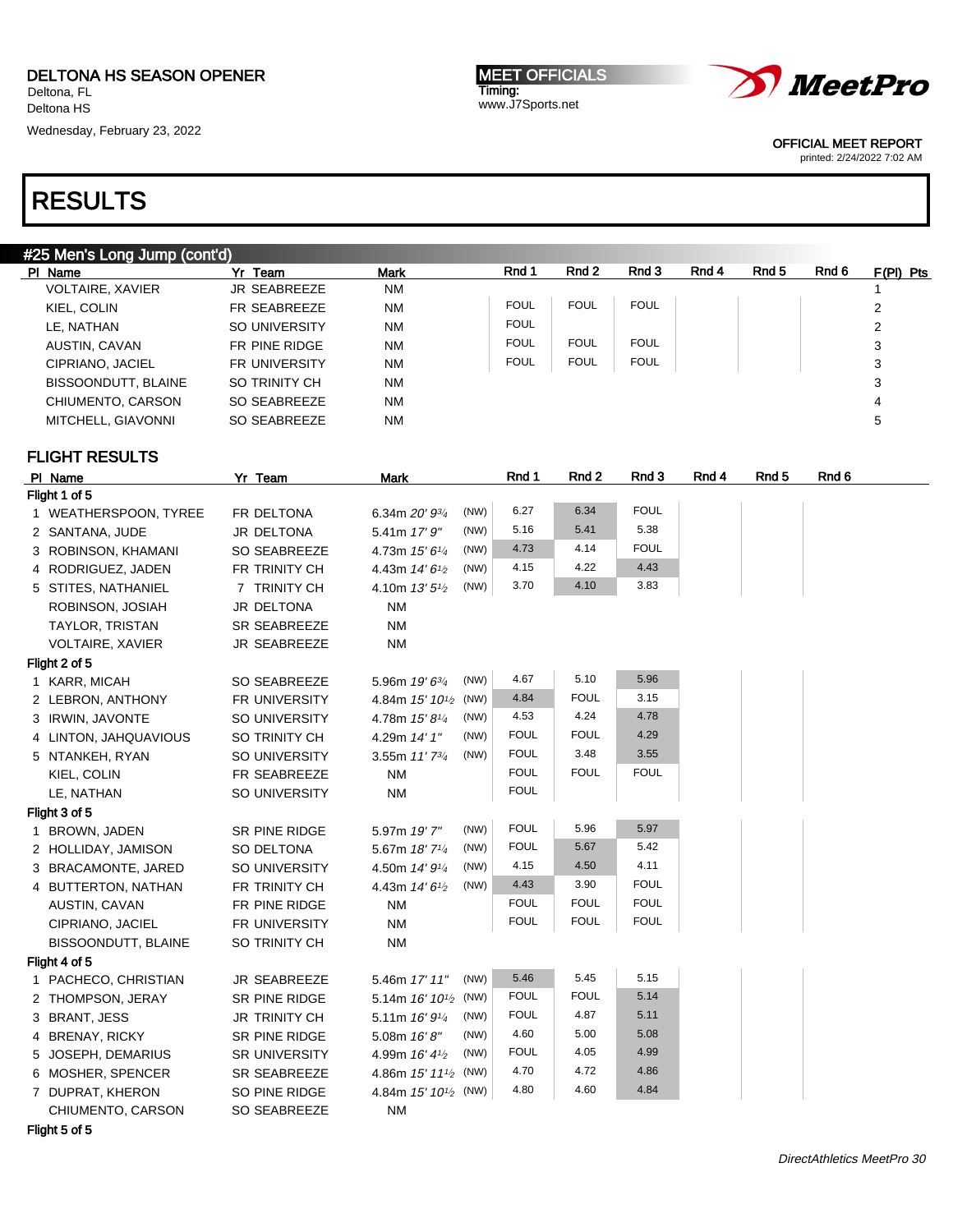Wednesday, February 23, 2022

MEET OFFICIALS Timing: www.J7Sports.net



OFFICIAL MEET REPORT

printed: 2/24/2022 7:02 AM

## RESULTS

| #25 Men's Long Jump (cont'd) |                      |                                         |      |             |             |             |       |       |       |             |     |
|------------------------------|----------------------|-----------------------------------------|------|-------------|-------------|-------------|-------|-------|-------|-------------|-----|
| PI Name                      | Yr Team              | Mark                                    |      | Rnd 1       | Rnd 2       | Rnd 3       | Rnd 4 | Rnd 5 | Rnd 6 |             |     |
| 1 FARMER, KENNY              | <b>SR DELTONA</b>    | 5.92m 19' 51/4                          | (NW) | 5.75        | 5.50        | 5.92        |       |       |       |             |     |
| 2 LEBRON, ANGEL              | <b>JR UNIVERSITY</b> | 5.85m $19'2\frac{1}{2}$                 | (NW) | 5.85        | 5.20        | 5.20        |       |       |       |             |     |
| 3 HAWKINS, JAKIN             | <b>JR TRINITY CH</b> | 5.51 m $18'1''$                         | (NW) | 5.51        | 5.26        | 5.22        |       |       |       |             |     |
| 4 HELMS, BENJAMIN            | <b>JR DELTONA</b>    | 5.45m 17' 10 <sup>3/4</sup>             | (NW) | 5.45        | <b>FOUL</b> | <b>FOUL</b> |       |       |       |             |     |
| 5 MARTINEZ, JUSTIN           | <b>JR UNIVERSITY</b> | 4.96m $16'3\frac{1}{4}$                 | (NW) | 4.96        | 4.77        | 4.23        |       |       |       |             |     |
| 6 BLACKWOOD, AIDEN           | SO SEABREEZE         | 4.91m $16'1\frac{1}{2}$                 | (NW) | 4.91        | 4.89        | 4.80        |       |       |       |             |     |
| <b>JOHNSON, COREY</b>        | SO UNIVERSITY        | 4.57m $15'0''$                          | (NW) | 3.35        | 4.03        | 4.57        |       |       |       |             |     |
| MITCHELL, GIAVONNI           | SO SEABREEZE         | <b>NM</b>                               |      |             |             |             |       |       |       |             |     |
| #26 Women's Long Jump        |                      |                                         |      |             |             |             |       |       |       |             |     |
| PI Name                      | Yr Team              | <b>Mark</b>                             |      | Rnd 1       | Rnd 2       | Rnd 3       | Rnd 4 | Rnd 5 | Rnd 6 | $F(PI)$ Pts |     |
| 1 ALLEN, SHAMIA              | <b>SO DELAND</b>     | 5.25m 17' 23/4                          | (NW) | 5.25        | 4.96        | 4.92        |       |       |       | 3(1)        | 10  |
| 2 ADCOCK, RAYLYNN            | <b>JR TRINITY CH</b> | 4.49m $14' 8^{3/4}$                     | (NW) | 3.90        | 4.49        | 4.18        |       |       |       | 1(1)        | - 8 |
| 3 DIAZ, NAYLA                | <b>SR UNIVERSITY</b> | 4.48m $14'8^{1/2}$                      | (NW) | 4.48        | 3.86        | 4.13        |       |       |       | 3(2)        | - 6 |
| 4 CLOWERS-JONES, JAYLA       | <b>JR SEABREEZE</b>  | 4.20m 13' 9 <sup>1</sup> / <sub>2</sub> | (NW) | <b>FOUL</b> | <b>FOUL</b> | 4.20        |       |       |       | 3(3)        | -5  |
| 5 BOOTH, CAROLINE            | <b>SO SEABREEZE</b>  | 4.10m $13'5^{1/2}$                      | (NW) | 4.10        | <b>FOUL</b> | 3.34        |       |       |       | 3(4)        | -4  |
| 6 WALTON, LAHNA              | <b>SO UNIVERSITY</b> | 4.08m $13' 4^{3/4}$                     | (NW) | <b>FOUL</b> | 4.07        | 4.08        |       |       |       | 1(2)        | 3   |

| Z ADUOUK, RAYLYNN        | JR IRINIIYUH         | 4.49m $14.8^{3/4}$                      | (IVV) | ບ.ອບ        | 4.49        | 4. IO       |  | 1(1)           | 8 |
|--------------------------|----------------------|-----------------------------------------|-------|-------------|-------------|-------------|--|----------------|---|
| 3 DIAZ, NAYLA            | <b>SR UNIVERSITY</b> | 4.48m 14'8 <sup>1/2</sup>               | (NW)  | 4.48        | 3.86        | 4.13        |  | 3(2)           | 6 |
| 4 CLOWERS-JONES, JAYLA   | JR SEABREEZE         | 4.20m 13' 9 <sup>1</sup> / <sub>2</sub> | (NW)  | <b>FOUL</b> | <b>FOUL</b> | 4.20        |  | 3(3)           | 5 |
| 5 BOOTH, CAROLINE        | SO SEABREEZE         | 4.10m $13'5\frac{1}{2}$                 | (NW)  | 4.10        | <b>FOUL</b> | 3.34        |  | 3(4)           | 4 |
| 6 WALTON, LAHNA          | SO UNIVERSITY        | 4.08m $13' 4^{3/4}$                     | (NW)  | <b>FOUL</b> | 4.07        | 4.08        |  | 1(2)           | 3 |
| 7 HARRIS, SANDRA-MIRIAM  | JR DELTONA           | 3.90m $12'9'2$                          | (NW)  | 3.40        | 3.90        | 3.90        |  | 3(5)           | 2 |
| 8 LOWE, ISABELLA         | 7 FIRST BAPTI        | 3.90m 12' 9 <sup>1</sup> / <sub>2</sub> | (NW)  | 3.60        | 3.61        | 3.90        |  | 1(3)           |   |
| 9 JOHNSON, SHIRAH        | 7 FIRST BAPTI        | 3.90m $12'9'$                           | (NW)  | 3.57        | 3.90        | <b>FOUL</b> |  | 2(1)           |   |
| 10 MARROW, MALIA         | 6 TRINITY CH         | 3.85m $12'$ 7 $\frac{3}{4}$             | (NW)  | <b>FOUL</b> | 3.85        | 3.82        |  | 2(2)           |   |
| 11 TODMAN, LAVONA        | FR UNIVERSITY        | 3.80m 12' 53/4                          | (NW)  | <b>FOUL</b> | 3.79        | 3.80        |  | 1(4)           |   |
| 12 EBDING, KAITLYN       | 7 FIRST BAPTI        | 3.49m $11'5\frac{1}{2}$                 | (NW)  | <b>FOUL</b> | 3.49        | <b>FOUL</b> |  | 2(3)           |   |
| 13 STEWART, MADISON      | <b>FR UNIVERSITY</b> | 3.46m $11'4\frac{1}{4}$                 | (NW)  | 3.46        | <b>FOUL</b> | 3.01        |  | 1(5)           |   |
| 14 FLORES, CASSANDRA     | SO UNIVERSITY        | 3.27m $10' 8^{3/4}$                     | (NW)  | 3.27        | <b>FOUL</b> | 3.24        |  | 2(4)           |   |
| 15 CAMPBELL, DEZIRE      | SR PINE RIDGE        | 3.00m $9'$ 10 <sup>1/4</sup>            | (NW)  | <b>FOUL</b> | 3.00        | <b>FOUL</b> |  | 3(6)           |   |
| STARRETT, ELISE          | 8 FIRST BAPTI        | <b>NM</b>                               |       | <b>FOUL</b> | <b>FOUL</b> | <b>FOUL</b> |  |                |   |
| PETIT DO, HALEIGH        | FR DELTONA           | <b>NM</b>                               |       |             |             |             |  |                |   |
| LONG, MORGAN             | SO SEABREEZE         | <b>NM</b>                               |       |             |             |             |  |                |   |
| HALLIDAY, ELSA           | FR DELTONA           | <b>NM</b>                               |       |             |             |             |  | 2              |   |
| GOFF, RYLIN              | 8 FIRST BAPTI        | NM                                      |       |             |             |             |  | 2              |   |
| HUGHLEY, JANIYAH         | SO UNIVERSITY        | <b>NM</b>                               |       |             |             |             |  | $\overline{2}$ |   |
| JACKSON, DASHMARIE       | SO DELTONA           | <b>NM</b>                               |       | <b>FOUL</b> | <b>FOUL</b> | <b>FOUL</b> |  | $\overline{2}$ |   |
| <b>BINGHAM, MCKENZIE</b> | FR SEABREEZE         | NM                                      |       |             |             |             |  | 3              |   |
| BURGOS ROSADO. SHELSY    | <b>FR UNIVERSITY</b> | <b>NM</b>                               |       |             |             |             |  | 3              |   |

| PI Name            | Yr Team              | <b>Mark</b>             |      | Rnd 1       | Rnd 2       | Rnd 3       | Rnd 4 | Rnd 5 | Rnd 6 |
|--------------------|----------------------|-------------------------|------|-------------|-------------|-------------|-------|-------|-------|
| Flight 1 of 3      |                      |                         |      |             |             |             |       |       |       |
| 1 ADCOCK, RAYLYNN  | <b>JR TRINITY CH</b> | 4.49m 14'83/4           | (NW) | 3.90        | 4.49        | 4.18        |       |       |       |
| 2 WALTON, LAHNA    | SO UNIVERSITY        | 4.08m $13' 4^{3/4}$     | (NW) | <b>FOUL</b> | 4.07        | 4.08        |       |       |       |
| 3 LOWE, ISABELLA   | 7 FIRST BAPTI        | 3.90m $12'9\frac{1}{2}$ | (NW) | 3.60        | 3.61        | 3.90        |       |       |       |
| 4 TODMAN, LAVONA   | <b>FR UNIVERSITY</b> | 3.80m $12'5^{3}/4$      | (NW) | <b>FOUL</b> | 3.79        | 3.80        |       |       |       |
| 5 STEWART, MADISON | <b>FR UNIVERSITY</b> | 3.46m $11'4\frac{1}{4}$ | (NW) | 3.46        | <b>FOUL</b> | 3.01        |       |       |       |
| STARRETT, ELISE    | 8 FIRST BAPTI        | NM                      |      | <b>FOUL</b> | <b>FOUL</b> | <b>FOUL</b> |       |       |       |
| PETIT DO, HALEIGH  | FR DELTONA           | <b>NM</b>               |      |             |             |             |       |       |       |
| LONG. MORGAN       | SO SEABREEZE         | <b>NM</b>               |      |             |             |             |       |       |       |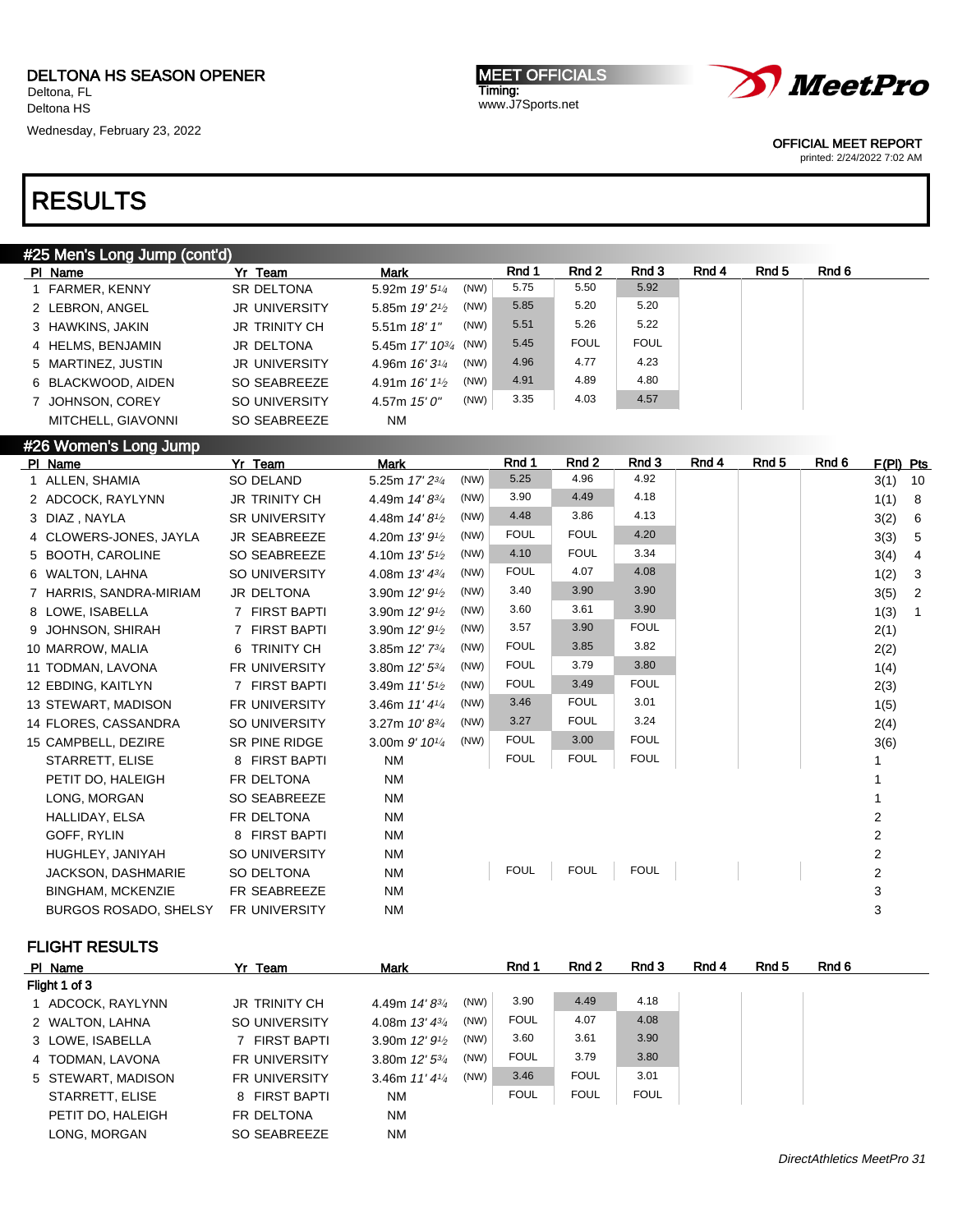Wednesday, February 23, 2022

MEET OFFICIALS Timing: www.J7Sports.net



OFFICIAL MEET REPORT

printed: 2/24/2022 7:02 AM

# RESULTS

| #26 Women's Long Jump (cont'd) |                      |                                         |      |             |             |             |       |       |       |  |  |
|--------------------------------|----------------------|-----------------------------------------|------|-------------|-------------|-------------|-------|-------|-------|--|--|
| PI Name                        | Yr Team              | Mark                                    |      | Rnd 1       | Rnd 2       | Rnd 3       | Rnd 4 | Rnd 5 | Rnd 6 |  |  |
| Flight 2 of 3                  |                      |                                         |      |             |             |             |       |       |       |  |  |
| 1 JOHNSON, SHIRAH              | 7 FIRST BAPTI        | 3.90m $12'9\frac{1}{2}$                 | (NW) | 3.57        | 3.90        | <b>FOUL</b> |       |       |       |  |  |
| 2 MARROW, MALIA                | 6 TRINITY CH         | 3.85m $12'$ $7^{3}/_4$                  | (NW) | <b>FOUL</b> | 3.85        | 3.82        |       |       |       |  |  |
| 3 EBDING, KAITLYN              | 7 FIRST BAPTI        | 3.49m $11'5'$                           | (NW) | <b>FOUL</b> | 3.49        | <b>FOUL</b> |       |       |       |  |  |
| 4 FLORES, CASSANDRA            | SO UNIVERSITY        | 3.27m $10' 8^{3/4}$                     | (NW) | 3.27        | <b>FOUL</b> | 3.24        |       |       |       |  |  |
| HALLIDAY, ELSA                 | FR DELTONA           | <b>NM</b>                               |      |             |             |             |       |       |       |  |  |
| GOFF, RYLIN                    | 8 FIRST BAPTI        | <b>NM</b>                               |      |             |             |             |       |       |       |  |  |
| HUGHLEY, JANIYAH               | <b>SO UNIVERSITY</b> | <b>NM</b>                               |      |             |             |             |       |       |       |  |  |
| JACKSON, DASHMARIE             | SO DELTONA           | <b>NM</b>                               |      | <b>FOUL</b> | <b>FOUL</b> | <b>FOUL</b> |       |       |       |  |  |
| Flight 3 of 3                  |                      |                                         |      |             |             |             |       |       |       |  |  |
| 1 ALLEN, SHAMIA                | SO DELAND            | 5.25m 17' 23/4                          | (NW) | 5.25        | 4.96        | 4.92        |       |       |       |  |  |
| 2 DIAZ, NAYLA                  | <b>SR UNIVERSITY</b> | 4.48m $14'8'$                           | (NW) | 4.48        | 3.86        | 4.13        |       |       |       |  |  |
| 3 CLOWERS-JONES, JAYLA         | <b>JR SEABREEZE</b>  | 4.20m $13'9'$                           | (NW) | <b>FOUL</b> | <b>FOUL</b> | 4.20        |       |       |       |  |  |
| 4 BOOTH, CAROLINE              | SO SEABREEZE         | 4.10m $13'5'$                           | (NW) | 4.10        | <b>FOUL</b> | 3.34        |       |       |       |  |  |
| 5 HARRIS, SANDRA-MIRIAM        | JR DELTONA           | 3.90m 12' 9 <sup>1</sup> / <sub>2</sub> | (NW) | 3.40        | 3.90        | 3.90        |       |       |       |  |  |
| 6 CAMPBELL, DEZIRE             | SR PINE RIDGE        | 3.00m $9'$ 10 <sup>1/4</sup>            | (NW) | <b>FOUL</b> | 3.00        | <b>FOUL</b> |       |       |       |  |  |
| <b>BINGHAM, MCKENZIE</b>       | FR SEABREEZE         | ΝM                                      |      |             |             |             |       |       |       |  |  |
| <b>BURGOS ROSADO, SHELSY</b>   | <b>FR UNIVERSITY</b> | <b>NM</b>                               |      |             |             |             |       |       |       |  |  |
|                                |                      |                                         |      |             |             |             |       |       |       |  |  |

### #27 Men's Triple Jump

| 1(1)<br>1(2)<br>- 8 | 10                   |
|---------------------|----------------------|
|                     |                      |
|                     |                      |
| 1(3)                | - 6                  |
| 2(1)<br>- 5         |                      |
| 2(2)                | -4                   |
|                     | -3                   |
| - 2                 |                      |
|                     |                      |
|                     |                      |
|                     |                      |
|                     |                      |
|                     |                      |
|                     |                      |
| 2                   |                      |
| 2                   |                      |
| 2                   |                      |
|                     | 2(3)<br>2(4)<br>2(5) |

| PI Name          | Yr Team             | <b>Mark</b>                                      | Rnd 1       | Rnd <sub>2</sub> | Rnd 3       | Rnd 4 | Rnd 5 | Rnd 6 |
|------------------|---------------------|--------------------------------------------------|-------------|------------------|-------------|-------|-------|-------|
| Flight 1 of 2    |                     |                                                  |             |                  |             |       |       |       |
| 1 YORK, IAN      | <b>SR DELAND</b>    | 12.17m $39'$ 11 <sup>1</sup> / <sub>4</sub> (NW) | 11.62       | 12.04            | 12.17       |       |       |       |
| 2 PULLEN, JOSEPH | <b>SR DELAND</b>    | (NW)<br>11.83m 38' 93/4                          | <b>FOUL</b> | 11.77            | 11.83       |       |       |       |
| 3 SANTANA, JUDE  | JR DELTONA          | (NW)<br>11.25m 36' 11"                           | 11.25       | 10.90            | 10.96       |       |       |       |
| NTANKEH, RYAN    | SO UNIVERSITY       | <b>NM</b>                                        | <b>FOUL</b> | <b>FOUL</b>      | <b>FOUL</b> |       |       |       |
| ROBINSON, JOSIAH | JR DELTONA          | <b>NM</b>                                        |             |                  |             |       |       |       |
| OLIVER, ISAAC    | <b>JR SEABREEZE</b> | <b>NM</b>                                        |             |                  |             |       |       |       |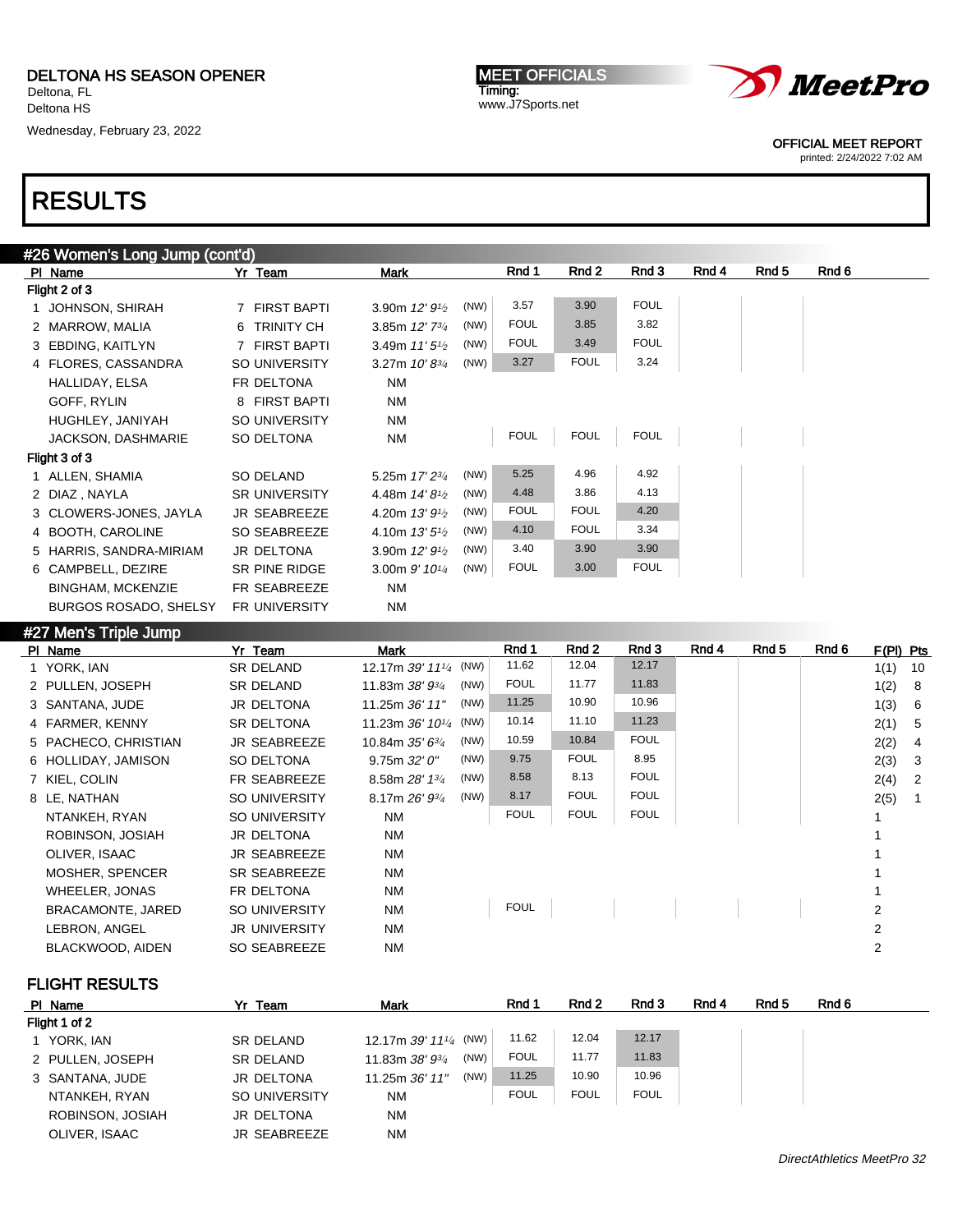Wednesday, February 23, 2022





OFFICIAL MEET REPORT

printed: 2/24/2022 7:02 AM

| #27 Men's Triple Jump (cont'd) |                      |                                    |             |             |             |       |       |       |
|--------------------------------|----------------------|------------------------------------|-------------|-------------|-------------|-------|-------|-------|
| PI Name                        | Yr Team              | <b>Mark</b>                        | Rnd 1       | Rnd 2       | Rnd 3       | Rnd 4 | Rnd 5 | Rnd 6 |
| MOSHER, SPENCER                | <b>SR SEABREEZE</b>  | <b>NM</b>                          |             |             |             |       |       |       |
| WHEELER, JONAS                 | FR DELTONA           | ΝM                                 |             |             |             |       |       |       |
| Flight 2 of 2                  |                      |                                    |             |             |             |       |       |       |
| 1 FARMER, KENNY                | <b>SR DELTONA</b>    | (NW)<br>11.23m 36' 101/4           | 10.14       | 11.10       | 11.23       |       |       |       |
| 2 PACHECO, CHRISTIAN           | <b>JR SEABREEZE</b>  | (NW)<br>10.84m $35'6^{3}/4$        | 10.59       | 10.84       | <b>FOUL</b> |       |       |       |
| 3 HOLLIDAY, JAMISON            | SO DELTONA           | (NW)<br>9.75m 32'0''               | 9.75        | <b>FOUL</b> | 8.95        |       |       |       |
| 4 KIEL, COLIN                  | <b>FR SEABREEZE</b>  | (NW)<br>8.58m 28' 13/4             | 8.58        | 8.13        | <b>FOUL</b> |       |       |       |
| 5 LE, NATHAN                   | SO UNIVERSITY        | (NW)<br>8.17m $26'$ $9\frac{3}{4}$ | 8.17        | <b>FOUL</b> | <b>FOUL</b> |       |       |       |
| <b>BRACAMONTE, JARED</b>       | SO UNIVERSITY        | NM                                 | <b>FOUL</b> |             |             |       |       |       |
| LEBRON, ANGEL                  | <b>JR UNIVERSITY</b> | <b>NM</b>                          |             |             |             |       |       |       |
| BLACKWOOD, AIDEN               | SO SEABREEZE         | <b>NM</b>                          |             |             |             |       |       |       |
| #28 Women's Triple Jump        |                      |                                    |             |             |             |       |       |       |
|                                |                      |                                    | - -         | - -         | - -         |       | - -   | - -   |

| PI Name                  | Yr Team              | <b>Mark</b>            | Rnd 1       | Rnd 2                              | Rnd 3       | Rnd 4 | Rnd 5 | Rnd 6 | <b>Pts</b> |
|--------------------------|----------------------|------------------------|-------------|------------------------------------|-------------|-------|-------|-------|------------|
| 1 LOW. VERONICA          | JR SEABREEZE         | (NW)<br>7.90m 25' 11"  | 7.87        | 7.43                               | 7.90        |       |       |       | 10         |
| 2 CLOWERS-JONES, JAYLA   | JR SEABREEZE         | (NW)<br>7.80m 25' 71/4 | 7.79        | <b>FOUL</b>                        | 7.80        |       |       |       | 8          |
| 3 BOOTH, CAROLINE        | SO SEABREEZE         |                        | <b>FOUL</b> | 7.02                               | 7.28        |       |       |       | 6          |
| MERK, VIVIENNE           | <b>SR UNIVERSITY</b> | <b>NM</b>              | <b>FOUL</b> | <b>FOUL</b>                        | <b>FOUL</b> |       |       |       |            |
| <b>BINGHAM, MCKENZIE</b> | FR SEABREEZE         | <b>NM</b>              |             |                                    |             |       |       |       |            |
| LONG. MORGAN             | SO SEABREEZE         | <b>NM</b>              |             |                                    |             |       |       |       |            |
|                          |                      |                        |             | 7.28m $23'$ 10 <sup>3/4</sup> (NW) |             |       |       |       |            |

| #29 Men's Shot Put |  |  |  |  |  |
|--------------------|--|--|--|--|--|
|--------------------|--|--|--|--|--|

| PI Name               | Yr Team              | <b>Mark</b>                              | Rnd 1       | Rnd 2       | Rnd 3       | Rnd 4 | Rnd 5 | Rnd 6 | F(PI) Pts |                |
|-----------------------|----------------------|------------------------------------------|-------------|-------------|-------------|-------|-------|-------|-----------|----------------|
| 1 WALTERS, JEFFREY    | SR UNIVERSITY        | 12.59m 41' 33/4                          | 12.05       | 11.86       | 12.59       |       |       |       | 1(1)      | 10             |
| 2 YORK, OWEN          | FR DELAND            | 12.28m 40' 3 <sup>1</sup> / <sub>2</sub> | <b>FOUL</b> | 12.28       | <b>FOUL</b> |       |       |       | 1(2)      | -8             |
| 3 JONES, DANTE        | SR SEABREEZE         | 12.19m 40' 0"                            | 10.43       | 11.84       | 12.19       |       |       |       | 2(1)      | - 6            |
| 4 KILLINS, LARON      | SR SEABREEZE         | 11.79m 38'8 <sup>1</sup> /4              | 11.27       | 10.14       | 11.79       |       |       |       | 2(2)      | - 5            |
| 5 HAWKINS, JAKIRYN    | <b>SR TRINITY CH</b> | 9.97m $32'8'$                            | 8.72        | <b>FOUL</b> | 9.97        |       |       |       | 1(3)      | $\overline{4}$ |
| 6 REEDY, JACOB        | <b>JR UNIVERSITY</b> | 9.90m $32'5^{3}/4$                       | 9.82        | 9.78        | 9.90        |       |       |       | 2(3)      | 3              |
| 7 LANE, KHAREEM       | <b>SR DELAND</b>     | 9.84m $32'3'$                            | 8.24        | 9.70        | 9.84        |       |       |       | 2(4)      | 2              |
| 8 FULLER, ALLEN       | <b>SR UNIVERSITY</b> | 9.45m31'0''                              | 9.39        | 9.45        | <b>FOUL</b> |       |       |       | 3(1)      | $\overline{1}$ |
| 9 CIANCHETTI, TIMOTHY | <b>FR UNIVERSITY</b> | 9.11m $29'$ 10 <sup>3/4</sup>            | 9.00        | 9.11        | 8.82        |       |       |       | 3(2)      |                |
| 10 RAMIREZ, DAVID     | <b>SR TRINITY CH</b> | 9.08m $29'9'$                            | 8.40        | 9.08        | <b>FOUL</b> |       |       |       | 2(5)      |                |
| 11 SARNO, LUCA        | SO SEABREEZE         | 8.92m 29' 3 <sup>1</sup> / <sub>4</sub>  | 8.92        | 8.82        | 8.79        |       |       |       | 3(3)      |                |
| 12 ROSE, CHRISTIAN    | <b>JR PINE RIDGE</b> | 8.85m 29' 0 <sup>1</sup> / <sub>2</sub>  | 7.30        | 7.87        | 8.85        |       |       |       | 1(4)      |                |
| 13 LATTIMORE, ANDREW  | SR DELAND            | 8.22m 26' 11 <sup>3/4</sup>              | 6.99        | 8.22        | 7.75        |       |       |       | 2(6)      |                |
| 14 BOVEE, MADOX       | SR SEABREEZE         | 7.99m 26' 23/4                           | 7.59        | 7.87        | 7.99        |       |       |       | 3(4)      |                |
| 15 VEGA, MARCELINO    | SO DELTONA           | 6.60m $21'8''$                           | 6.47        | 6.08        | 6.60        |       |       |       | 1(5)      |                |
| STRITTMATTER, TANNER  | <b>JR UNIVERSITY</b> | <b>NM</b>                                |             |             |             |       |       |       |           |                |
| SCHULZ, ANDREAS       | <b>JR UNIVERSITY</b> | NM                                       |             |             |             |       |       |       |           |                |
| SNYDER, GABE          | JR DELAND            | <b>NM</b>                                |             |             |             |       |       |       |           |                |
| GREENE, JORDAN        | <b>JR UNIVERSITY</b> | <b>NM</b>                                |             |             |             |       |       |       | 3         |                |
| <b>BARTON, KAGE</b>   | <b>SR SEABREEZE</b>  | NM                                       |             |             |             |       |       |       | 3         |                |
| COOK, JAAY-R          | FR UNIVERSITY        | NM                                       |             |             |             |       |       |       | 3         |                |
| FORD, AIDEN           | <b>SO SEABREEZE</b>  | <b>NM</b>                                |             |             |             |       |       |       | 3         |                |
|                       |                      |                                          |             |             |             |       |       |       |           |                |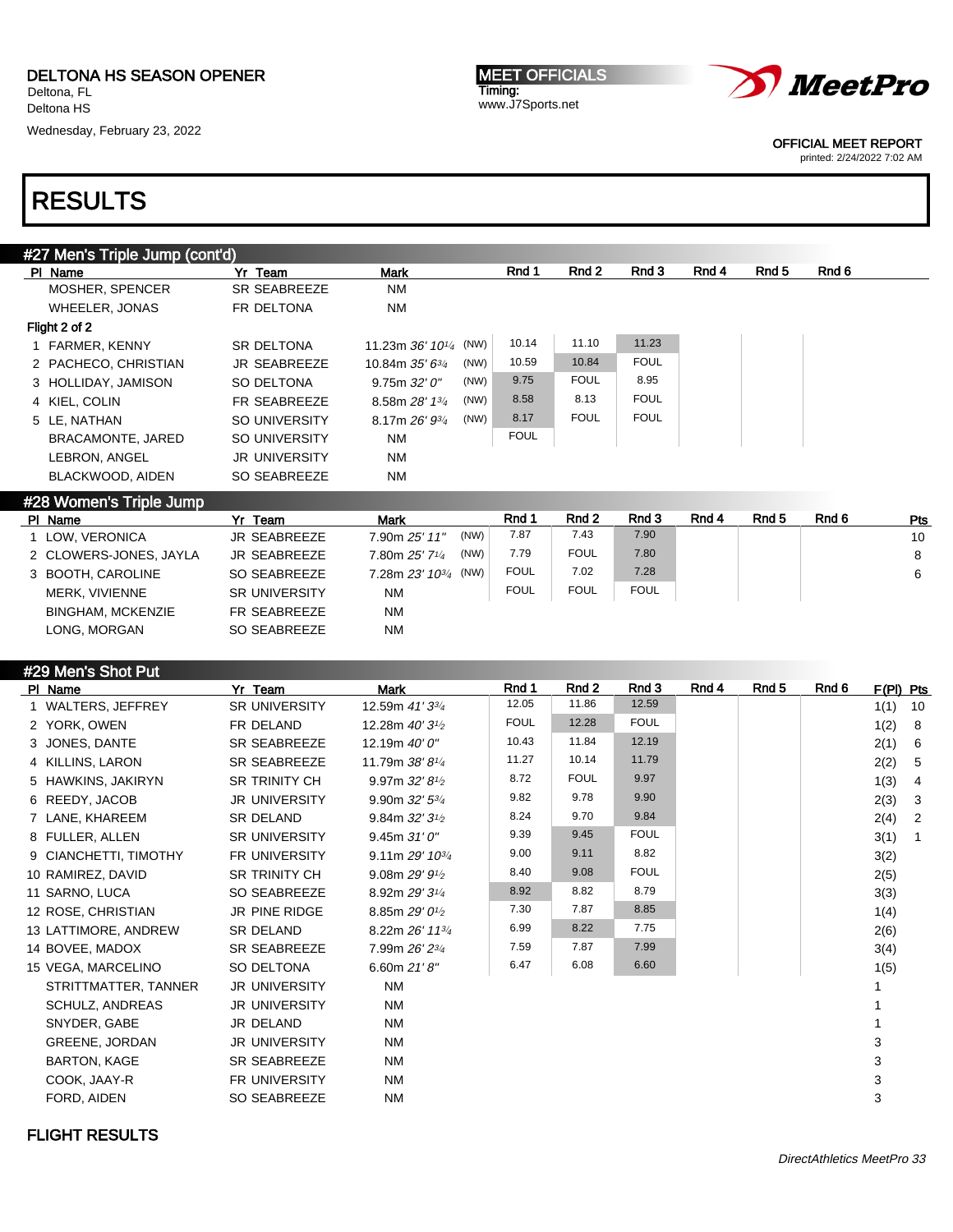15 KINLEY, KAELYN 7 TRINITY CH 5.36m 17' 7"

16 OYOLA, FABIANA SO UNIVERSITY 4.76m 15' 7<sup>1</sup>/2

17 NOVAS, PHEONA SO SEABREEZE 4.62m 15' 2"

18 MALONEY, ARIANA JR SEABREEZE 4.30m 14' 11/<sup>4</sup>

19 MUNN, DESTINY 7 TRINITY CH 4.18m 13' 83/4

Wednesday, February 23, 2022

MEET OFFICIALS Timing: www.J7Sports.net



OFFICIAL MEET REPORT

printed: 2/24/2022 7:02 AM

## RESULTS

| #29 Men's Shot Put (cont'd) |                       |                                          |             |                  |             |       |                  |       |             |                |
|-----------------------------|-----------------------|------------------------------------------|-------------|------------------|-------------|-------|------------------|-------|-------------|----------------|
| PI Name                     | Yr Team               | Mark                                     | Rnd 1       | Rnd 2            | Rnd 3       | Rnd 4 | Rnd 5            | Rnd 6 |             |                |
| Flight 1 of 3               |                       |                                          |             |                  |             |       |                  |       |             |                |
| 1 WALTERS, JEFFREY          | <b>SR UNIVERSITY</b>  | 12.59m 41' 33/4                          | 12.05       | 11.86            | 12.59       |       |                  |       |             |                |
| 2 YORK, OWEN                | FR DELAND             | 12.28m 40' 3 <sup>1/2</sup>              | <b>FOUL</b> | 12.28            | <b>FOUL</b> |       |                  |       |             |                |
| 3 HAWKINS, JAKIRYN          | <b>SR TRINITY CH</b>  | 9.97m $32'8'$                            | 8.72        | <b>FOUL</b>      | 9.97        |       |                  |       |             |                |
| 4 ROSE, CHRISTIAN           | JR PINE RIDGE         | 8.85m 29' 0 <sup>1/2</sup>               | 7.30        | 7.87             | 8.85        |       |                  |       |             |                |
| 5 VEGA, MARCELINO           | SO DELTONA            | 6.60m $21'8''$                           | 6.47        | 6.08             | 6.60        |       |                  |       |             |                |
| STRITTMATTER, TANNER        | <b>JR UNIVERSITY</b>  | <b>NM</b>                                |             |                  |             |       |                  |       |             |                |
| <b>SCHULZ, ANDREAS</b>      | <b>JR UNIVERSITY</b>  | <b>NM</b>                                |             |                  |             |       |                  |       |             |                |
| SNYDER, GABE                | JR DELAND             | <b>NM</b>                                |             |                  |             |       |                  |       |             |                |
| Flight 2 of 3               |                       |                                          |             |                  |             |       |                  |       |             |                |
| 1 JONES, DANTE              | <b>SR SEABREEZE</b>   | 12.19m 40' 0"                            | 10.43       | 11.84            | 12.19       |       |                  |       |             |                |
| 2 KILLINS, LARON            | SR SEABREEZE          | 11.79m 38' 81/4                          | 11.27       | 10.14            | 11.79       |       |                  |       |             |                |
| 3 REEDY, JACOB              | <b>JR UNIVERSITY</b>  | 9.90m 32' 53/4                           | 9.82        | 9.78             | 9.90        |       |                  |       |             |                |
| 4 LANE, KHAREEM             | <b>SR DELAND</b>      | 9.84m $32'3'$                            | 8.24        | 9.70             | 9.84        |       |                  |       |             |                |
| 5 RAMIREZ, DAVID            | <b>SR TRINITY CH</b>  | 9.08m $29'9'$                            | 8.40        | 9.08             | <b>FOUL</b> |       |                  |       |             |                |
| 6 LATTIMORE, ANDREW         | <b>SR DELAND</b>      | 8.22m 26' 113/4                          | 6.99        | 8.22             | 7.75        |       |                  |       |             |                |
| Flight 3 of 3               |                       |                                          |             |                  |             |       |                  |       |             |                |
| 1 FULLER, ALLEN             | <b>SR UNIVERSITY</b>  | 9.45m 31'0''                             | 9.39        | 9.45             | <b>FOUL</b> |       |                  |       |             |                |
| 2 CIANCHETTI, TIMOTHY       | FR UNIVERSITY         | 9.11m $29'$ 10 $\frac{3}{4}$             | 9.00        | 9.11             | 8.82        |       |                  |       |             |                |
| 3 SARNO, LUCA               | SO SEABREEZE          | 8.92m 29' 31/4                           | 8.92        | 8.82             | 8.79        |       |                  |       |             |                |
| 4 BOVEE, MADOX              | SR SEABREEZE          | 7.99m 26' 23/4                           | 7.59        | 7.87             | 7.99        |       |                  |       |             |                |
| <b>GREENE, JORDAN</b>       | <b>JR UNIVERSITY</b>  | <b>NM</b>                                |             |                  |             |       |                  |       |             |                |
| <b>BARTON, KAGE</b>         | SR SEABREEZE          | <b>NM</b>                                |             |                  |             |       |                  |       |             |                |
| COOK, JAAY-R                | FR UNIVERSITY         | <b>NM</b>                                |             |                  |             |       |                  |       |             |                |
| FORD, AIDEN                 | <b>SO SEABREEZE</b>   | <b>NM</b>                                |             |                  |             |       |                  |       |             |                |
| #30 Women's Shot Put        |                       |                                          |             |                  |             |       |                  |       |             |                |
| PI Name                     | Yr Team               | Mark                                     | Rnd 1       | Rnd <sub>2</sub> | Rnd 3       | Rnd 4 | Rnd <sub>5</sub> | Rnd 6 | $F(PI)$ Pts |                |
| 1 BANDELL, JAMIE            | JR SEABREEZE          | 8.18m 26' 10"                            | 8.18        | 7.56             | 7.53        |       |                  |       | 2(1)        | 10             |
| 2 MERK, VIVIENNE            | <b>SR UNIVERSITY</b>  | 8.14m 26' 8 <sup>1</sup> / <sub>2</sub>  | 7.77        | 7.41             | 8.14        |       |                  |       | 2(2)        | 8              |
| 3 NORTHEY, MORGAN           | <b>SO UNIVERSITY</b>  | 7.61m 24' 113/4                          | 7.56        | 7.61             | 7.42        |       |                  |       | 2(3)        | 6              |
| 4 STITES, EMMA              | <b>JR TRINITY CH</b>  | 7.24m 23' 9"                             | 7.16        | 6.87             | 7.24        |       |                  |       | 3(1)        | 5              |
| 5 FONTANELLI, ISABELLA      | <b>SO SEABREEZE</b>   | 7.12m 23' 41/2                           | 7.12        | 7.06             | 7.10        |       |                  |       | 2(4)        | 4              |
| 6 BOWES, KATHERINE          | <b>SO UNIVERSITY</b>  | 6.75m 22' 13/4                           | 6.38        | 6.17             | 6.75        |       |                  |       | 1(1)        | 3              |
| 7 KUENNING, MADISON         | SO SEABREEZE          | 6.10m $20'0^{1/4}$                       | 6.10        | 5.17             | 5.33        |       |                  |       | 2(5)        | $\overline{2}$ |
| 8 CLEMENTS, LILLY           | JR DELAND             | 5.89m 19' 4"                             | 5.40        | 5.89             | 5.75        |       |                  |       | 2(6)        | $\mathbf{1}$   |
| 9 ARCE, KIMBERLY            | JR UNIVERSITY         | 5.76m $18'$ $10^{3/4}$                   | 5.13        | 5.61             | 5.76        |       |                  |       | 3(2)        |                |
| 10 RONDON, ZURI             | <b>SR UNIVERSITY</b>  | 5.75m 18' 10 <sup>1</sup> / <sub>2</sub> | 5.64        | 5.74             | 5.75        |       |                  |       | 1(2)        |                |
| 11 SALLAI, VIVIEN           | <b>JR SEABREEZE</b>   | 5.65m $18'6\frac{1}{2}$                  | 5.12        | 5.65             | 5.55        |       |                  |       | 1(3)        |                |
| 12 LOW, CHARLOTTE           | <b>SO SEABREEZE</b>   | 5.48m 17' 113/4                          | 5.48        | 5.17             | 5.13        |       |                  |       | 2(7)        |                |
| 13 DURAN, KAYLA             | <b>JR FIRST BAPTI</b> | 5.44m 17' 101/4                          | <b>FOUL</b> | 5.34             | 5.44        |       |                  |       | 2(8)        |                |
| 14 WARREN, AVA              | FR SEABREEZE          | 5.39m 17' 81/4                           | 5.39        | 4.87             | 5.10        |       |                  |       | 1(4)        |                |
|                             |                       |                                          |             |                  |             |       |                  |       |             |                |

 $4.80$   $5.36$   $5.11$   $3(3)$ 

4.67 4.76 FOUL 1(5)

4.62 3.97 4.26 1(6)

4.14 4.13 4.30 1(7)

3.80 4.18 FOUL  $3(4)$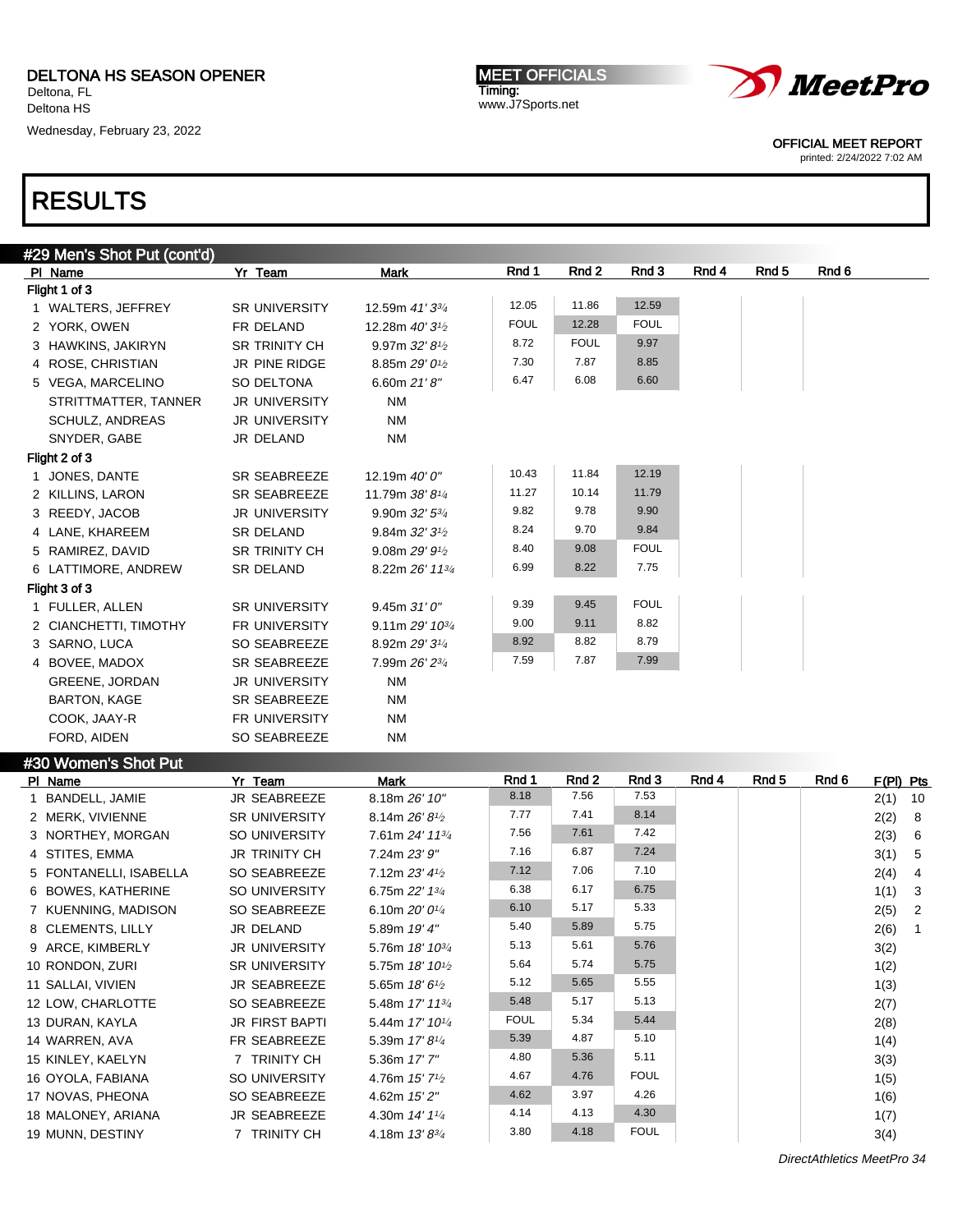Wednesday, February 23, 2022

MEET OFFICIALS Timing: www.J7Sports.net



OFFICIAL MEET REPORT

printed: 2/24/2022 7:02 AM

## RESULTS

|               | #30 Women's Shot Put (cont'd) |                       |                                         |              |                |                 |       |       |       |                         |
|---------------|-------------------------------|-----------------------|-----------------------------------------|--------------|----------------|-----------------|-------|-------|-------|-------------------------|
| PI Name       |                               | Yr Team               | Mark                                    | Rnd 1        | Rnd 2          | Rnd 3           | Rnd 4 | Rnd 5 | Rnd 6 | <u>F(PI) Pts</u>        |
|               | 20 DE JESUS, MARINELLY        | JR TRINITY CH         | 3.79m 12' 51/4                          | <b>FOUL</b>  | <b>FOUL</b>    | 3.79            |       |       |       | 3(5)                    |
|               | 21 RAMIREZ, NATALIA           | 8 TRINITY CH          | 3.60m $11'9^{3/4}$                      | <b>FOUL</b>  | 3.42           | 3.60            |       |       |       | 3(6)                    |
|               | SMITH, CAMRYN                 | SO SEABREEZE          | ΝM                                      |              |                |                 |       |       |       | $\mathbf{1}$            |
|               | FIRST, HALEY                  | SO UNIVERSITY         | <b>NM</b>                               |              |                |                 |       |       |       | 2                       |
|               | <b>FLIGHT RESULTS</b>         |                       |                                         |              |                |                 |       |       |       |                         |
| PI Name       |                               | Yr Team               | <b>Mark</b>                             | Rnd 1        | Rnd 2          | Rnd 3           | Rnd 4 | Rnd 5 | Rnd 6 |                         |
| Flight 1 of 3 |                               |                       |                                         |              |                |                 |       |       |       |                         |
|               | 1 BOWES, KATHERINE            | SO UNIVERSITY         | 6.75m 22' 13/4                          | 6.38         | 6.17           | 6.75            |       |       |       |                         |
|               | 2 RONDON, ZURI                | SR UNIVERSITY         | 5.75m 18' 10 <sup>1</sup> /2            | 5.64         | 5.74           | 5.75            |       |       |       |                         |
|               | 3 SALLAI, VIVIEN              | <b>JR SEABREEZE</b>   | 5.65m 18' 61/2                          | 5.12         | 5.65           | 5.55            |       |       |       |                         |
|               | 4 WARREN, AVA                 | FR SEABREEZE          | 5.39m 17' 81/4                          | 5.39         | 4.87           | 5.10            |       |       |       |                         |
|               | 5 OYOLA, FABIANA              | SO UNIVERSITY         | 4.76m 15' 7 <sup>1</sup> / <sub>2</sub> | 4.67         | 4.76           | FOUL            |       |       |       |                         |
|               | 6 NOVAS, PHEONA               | SO SEABREEZE          | 4.62m 15'2"                             | 4.62         | 3.97           | 4.26            |       |       |       |                         |
|               | 7 MALONEY, ARIANA             | <b>JR SEABREEZE</b>   | 4.30m 14' 11/4                          | 4.14         | 4.13           | 4.30            |       |       |       |                         |
|               | SMITH, CAMRYN                 | SO SEABREEZE          | <b>NM</b>                               |              |                |                 |       |       |       |                         |
| Flight 2 of 3 |                               |                       |                                         |              |                |                 |       |       |       |                         |
|               | 1 BANDELL, JAMIE              | JR SEABREEZE          | 8.18m 26' 10"                           | 8.18         | 7.56           | 7.53            |       |       |       |                         |
|               | 2 MERK, VIVIENNE              | <b>SR UNIVERSITY</b>  | 8.14m 26' 8 <sup>1/2</sup>              | 7.77         | 7.41           | 8.14            |       |       |       |                         |
|               | 3 NORTHEY, MORGAN             | SO UNIVERSITY         | 7.61m 24' 113/4                         | 7.56         | 7.61           | 7.42            |       |       |       |                         |
|               | 4 FONTANELLI, ISABELLA        | SO SEABREEZE          | 7.12m 23' 41/2                          | 7.12         | 7.06           | 7.10            |       |       |       |                         |
|               | 5 KUENNING, MADISON           | SO SEABREEZE          | 6.10m $20'0^{1/4}$                      | 6.10         | 5.17           | 5.33            |       |       |       |                         |
|               | 6 CLEMENTS, LILLY             | JR DELAND             | 5.89m 19' 4"                            | 5.40         | 5.89           | 5.75            |       |       |       |                         |
|               | 7 LOW, CHARLOTTE              | SO SEABREEZE          | 5.48m 17' 113/4                         | 5.48         | 5.17           | 5.13            |       |       |       |                         |
|               | 8 DURAN, KAYLA                | <b>JR FIRST BAPTI</b> | 5.44m 17' 101/4                         | <b>FOUL</b>  | 5.34           | 5.44            |       |       |       |                         |
|               | FIRST, HALEY                  | SO UNIVERSITY         | ΝM                                      |              |                |                 |       |       |       |                         |
| Flight 3 of 3 |                               |                       |                                         |              |                |                 |       |       |       |                         |
|               | 1 STITES, EMMA                | <b>JR TRINITY CH</b>  | 7.24m 23' 9"                            | 7.16         | 6.87           | 7.24            |       |       |       |                         |
|               | 2 ARCE, KIMBERLY              | <b>JR UNIVERSITY</b>  | 5.76m 18' 10 <sup>3/4</sup>             | 5.13         | 5.61           | 5.76            |       |       |       |                         |
|               | 3 KINLEY, KAELYN              | 7 TRINITY CH          | 5.36m 17' 7"                            | 4.80         | 5.36           | 5.11            |       |       |       |                         |
|               | 4 MUNN, DESTINY               | 7 TRINITY CH          | 4.18m 13'83/4                           | 3.80         | 4.18           | <b>FOUL</b>     |       |       |       |                         |
|               | 5 DE JESUS, MARINELLY         | <b>JR TRINITY CH</b>  | 3.79m 12' 51/4                          | <b>FOUL</b>  | <b>FOUL</b>    | 3.79            |       |       |       |                         |
|               | 6 RAMIREZ, NATALIA            | 8 TRINITY CH          | 3.60m $11'9^{3/4}$                      | <b>FOUL</b>  | 3.42           | 3.60            |       |       |       |                         |
|               | #31 Men's Discus              |                       |                                         |              |                |                 |       |       |       |                         |
| PI Name       |                               | Yr Team               | <b>Mark</b>                             | Rnd 1        | Rnd 2          | Rnd 3           | Rnd 4 | Rnd 5 | Rnd 6 | F(PI) Pts               |
|               | 1 JONES, DANTE                | SR SEABREEZE          | 35.62m 116' 10"                         | 34.22        | 35.62          | <b>FOUL</b>     |       |       |       | 3(1)<br>- 10            |
|               | 2 YORK, OWEN                  | FR DELAND             | 31.54m 103'6"                           | 30.40        | 25.26          | 31.54           |       |       |       | 8<br>1(1)               |
|               | 3 WALTERS, JEFFREY            | <b>SR UNIVERSITY</b>  | 30.91m 101'5"                           | 27.81        | 29.50          | 30.91           |       |       |       | 6<br>1(2)               |
|               | 4 KILLINS, LARON              | SR SEABREEZE          | 27.18m 89' 2"                           | 24.08        | 24.80          | 27.18           |       |       |       | $5\phantom{.0}$<br>3(2) |
|               | 5 FULLER, ALLEN               | <b>SR UNIVERSITY</b>  | 24.57m 80' 7"                           | 15.57<br>00F | 24.57<br>04.00 | 21.70<br>0.4.47 |       |       |       | 4(1)<br>$\overline{4}$  |

| <b>TIMELINO, LAINON</b> | UN ULADINLLLL        | 21.10110022    |             |             |       |      | U(2)     |                |
|-------------------------|----------------------|----------------|-------------|-------------|-------|------|----------|----------------|
| 5 FULLER, ALLEN         | <b>SR UNIVERSITY</b> | 24.57m 80' 7"  | 15.57       | 24.57       | 21.70 | 4(1) |          | $\overline{4}$ |
| 6 MITZO, CHANDLER       | SO DELTONA           | 24.47m 80'3"   | 23.50       | 21.39       | 24.47 |      | $2(1)$ 3 |                |
| 7 REEDY, JACOB          | <b>JR UNIVERSITY</b> | 24.05m 78' 11" | 19.27       | 22.70       | 24.05 |      | $4(2)$ 2 |                |
| 8 ROSE, CHRISTIAN       | JR PINE RIDGE        | 23.81m 78' 1"  | <b>FOUL</b> | <b>FOUL</b> | 23.81 | 2(2) |          |                |
| 9 SARNO, LUCA           | SO SEABREEZE         | 23.51m 77' 1"  | 23.51       | 21.95       | 17.78 | 4(3) |          |                |
| 10 LANE. KHAREEM        | SR DELAND            | 23.35m 76' 7"  | 20.83       | 22.50       | 23.35 | 3(3) |          |                |
| 11 BOVEE, MADOX         | SR SEABREEZE         | 23.12m 75' 10" | <b>FOUL</b> | 21.59       | 23.12 | 4(4) |          |                |

DirectAthletics MeetPro 35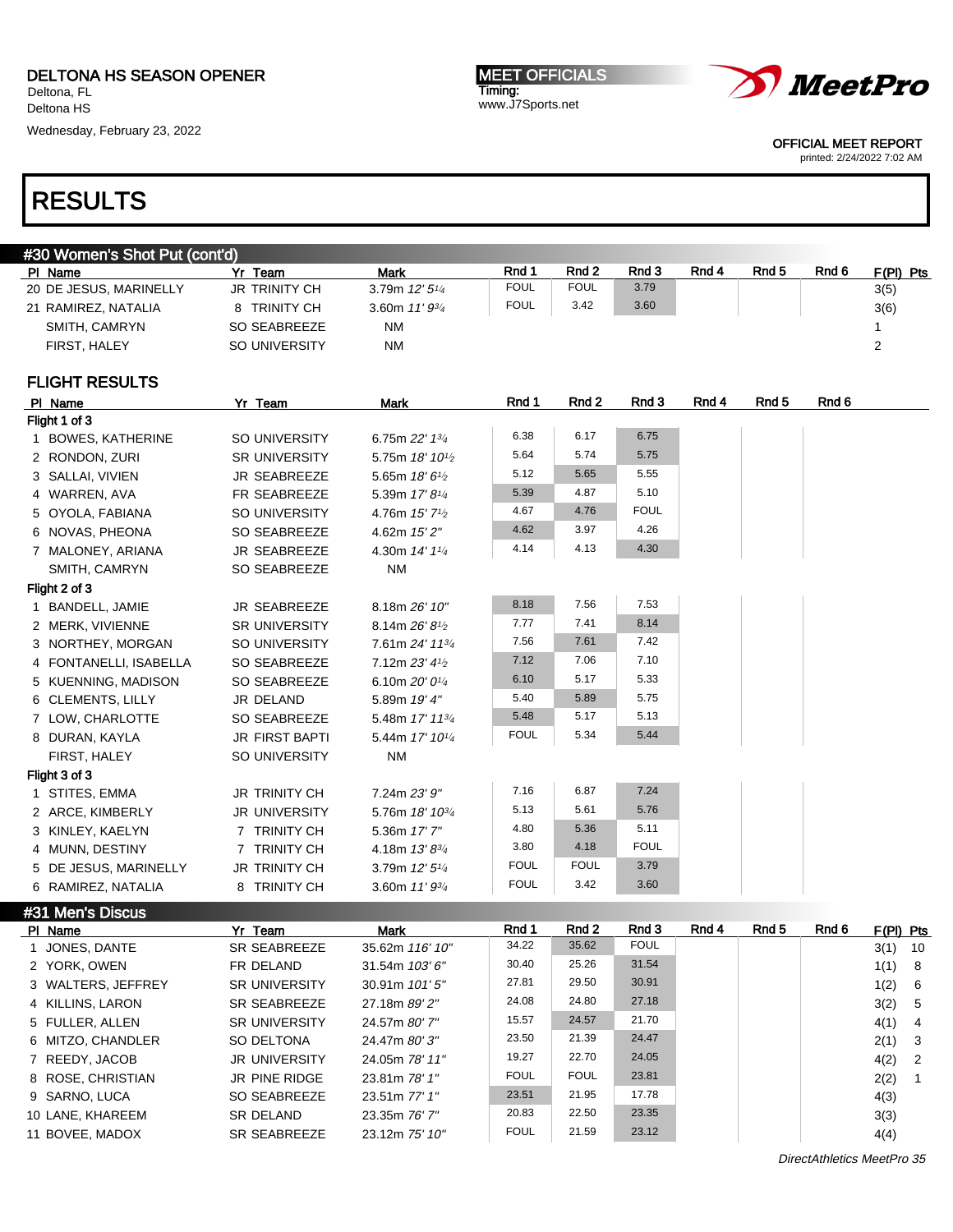Wednesday, February 23, 2022

**MEET OFFICIALS** Timing: www.J7Sports.net



OFFICIAL MEET REPORT

printed: 2/24/2022 7:02 AM

## RESULTS

| #31 Men's Discus (cont'd) |                      |                 |             |       |             |       |       |       |             |
|---------------------------|----------------------|-----------------|-------------|-------|-------------|-------|-------|-------|-------------|
| PI Name                   | Yr Team              | Mark            | Rnd 1       | Rnd 2 | Rnd 3       | Rnd 4 | Rnd 5 | Rnd 6 | $F(PI)$ Pts |
| 12 CIANCHETTI, TIMOTHY    | <b>FR UNIVERSITY</b> | 21.55m 70'8"    | 20.06       | 21.55 | 20.54       |       |       |       | 4(5)        |
| 13 RAMIREZ, DAVID         | <b>SR TRINITY CH</b> | 20.09m 65' 11"  | 17.63       | 20.09 | 20.04       |       |       |       | 2(3)        |
| 14 LATTIMORE, ANDREW      | SR DELAND            | 19.11m 62' 8"   | 17.72       | 18.58 | 19.11       |       |       |       | 3(4)        |
| 15 STRITTMATTER, TANNER   | <b>JR UNIVERSITY</b> | 18.47m 60' 7"   | 17.08       | 18.47 | <b>FOUL</b> |       |       |       | 1(3)        |
| 16 STITES, NATHANIEL      | 7 TRINITY CH         | 17.71m 58' 1"   | 16.18       | 16.95 | 17.71       |       |       |       | 1(4)        |
| 17 VEGA, MARCELINO        | SO DELTONA           | 12.13m $39'9''$ | <b>FOUL</b> | 12.13 | <b>FOUL</b> |       |       |       | 1(5)        |
| HAWKINS, JAKIRYN          | <b>SR TRINITY CH</b> | <b>NM</b>       |             |       |             |       |       |       |             |
| SNYDER, GABE              | JR DELAND            | <b>NM</b>       |             |       |             |       |       |       | 2           |
| HILL, JAYLEN              | FR DELTONA           | <b>NM</b>       |             |       |             |       |       |       | 3           |
| KAH, FELIPE               | FR TRINITY CH        | <b>NM</b>       |             |       |             |       |       |       | 3           |
| FORD, AIDEN               | SO SEABREEZE         | <b>NM</b>       |             |       |             |       |       |       | 3           |
| <b>GREENE, JORDAN</b>     | <b>JR UNIVERSITY</b> | <b>NM</b>       |             |       |             |       |       |       | 4           |
| WATKINS, NOAH             | SR DELTONA           | <b>NM</b>       |             |       |             |       |       |       | 4           |
| <b>BARTON, KAGE</b>       | SR SEABREEZE         | <b>NM</b>       |             |       |             |       |       |       | 4           |
|                           |                      |                 |             |       |             |       |       |       |             |

| PI Name                | Yr Team              | <b>Mark</b>     | Rnd 1       | Rnd 2       | Rnd 3       | Rnd 4 | Rnd <sub>5</sub> | Rnd 6 |
|------------------------|----------------------|-----------------|-------------|-------------|-------------|-------|------------------|-------|
| Flight 1 of 4          |                      |                 |             |             |             |       |                  |       |
| 1 YORK, OWEN           | FR DELAND            | 31.54m 103'6"   | 30.40       | 25.26       | 31.54       |       |                  |       |
| 2 WALTERS, JEFFREY     | <b>SR UNIVERSITY</b> | 30.91m 101'5"   | 27.81       | 29.50       | 30.91       |       |                  |       |
| 3 STRITTMATTER, TANNER | <b>JR UNIVERSITY</b> | 18.47m 60' 7"   | 17.08       | 18.47       | <b>FOUL</b> |       |                  |       |
| 4 STITES, NATHANIEL    | 7 TRINITY CH         | 17.71m 58' 1"   | 16.18       | 16.95       | 17.71       |       |                  |       |
| 5 VEGA, MARCELINO      | SO DELTONA           | 12.13m 39' 9"   | <b>FOUL</b> | 12.13       | <b>FOUL</b> |       |                  |       |
| HAWKINS, JAKIRYN       | <b>SR TRINITY CH</b> | <b>NM</b>       |             |             |             |       |                  |       |
| Flight 2 of 4          |                      |                 |             |             |             |       |                  |       |
| 1 MITZO, CHANDLER      | SO DELTONA           | 24.47m 80'3"    | 23.50       | 21.39       | 24.47       |       |                  |       |
| 2 ROSE, CHRISTIAN      | JR PINE RIDGE        | 23.81m 78' 1"   | <b>FOUL</b> | <b>FOUL</b> | 23.81       |       |                  |       |
| 3 RAMIREZ, DAVID       | <b>SR TRINITY CH</b> | 20.09m 65' 11"  | 17.63       | 20.09       | 20.04       |       |                  |       |
| SNYDER, GABE           | JR DELAND            | <b>NM</b>       |             |             |             |       |                  |       |
| Flight 3 of 4          |                      |                 |             |             |             |       |                  |       |
| 1 JONES, DANTE         | <b>SR SEABREEZE</b>  | 35.62m 116' 10" | 34.22       | 35.62       | <b>FOUL</b> |       |                  |       |
| 2 KILLINS, LARON       | <b>SR SEABREEZE</b>  | 27.18m 89' 2"   | 24.08       | 24.80       | 27.18       |       |                  |       |
| 3 LANE, KHAREEM        | <b>SR DELAND</b>     | 23.35m 76' 7"   | 20.83       | 22.50       | 23.35       |       |                  |       |
| 4 LATTIMORE, ANDREW    | <b>SR DELAND</b>     | 19.11m 62' 8"   | 17.72       | 18.58       | 19.11       |       |                  |       |
| HILL, JAYLEN           | FR DELTONA           | <b>NM</b>       |             |             |             |       |                  |       |
| KAH, FELIPE            | FR TRINITY CH        | <b>NM</b>       |             |             |             |       |                  |       |
| FORD, AIDEN            | SO SEABREEZE         | <b>NM</b>       |             |             |             |       |                  |       |
| Flight 4 of 4          |                      |                 |             |             |             |       |                  |       |
| 1 FULLER, ALLEN        | <b>SR UNIVERSITY</b> | 24.57m 80' 7"   | 15.57       | 24.57       | 21.70       |       |                  |       |
| 2 REEDY, JACOB         | <b>JR UNIVERSITY</b> | 24.05m 78' 11"  | 19.27       | 22.70       | 24.05       |       |                  |       |
| 3 SARNO, LUCA          | SO SEABREEZE         | 23.51m 77' 1"   | 23.51       | 21.95       | 17.78       |       |                  |       |
| 4 BOVEE, MADOX         | <b>SR SEABREEZE</b>  | 23.12m 75' 10"  | <b>FOUL</b> | 21.59       | 23.12       |       |                  |       |
| 5 CIANCHETTI, TIMOTHY  | FR UNIVERSITY        | 21.55m 70'8"    | 20.06       | 21.55       | 20.54       |       |                  |       |
| <b>GREENE, JORDAN</b>  | <b>JR UNIVERSITY</b> | <b>NM</b>       |             |             |             |       |                  |       |
| <b>WATKINS, NOAH</b>   | <b>SR DELTONA</b>    | <b>NM</b>       |             |             |             |       |                  |       |
| <b>BARTON, KAGE</b>    | <b>SR SEABREEZE</b>  | <b>NM</b>       |             |             |             |       |                  |       |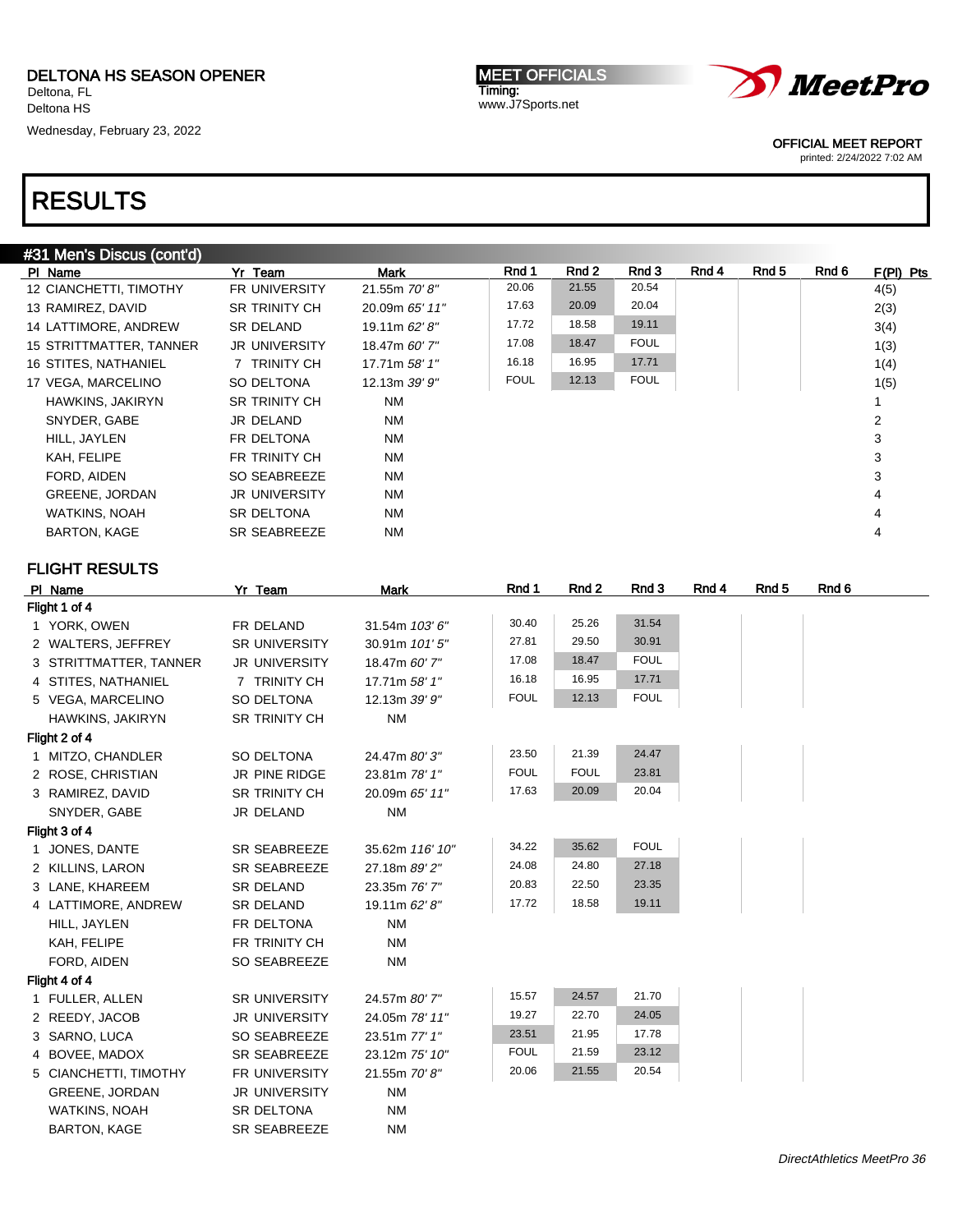Wednesday, February 23, 2022

**MEET OFFICIALS** Timing: www.J7Sports.net



OFFICIAL MEET REPORT

printed: 2/24/2022 7:02 AM

## RESULTS

|    | #32 Women's Discus     |                      |                 |             |             |             |       |       |       |                |              |
|----|------------------------|----------------------|-----------------|-------------|-------------|-------------|-------|-------|-------|----------------|--------------|
|    | PI Name                | Yr Team              | <b>Mark</b>     | Rnd 1       | Rnd 2       | Rnd 3       | Rnd 4 | Rnd 5 | Rnd 6 | F(PI) Pts      |              |
| 1. | FONTANELLI, ISABELLA   | <b>SO SEABREEZE</b>  | 23.63m 77' 6"   | 23.63       | 22.85       | 17.22       |       |       |       | 2(1)           | 10           |
|    | 2 NORTHEY, MORGAN      | SO UNIVERSITY        | 21.42m 70' 3"   | <b>FOUL</b> | 20.97       | 21.42       |       |       |       | 2(2)           | 8            |
|    | 3 BANDELL, JAMIE       | JR SEABREEZE         | 20.58m 67' 6"   | 16.36       | 20.58       | 19.20       |       |       |       | 2(3)           | 6            |
|    | 4 LOW, CHARLOTTE       | <b>SO SEABREEZE</b>  | 18.65m 61'2"    | <b>FOUL</b> | 18.65       | 16.49       |       |       |       | 2(4)           | 5            |
|    | 5 CLEMENTS, LILLY      | JR DELAND            | 18.13m 59' 6"   | 13.47       | 15.11       | 18.13       |       |       |       | 2(5)           | 4            |
|    | 6 MERK, VIVIENNE       | <b>SR UNIVERSITY</b> | 18.08m 59' 4"   | 16.67       | 18.08       | 17.41       |       |       |       | 3(1)           | 3            |
|    | 7 KUENNING, MADISON    | <b>SO SEABREEZE</b>  | 16.92m 55' 6"   | 16.92       | <b>FOUL</b> | <b>FOUL</b> |       |       |       | 2(6)           | 2            |
|    | 8 ARCE, KIMBERLY       | <b>JR UNIVERSITY</b> | 16.13m 52' 11"  | 12.69       | 16.13       | 15.35       |       |       |       | 3(2)           | $\mathbf{1}$ |
|    | 9 OYOLA, FABIANA       | SO UNIVERSITY        | 16.02m 52' 7"   | 16.02       | 14.18       | 13.56       |       |       |       | 1(1)           |              |
|    | 10 WARREN, AVA         | FR SEABREEZE         | 15.34m 50' 4"   | 15.12       | 14.42       | 15.34       |       |       |       | 1(2)           |              |
|    | 11 BOWES, KATHERINE    | <b>SO UNIVERSITY</b> | 15.02m 49' 3"   | 15.02       | 12.13       | 11.02       |       |       |       | 1(3)           |              |
|    | 12 KINLEY, KAELYN      | 7 TRINITY CH         | 13.89m 45' 7"   | 12.93       | 13.06       | 13.89       |       |       |       | 3(3)           |              |
|    | 13 RONDON, ZURI        | SR UNIVERSITY        | 13.88m 45' 6"   | 10.53       | 11.54       | 13.88       |       |       |       | 1(4)           |              |
|    | 14 RAMIREZ, NATALIA    | 8 TRINITY CH         | 12.98m 42' 7"   | 12.98       | 11.98       | <b>FOUL</b> |       |       |       | 3(4)           |              |
|    | 15 SALLAI, VIVIEN      | <b>JR SEABREEZE</b>  | 12.83m 42' 1"   | 10.63       | 11.40       | 12.83       |       |       |       | 1(5)           |              |
|    | 16 SUTTON, ANDREA      | FR TRINITY CH        | 12.59m 41' 4"   | 12.59       | 11.21       | 11.17       |       |       |       | 3(5)           |              |
|    | 17 KING, OLIVIA        | FR DELAND            | 12.35m 40'6"    | 7.64        | <b>FOUL</b> | 12.35       |       |       |       | 3(6)           |              |
|    | 18 MUNN, DESTINY       | 7 TRINITY CH         | 12.23m 40' 1"   | 11.63       | 10.96       | 12.23       |       |       |       | 3(7)           |              |
|    | 19 NOVAS, PHEONA       | SO SEABREEZE         | 11.75m 38' 6"   | 10.61       | 11.50       | 11.75       |       |       |       | 1(6)           |              |
|    | 20 DE JESUS, MARINELLY | <b>JR TRINITY CH</b> | 11.11m $36'5''$ | 10.75       | 11.11       | 9.81        |       |       |       | 3(8)           |              |
|    | 21 MALONEY, ARIANA     | <b>JR SEABREEZE</b>  | 10.62m 34' 10"  | 9.60        | 8.55        | 10.62       |       |       |       | 1(7)           |              |
|    | SMITH, CAMRYN          | <b>SO SEABREEZE</b>  | <b>NM</b>       |             |             |             |       |       |       | 1              |              |
|    | FIRST, HALEY           | SO UNIVERSITY        | <b>NM</b>       |             |             |             |       |       |       | $\overline{2}$ |              |
|    | <b>BRENAY, NATALIE</b> | SO PINE RIDGE        | <b>NM</b>       |             |             |             |       |       |       | $\overline{2}$ |              |
|    |                        |                      |                 |             |             |             |       |       |       |                |              |

| PI Name                | Yr Team              | Mark           | Rnd 1       | Rnd 2       | Rnd 3       | Rnd 4 | Rnd 5 | Rnd 6 |
|------------------------|----------------------|----------------|-------------|-------------|-------------|-------|-------|-------|
| Flight 1 of 3          |                      |                |             |             |             |       |       |       |
| 1 OYOLA, FABIANA       | SO UNIVERSITY        | 16.02m 52' 7"  | 16.02       | 14.18       | 13.56       |       |       |       |
| 2 WARREN, AVA          | FR SEABREEZE         | 15.34m 50' 4"  | 15.12       | 14.42       | 15.34       |       |       |       |
| 3 BOWES, KATHERINE     | SO UNIVERSITY        | 15.02m 49' 3"  | 15.02       | 12.13       | 11.02       |       |       |       |
| 4 RONDON, ZURI         | <b>SR UNIVERSITY</b> | 13.88m 45' 6"  | 10.53       | 11.54       | 13.88       |       |       |       |
| 5 SALLAI, VIVIEN       | JR SEABREEZE         | 12.83m 42' 1"  | 10.63       | 11.40       | 12.83       |       |       |       |
| 6 NOVAS, PHEONA        | SO SEABREEZE         | 11.75m 38' 6"  | 10.61       | 11.50       | 11.75       |       |       |       |
| 7 MALONEY, ARIANA      | <b>JR SEABREEZE</b>  | 10.62m 34' 10" | 9.60        | 8.55        | 10.62       |       |       |       |
| SMITH, CAMRYN          | SO SEABREEZE         | NM             |             |             |             |       |       |       |
| Flight 2 of 3          |                      |                |             |             |             |       |       |       |
| 1 FONTANELLI, ISABELLA | SO SEABREEZE         | 23.63m 77' 6"  | 23.63       | 22.85       | 17.22       |       |       |       |
| 2 NORTHEY, MORGAN      | SO UNIVERSITY        | 21.42m 70'3"   | <b>FOUL</b> | 20.97       | 21.42       |       |       |       |
| 3 BANDELL, JAMIE       | <b>JR SEABREEZE</b>  | 20.58m 67' 6"  | 16.36       | 20.58       | 19.20       |       |       |       |
| 4 LOW, CHARLOTTE       | SO SEABREEZE         | 18.65m 61'2"   | <b>FOUL</b> | 18.65       | 16.49       |       |       |       |
| 5 CLEMENTS, LILLY      | JR DELAND            | 18.13m 59' 6"  | 13.47       | 15.11       | 18.13       |       |       |       |
| 6 KUENNING, MADISON    | SO SEABREEZE         | 16.92m 55' 6"  | 16.92       | <b>FOUL</b> | <b>FOUL</b> |       |       |       |
| FIRST, HALEY           | SO UNIVERSITY        | NM             |             |             |             |       |       |       |
| BRENAY, NATALIE        | SO PINE RIDGE        | NM             |             |             |             |       |       |       |
| <b>PULLA LA</b>        |                      |                |             |             |             |       |       |       |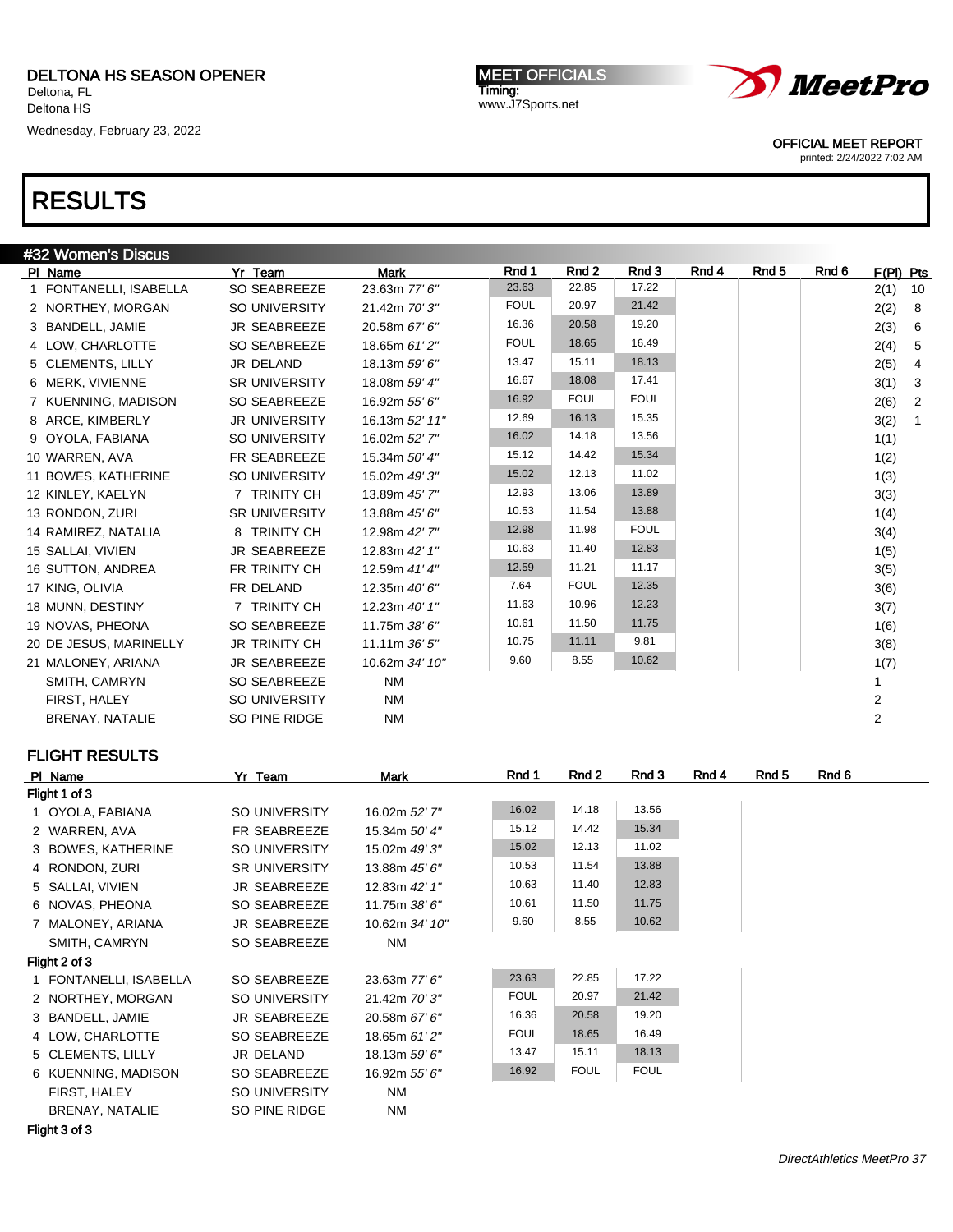Deltona HS Wednesday, February 23, 2022

MEET OFFICIALS Timing: www.J7Sports.net



OFFICIAL MEET REPORT

printed: 2/24/2022 7:02 AM

## RESULTS

| #32 Women's Discus (cont'd) |                       |                      |                 |       |             |             |       |       |       |
|-----------------------------|-----------------------|----------------------|-----------------|-------|-------------|-------------|-------|-------|-------|
|                             | PI Name               | Yr Team              | <b>Mark</b>     | Rnd 1 | Rnd 2       | Rnd 3       | Rnd 4 | Rnd 5 | Rnd 6 |
|                             | MERK. VIVIENNE        | <b>SR UNIVERSITY</b> | 18.08m 59' 4"   | 16.67 | 18.08       | 17.41       |       |       |       |
|                             | 2 ARCE, KIMBERLY      | <b>JR UNIVERSITY</b> | 16.13m 52' 11"  | 12.69 | 16.13       | 15.35       |       |       |       |
|                             | 3 KINLEY, KAELYN      | TRINITY CH           | 13.89m 45' 7"   | 12.93 | 13.06       | 13.89       |       |       |       |
|                             | 4 RAMIREZ, NATALIA    | 8 TRINITY CH         | 12.98m 42' 7"   | 12.98 | 11.98       | <b>FOUL</b> |       |       |       |
|                             | 5 SUTTON, ANDREA      | FR TRINITY CH        | 12.59m 41' 4"   | 12.59 | 11.21       | 11.17       |       |       |       |
|                             | 6 KING, OLIVIA        | FR DELAND            | 12.35m $40'6''$ | 7.64  | <b>FOUL</b> | 12.35       |       |       |       |
|                             | 7 MUNN, DESTINY       | TRINITY CH           | 12.23m 40' 1"   | 11.63 | 10.96       | 12.23       |       |       |       |
|                             | 8 DE JESUS, MARINELLY | JR TRINITY CH        | 11.11m $36'5''$ | 10.75 | 11.11       | 9.81        |       |       |       |

#### #33 Men's Javelin

| 41.92<br>36.30<br>40.04<br>1 YORK, IAN<br>SR DELAND<br>41.92m 137' 6"<br>37.45<br>37.63<br>38.95<br>2 YORK, OWEN<br>FR DELAND<br>38.95m 127' 9"<br>31.76<br>33.20<br>35.16<br>SR DELTONA<br>35.16m 115' 4"<br>3 WATKINS, NOAH<br>35.15<br>29.50<br>35.00<br>4 MITZO, CHANDLER<br>SO DELTONA<br>35.15m 115' 4"<br>32.41<br>31.81<br>33.67<br>5 SINTON, FRANK<br>SO SEABREEZE<br>33.67m 110' 5"<br><b>FOUL</b><br>30.60<br>28.50<br>6 BARTON, KAGE<br><b>SR SEABREEZE</b><br>30.60m 100' 5"<br>24.90<br><b>FOUL</b><br>FR DELTONA<br>7 BAKER, ISAIAH<br>24.90m 81'8"<br>24.76<br>22.27<br>23.74<br>8 HILL, JAYLEN<br>FR DELTONA<br>24.76m 81'3"<br>22.32<br>22.85<br>21.54<br>JR DELTONA<br>9 TEJEDA, JOSIAH<br>22.85m 75' 0"<br>22.10<br>10 STRITTMATTER, TANNER<br><b>JR UNIVERSITY</b><br>22.10m 72' 6"<br>20.10<br>17.05<br>11 SCHULZ, ANDREAS<br><b>JR UNIVERSITY</b><br>20.10m 65' 11"<br><b>FOUL</b><br>19.00<br>19.90<br>12 CIANCHETTI, TIMOTHY<br><b>FR UNIVERSITY</b><br>19.90m 65' 3"<br>10.90<br>15.00<br>18.20<br>13 PAGE, LAWRENCE<br>SR SEABREEZE<br>18.20m 59' 8"<br><b>FOUL</b><br>15.13<br>16.64<br>14 EDWARDS, CHANDLER<br><b>JR SEABREEZE</b><br>16.64m 54' 7"<br><b>NM</b><br>2<br>JONES, DANTE<br>SR SEABREEZE<br><b>NM</b><br>2<br>MURDOCK, CHRIS<br><b>SO FIRST BAPTI</b><br><b>FOUL</b><br><b>FOUL</b><br><b>FOUL</b><br>3<br>SARNO, LUCA<br>SO SEABREEZE<br><b>NM</b><br><b>NM</b><br>3<br><b>GREENE, JORDAN</b><br><b>JR UNIVERSITY</b> | PI Name | Yr Team | Mark | Rnd 1 | Rnd 2 | Rnd 3 | Rnd 4 | Rnd 5 | Rnd 6 | $F(PI)$ Pts |                |
|------------------------------------------------------------------------------------------------------------------------------------------------------------------------------------------------------------------------------------------------------------------------------------------------------------------------------------------------------------------------------------------------------------------------------------------------------------------------------------------------------------------------------------------------------------------------------------------------------------------------------------------------------------------------------------------------------------------------------------------------------------------------------------------------------------------------------------------------------------------------------------------------------------------------------------------------------------------------------------------------------------------------------------------------------------------------------------------------------------------------------------------------------------------------------------------------------------------------------------------------------------------------------------------------------------------------------------------------------------------------------------------------------------------------------------------------------------------|---------|---------|------|-------|-------|-------|-------|-------|-------|-------------|----------------|
|                                                                                                                                                                                                                                                                                                                                                                                                                                                                                                                                                                                                                                                                                                                                                                                                                                                                                                                                                                                                                                                                                                                                                                                                                                                                                                                                                                                                                                                                  |         |         |      |       |       |       |       |       |       | 1(1)        | 10             |
|                                                                                                                                                                                                                                                                                                                                                                                                                                                                                                                                                                                                                                                                                                                                                                                                                                                                                                                                                                                                                                                                                                                                                                                                                                                                                                                                                                                                                                                                  |         |         |      |       |       |       |       |       |       | 1(2)        | - 8            |
|                                                                                                                                                                                                                                                                                                                                                                                                                                                                                                                                                                                                                                                                                                                                                                                                                                                                                                                                                                                                                                                                                                                                                                                                                                                                                                                                                                                                                                                                  |         |         |      |       |       |       |       |       |       | 3(1)        | - 6            |
|                                                                                                                                                                                                                                                                                                                                                                                                                                                                                                                                                                                                                                                                                                                                                                                                                                                                                                                                                                                                                                                                                                                                                                                                                                                                                                                                                                                                                                                                  |         |         |      |       |       |       |       |       |       | 2(1)        | - 5            |
|                                                                                                                                                                                                                                                                                                                                                                                                                                                                                                                                                                                                                                                                                                                                                                                                                                                                                                                                                                                                                                                                                                                                                                                                                                                                                                                                                                                                                                                                  |         |         |      |       |       |       |       |       |       | 3(2)        | -4             |
|                                                                                                                                                                                                                                                                                                                                                                                                                                                                                                                                                                                                                                                                                                                                                                                                                                                                                                                                                                                                                                                                                                                                                                                                                                                                                                                                                                                                                                                                  |         |         |      |       |       |       |       |       |       | 3(3)        | - 3            |
|                                                                                                                                                                                                                                                                                                                                                                                                                                                                                                                                                                                                                                                                                                                                                                                                                                                                                                                                                                                                                                                                                                                                                                                                                                                                                                                                                                                                                                                                  |         |         |      |       |       |       |       |       |       | 3(4)        | $\overline{2}$ |
|                                                                                                                                                                                                                                                                                                                                                                                                                                                                                                                                                                                                                                                                                                                                                                                                                                                                                                                                                                                                                                                                                                                                                                                                                                                                                                                                                                                                                                                                  |         |         |      |       |       |       |       |       |       | 2(2)        |                |
|                                                                                                                                                                                                                                                                                                                                                                                                                                                                                                                                                                                                                                                                                                                                                                                                                                                                                                                                                                                                                                                                                                                                                                                                                                                                                                                                                                                                                                                                  |         |         |      |       |       |       |       |       |       | 3(5)        |                |
|                                                                                                                                                                                                                                                                                                                                                                                                                                                                                                                                                                                                                                                                                                                                                                                                                                                                                                                                                                                                                                                                                                                                                                                                                                                                                                                                                                                                                                                                  |         |         |      |       |       |       |       |       |       | 1(3)        |                |
|                                                                                                                                                                                                                                                                                                                                                                                                                                                                                                                                                                                                                                                                                                                                                                                                                                                                                                                                                                                                                                                                                                                                                                                                                                                                                                                                                                                                                                                                  |         |         |      |       |       |       |       |       |       | 1(4)        |                |
|                                                                                                                                                                                                                                                                                                                                                                                                                                                                                                                                                                                                                                                                                                                                                                                                                                                                                                                                                                                                                                                                                                                                                                                                                                                                                                                                                                                                                                                                  |         |         |      |       |       |       |       |       |       | 3(6)        |                |
|                                                                                                                                                                                                                                                                                                                                                                                                                                                                                                                                                                                                                                                                                                                                                                                                                                                                                                                                                                                                                                                                                                                                                                                                                                                                                                                                                                                                                                                                  |         |         |      |       |       |       |       |       |       | 3(7)        |                |
|                                                                                                                                                                                                                                                                                                                                                                                                                                                                                                                                                                                                                                                                                                                                                                                                                                                                                                                                                                                                                                                                                                                                                                                                                                                                                                                                                                                                                                                                  |         |         |      |       |       |       |       |       |       | 2(3)        |                |
|                                                                                                                                                                                                                                                                                                                                                                                                                                                                                                                                                                                                                                                                                                                                                                                                                                                                                                                                                                                                                                                                                                                                                                                                                                                                                                                                                                                                                                                                  |         |         |      |       |       |       |       |       |       |             |                |
|                                                                                                                                                                                                                                                                                                                                                                                                                                                                                                                                                                                                                                                                                                                                                                                                                                                                                                                                                                                                                                                                                                                                                                                                                                                                                                                                                                                                                                                                  |         |         |      |       |       |       |       |       |       |             |                |
|                                                                                                                                                                                                                                                                                                                                                                                                                                                                                                                                                                                                                                                                                                                                                                                                                                                                                                                                                                                                                                                                                                                                                                                                                                                                                                                                                                                                                                                                  |         |         |      |       |       |       |       |       |       |             |                |
|                                                                                                                                                                                                                                                                                                                                                                                                                                                                                                                                                                                                                                                                                                                                                                                                                                                                                                                                                                                                                                                                                                                                                                                                                                                                                                                                                                                                                                                                  |         |         |      |       |       |       |       |       |       |             |                |

|               | PI Name                | Yr Team               | Mark           | Rnd 1       | Rnd 2 | Rnd 3       | Rnd 4 | Rnd 5 | Rnd 6 |  |
|---------------|------------------------|-----------------------|----------------|-------------|-------|-------------|-------|-------|-------|--|
| Flight 1 of 3 |                        |                       |                |             |       |             |       |       |       |  |
|               | 1 YORK, IAN            | <b>SR DELAND</b>      | 41.92m 137' 6" | 40.04       | 41.92 | 36.30       |       |       |       |  |
|               | 2 YORK, OWEN           | FR DELAND             | 38.95m 127' 9" | 37.63       | 38.95 | 37.45       |       |       |       |  |
|               | 3 STRITTMATTER, TANNER | <b>JR UNIVERSITY</b>  | 22.10m 72' 6"  | 22.10       |       |             |       |       |       |  |
|               | 4 SCHULZ, ANDREAS      | <b>JR UNIVERSITY</b>  | 20.10m 65' 11" | 17.05       | 20.10 |             |       |       |       |  |
|               | Flight 2 of 3          |                       |                |             |       |             |       |       |       |  |
|               | 1 MITZO, CHANDLER      | SO DELTONA            | 35.15m 115' 4" | 29.50       | 35.00 | 35.15       |       |       |       |  |
|               | 2 HILL, JAYLEN         | FR DELTONA            | 24.76m 81'3"   | 24.76       | 22.27 | 23.74       |       |       |       |  |
|               | 3 EDWARDS, CHANDLER    | <b>JR SEABREEZE</b>   | 16.64m 54' 7"  | <b>FOUL</b> | 15.13 | 16.64       |       |       |       |  |
|               | JONES, DANTE           | <b>SR SEABREEZE</b>   | NM             |             |       |             |       |       |       |  |
|               | MURDOCK, CHRIS         | <b>SO FIRST BAPTI</b> | NM             |             |       |             |       |       |       |  |
|               | Flight 3 of 3          |                       |                |             |       |             |       |       |       |  |
|               | 1 WATKINS, NOAH        | <b>SR DELTONA</b>     | 35.16m 115' 4" | 33.20       | 35.16 | 31.76       |       |       |       |  |
|               | 2 SINTON, FRANK        | SO SEABREEZE          | 33.67m 110' 5" | 31.81       | 33.67 | 32.41       |       |       |       |  |
|               | 3 BARTON, KAGE         | <b>SR SEABREEZE</b>   | 30.60m 100' 5" | 30.60       | 28.50 | <b>FOUL</b> |       |       |       |  |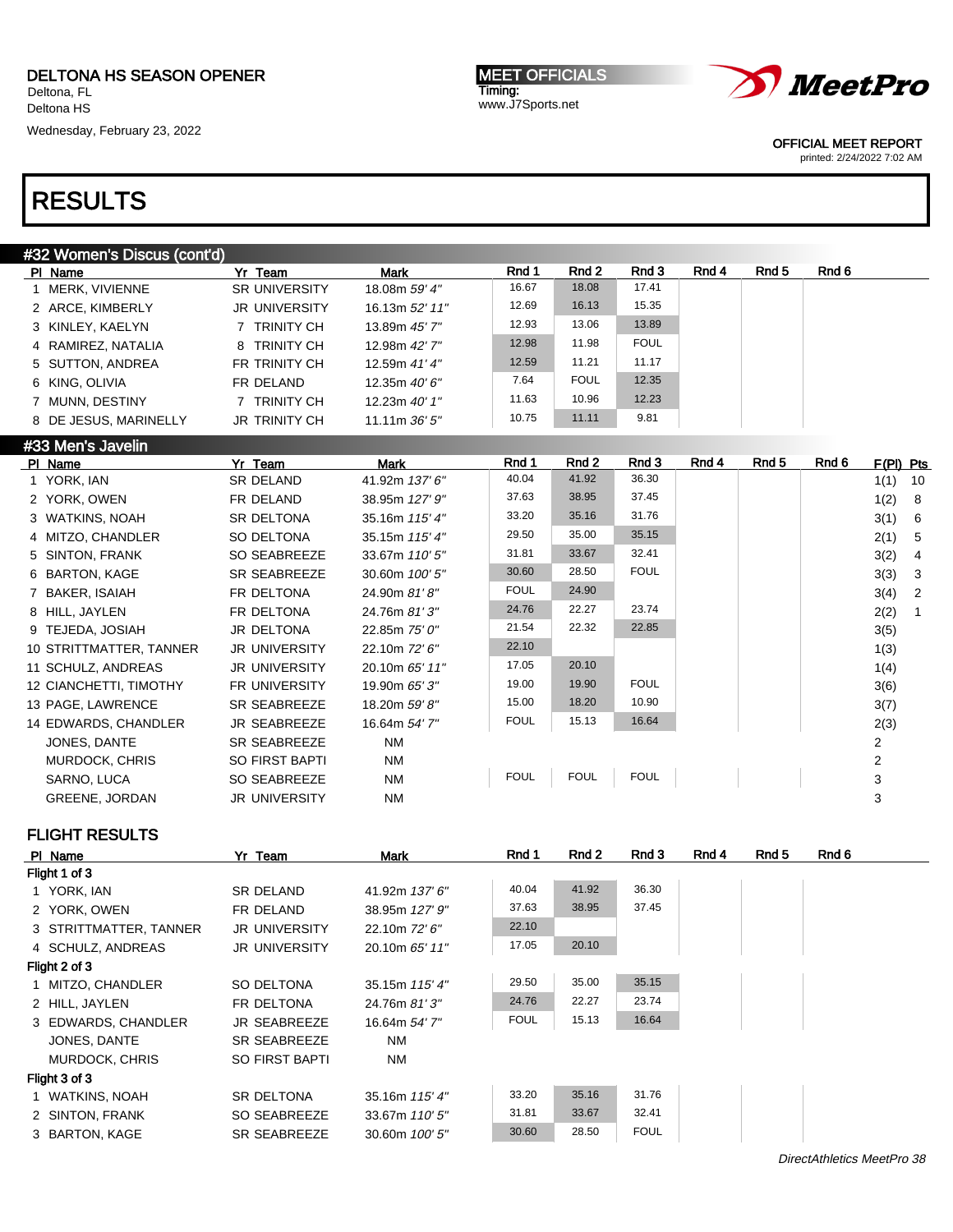Deltona HS

Wednesday, February 23, 2022

MEET OFFICIALS Timing: www.J7Sports.net



OFFICIAL MEET REPORT

printed: 2/24/2022 7:02 AM

## RESULTS

| #33 Men's Javelin (cont'd) |                       |                      |               |             |             |             |       |       |       |
|----------------------------|-----------------------|----------------------|---------------|-------------|-------------|-------------|-------|-------|-------|
|                            | PI Name               | Yr Team              | <b>Mark</b>   | Rnd 1       | Rnd 2       | Rnd 3       | Rnd 4 | Rnd 5 | Rnd 6 |
|                            | 4 BAKER, ISAIAH       | FR DELTONA           | 24.90m 81'8"  | <b>FOUL</b> | 24.90       |             |       |       |       |
|                            | 5 TEJEDA, JOSIAH      | JR DELTONA           | 22.85m 75' 0" | 21.54       | 22.32       | 22.85       |       |       |       |
|                            | 6 CIANCHETTI, TIMOTHY | <b>FR UNIVERSITY</b> | 19.90m 65' 3" | 19.00       | 19.90       | <b>FOUL</b> |       |       |       |
|                            | 7 PAGE, LAWRENCE      | SR SEABREEZE         | 18.20m 59' 8" | 15.00       | 18.20       | 10.90       |       |       |       |
|                            | SARNO, LUCA           | SO SEABREEZE         | <b>NM</b>     | <b>FOUL</b> | <b>FOUL</b> | <b>FOUL</b> |       |       |       |
|                            | <b>GREENE, JORDAN</b> | <b>JR UNIVERSITY</b> | <b>NM</b>     |             |             |             |       |       |       |

| #34 Women's Javelin    |                      |                  |             |             |             |       |       |       |           |                |
|------------------------|----------------------|------------------|-------------|-------------|-------------|-------|-------|-------|-----------|----------------|
| PI Name                | Yr Team              | Mark             | Rnd 1       | Rnd 2       | Rnd 3       | Rnd 4 | Rnd 5 | Rnd 6 | F(PI) Pts |                |
| BANDELL, JAMIE         | <b>JR SEABREEZE</b>  | 19.85m 65' 1"    | 19.85       | 14.61       | 14.05       |       |       |       | 2(1)      | 10             |
| 2 STITES, EMMA         | <b>JR TRINITY CH</b> | 19.84m 65' 1"    | 16.67       | 19.83       | 19.84       |       |       |       | 1(1)      | - 8            |
| 3 NORTHEY, MORGAN      | SO UNIVERSITY        | 19.35m $63'6''$  | 19.35       | 17.80       |             |       |       |       | 2(2)      | - 6            |
| 4 FONTANELLI, ISABELLA | SO SEABREEZE         | 18.96m 62' 2"    | 18.96       | 15.35       | 15.00       |       |       |       | 2(3)      | - 5            |
| 5 WARREN, AVA          | FR SEABREEZE         | 17.60m 57' 9"    | 15.83       | 15.58       | 17.60       |       |       |       | 1(2)      | -4             |
| 6 CLEMENTS, LILLY      | JR DELAND            | 16.90m 55' 5"    | 13.55       | 14.20       | 16.90       |       |       |       | 2(4)      | $\mathbf{3}$   |
| 7 NEIRA, SYDNEY        | JR DELAND            | 15.26m 50' 1"    | 12.40       | 15.12       | 15.26       |       |       |       | 1(3)      | $\overline{2}$ |
| 8 MERK, VIVIENNE       | <b>SR UNIVERSITY</b> | 15.10m 49' 6"    | 15.10       | <b>FOUL</b> | <b>FOUL</b> |       |       |       | 2(5)      |                |
| 9 BOWES, KATHERINE     | SO UNIVERSITY        | 14.60m 47' 11"   | 13.80       | 14.60       | <b>FOUL</b> |       |       |       | 3(1)      |                |
| 10 LOW, CHARLOTTE      | SO SEABREEZE         | 13.72m 45' 0"    | 13.72       | 8.50        | 9.50        |       |       |       | 2(6)      |                |
| 11 KUENNING, MADISON   | SO SEABREEZE         | 12.62m $41'5''$  | 12.39       | 12.62       |             |       |       |       | 1(4)      |                |
| 12 OSWALD, ALENA       | FR DELTONA           | 10.25m 33'7"     | 10.25       |             |             |       |       |       | 1(5)      |                |
| 13 RONDON, ZURI        | <b>SR UNIVERSITY</b> | $9.30m$ $30'6''$ | 6.90        | 6.00        | 9.30        |       |       |       | 2(7)      |                |
| HARRIS, SANDRA-MIRIAM  | <b>JR DELTONA</b>    | <b>NM</b>        |             |             |             |       |       |       |           |                |
| <b>HARRIS, TANAE</b>   | FR DELTONA           | <b>NM</b>        |             |             |             |       |       |       |           |                |
| NOVAS, PHEONA          | SO SEABREEZE         | <b>NM</b>        | <b>FOUL</b> | <b>FOUL</b> | <b>FOUL</b> |       |       |       |           |                |
| FIRST, HALEY           | SO UNIVERSITY        | <b>NM</b>        |             |             |             |       |       |       | 2         |                |
|                        |                      |                  |             |             |             |       |       |       |           |                |

| PI Name                | Yr Team              | Mark             | Rnd 1       | Rnd 2       | Rnd 3       | Rnd 4 | Rnd 5 | Rnd 6 |
|------------------------|----------------------|------------------|-------------|-------------|-------------|-------|-------|-------|
| Flight 1 of 3          |                      |                  |             |             |             |       |       |       |
| 1 STITES, EMMA         | <b>JR TRINITY CH</b> | 19.84m 65' 1"    | 16.67       | 19.83       | 19.84       |       |       |       |
| 2 WARREN, AVA          | FR SEABREEZE         | 17.60m 57' 9"    | 15.83       | 15.58       | 17.60       |       |       |       |
| 3 NEIRA, SYDNEY        | JR DELAND            | 15.26m 50' 1"    | 12.40       | 15.12       | 15.26       |       |       |       |
| 4 KUENNING, MADISON    | SO SEABREEZE         | 12.62m 41' 5"    | 12.39       | 12.62       |             |       |       |       |
| 5 OSWALD, ALENA        | FR DELTONA           | 10.25m 33' 7"    | 10.25       |             |             |       |       |       |
| HARRIS, SANDRA-MIRIAM  | <b>JR DELTONA</b>    | <b>NM</b>        |             |             |             |       |       |       |
| HARRIS, TANAE          | FR DELTONA           | <b>NM</b>        |             |             |             |       |       |       |
| NOVAS, PHEONA          | SO SEABREEZE         | <b>NM</b>        | <b>FOUL</b> | <b>FOUL</b> | <b>FOUL</b> |       |       |       |
| Flight 2 of 3          |                      |                  |             |             |             |       |       |       |
| 1 BANDELL, JAMIE       | <b>JR SEABREEZE</b>  | 19.85m 65' 1"    | 19.85       | 14.61       | 14.05       |       |       |       |
| 2 NORTHEY, MORGAN      | SO UNIVERSITY        | 19.35m 63' 6"    | 19.35       | 17.80       |             |       |       |       |
| 3 FONTANELLI, ISABELLA | SO SEABREEZE         | 18.96m 62' 2"    | 18.96       | 15.35       | 15.00       |       |       |       |
| 4 CLEMENTS, LILLY      | JR DELAND            | 16.90m 55' 5"    | 13.55       | 14.20       | 16.90       |       |       |       |
| 5 MERK, VIVIENNE       | <b>SR UNIVERSITY</b> | 15.10m 49' 6"    | 15.10       | <b>FOUL</b> | <b>FOUL</b> |       |       |       |
| 6 LOW, CHARLOTTE       | SO SEABREEZE         | 13.72m 45' 0"    | 13.72       | 8.50        | 9.50        |       |       |       |
| 7 RONDON, ZURI         | <b>SR UNIVERSITY</b> | $9.30m$ $30'6''$ | 6.90        | 6.00        | 9.30        |       |       |       |
| FIRST, HALEY           | SO UNIVERSITY        | <b>NM</b>        |             |             |             |       |       |       |